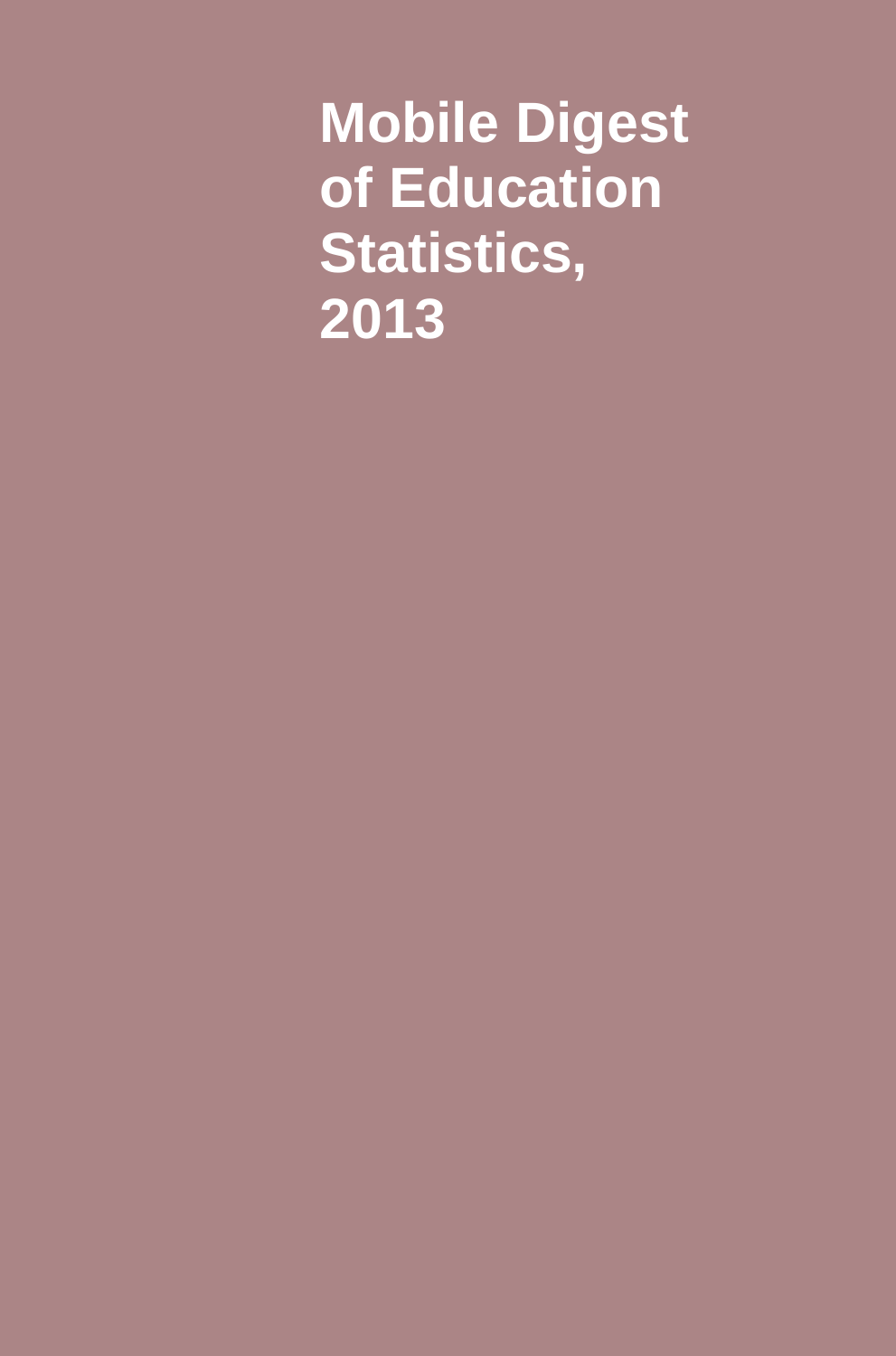#### **Suggested Citation:**

Snyder, Thomas D. (2014). *Mobile Digest of Education Statistics, 2013* (NCES 2014-085). National Center for Education Statistics, Institute of Educational Sciences, U.S. Department of Education. Washington, DC.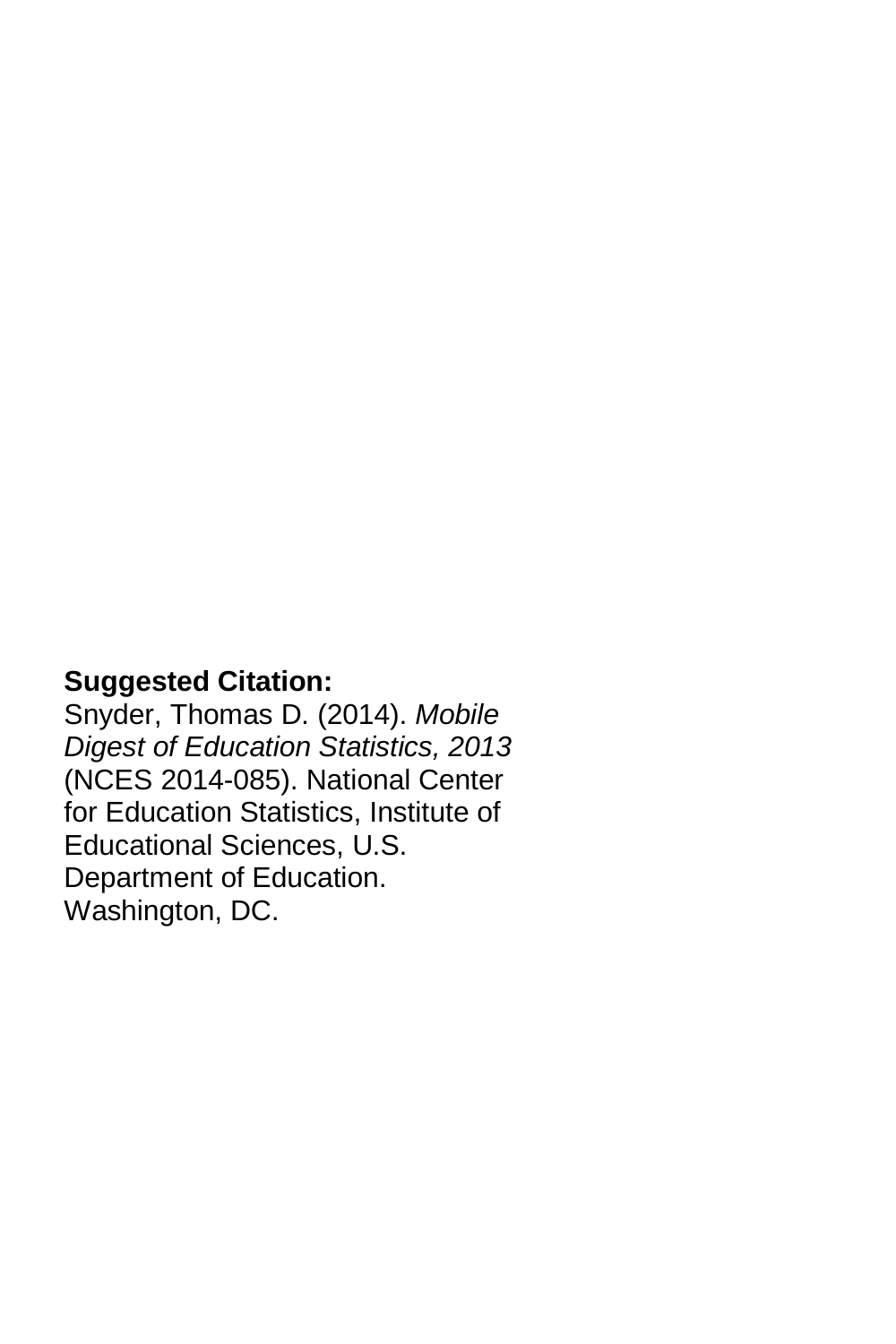

U.S. Department of Education NCES 2014-086

# **Mobile Digest of Education Statistics, 2013**

**November 2014**

**Thomas D. Snyder** National Center for Education Statistics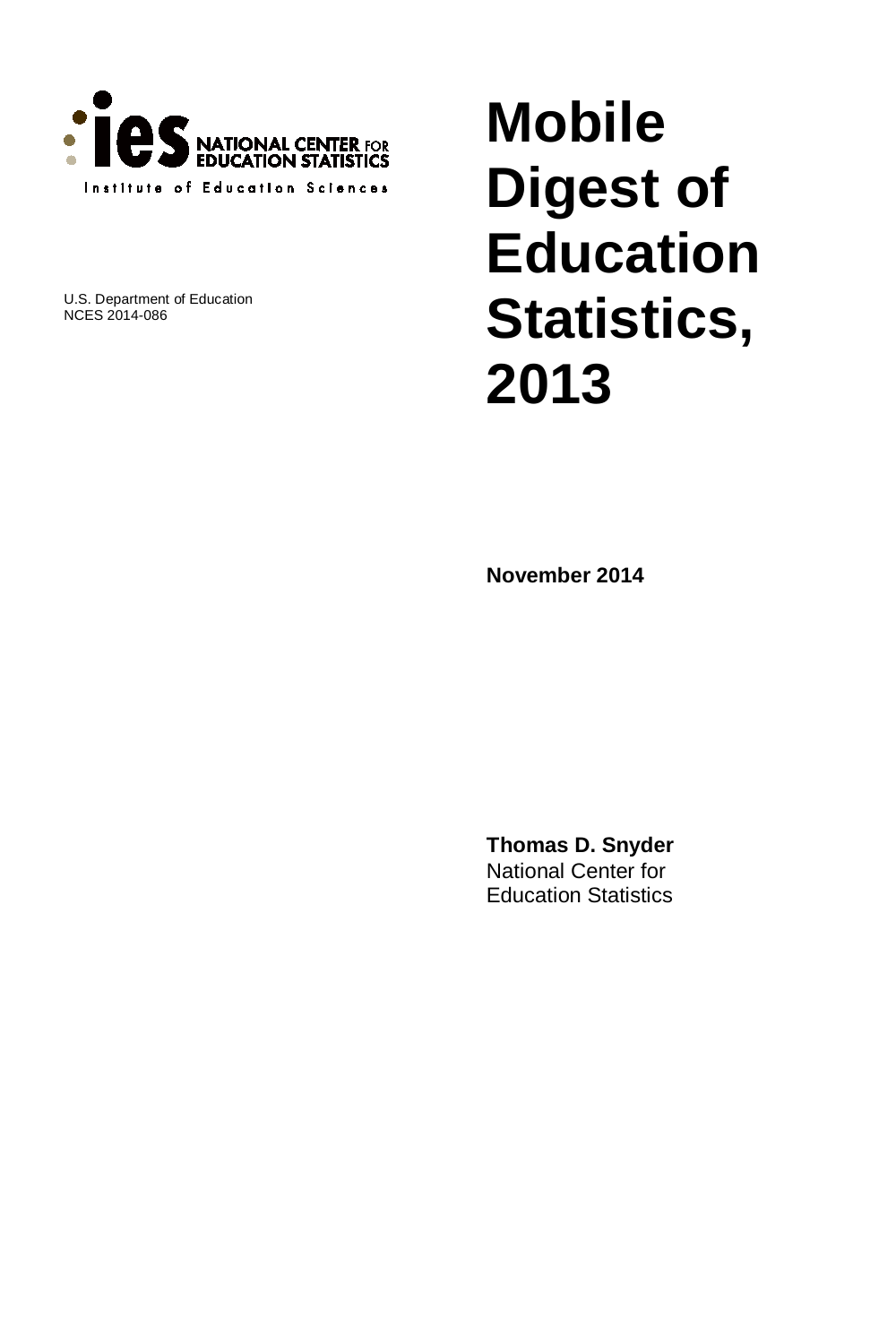## U.S. Department of Education

Arne Duncan, *Secretary*

## Institute of Education Sciences

Sue Betka, *Acting Director*

## National Center for Education Statistics

Peggy G. Carr, *Acting Commissioner*

The National Center for Education Statistics (NCES) is the primary federal entity for collecting, analyzing, and reporting data related to education in the United States and other nations. It fulfills a congressional mandate to collect, collate, analyze, and report full and complete statistics on the condition of education in the United States; conduct and publish reports and specialized analyses of the meaning and significance of such statistics; assist state and local education agencies in improving their statistical systems; and review and report on education activities in foreign countries.

> National Center for Education Statistics Institute of Education Sciences U.S. Department of Education 1990 K Street NW Washington, DC 20006-5651

## November 2014

The NCES World Wide Web Home Page address is <http://nces.ed.gov/>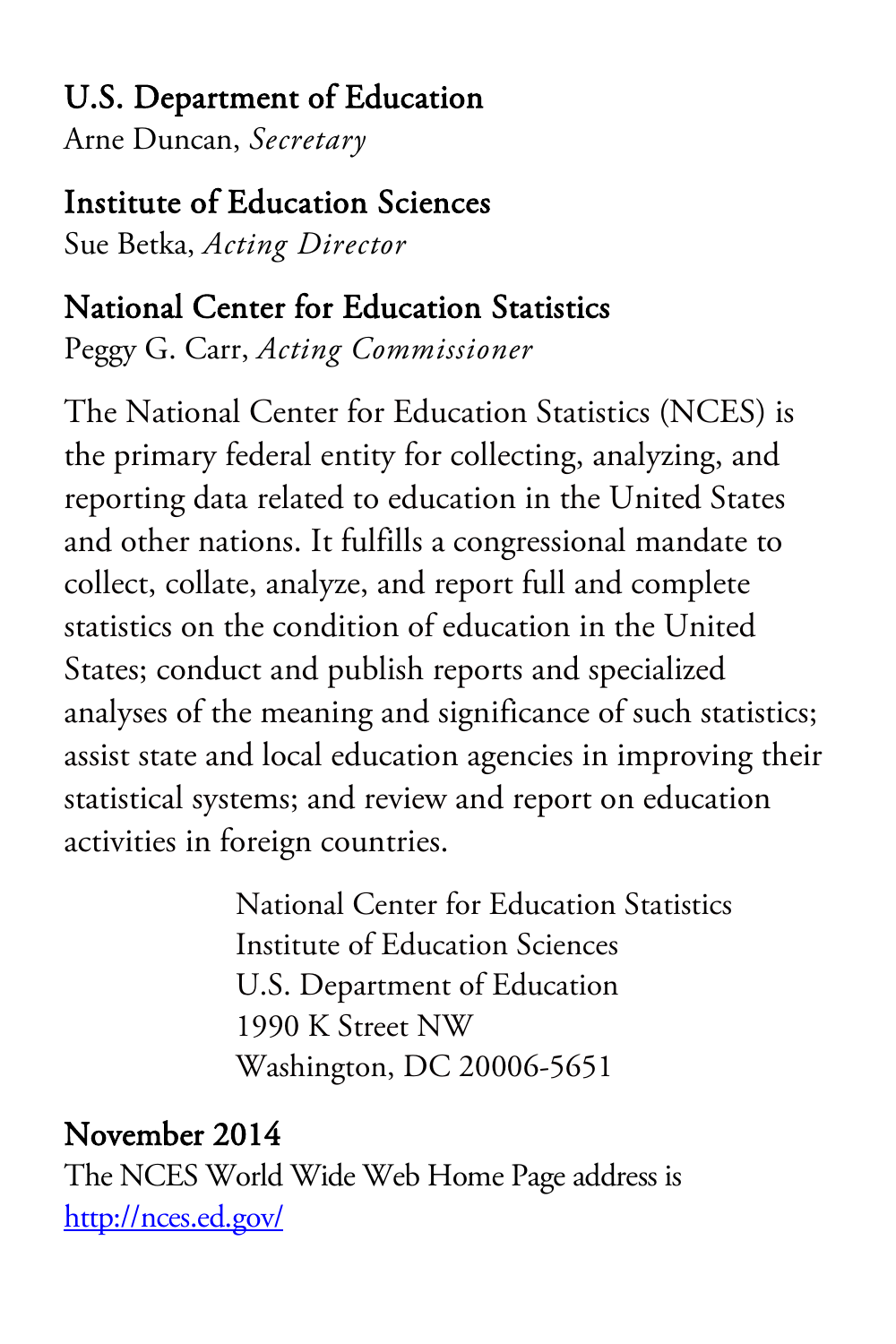## **Contents**

### **Page**

| Elementary and Secondary Schools 2<br>Prekindergarten and Kindergarten Enrollment 5                                     |  |
|-------------------------------------------------------------------------------------------------------------------------|--|
| Enrollment in Programs for Children With Disabilities 8                                                                 |  |
| Enrollment by Level and Attendance 10<br>Enrollment Rates of 18- to 24-Year-Olds  11                                    |  |
| Teachers, Faculty, and Staff  16<br>Elementary and Secondary Schools  17<br>Teacher Characteristics, Private Schools 21 |  |
|                                                                                                                         |  |
| iii                                                                                                                     |  |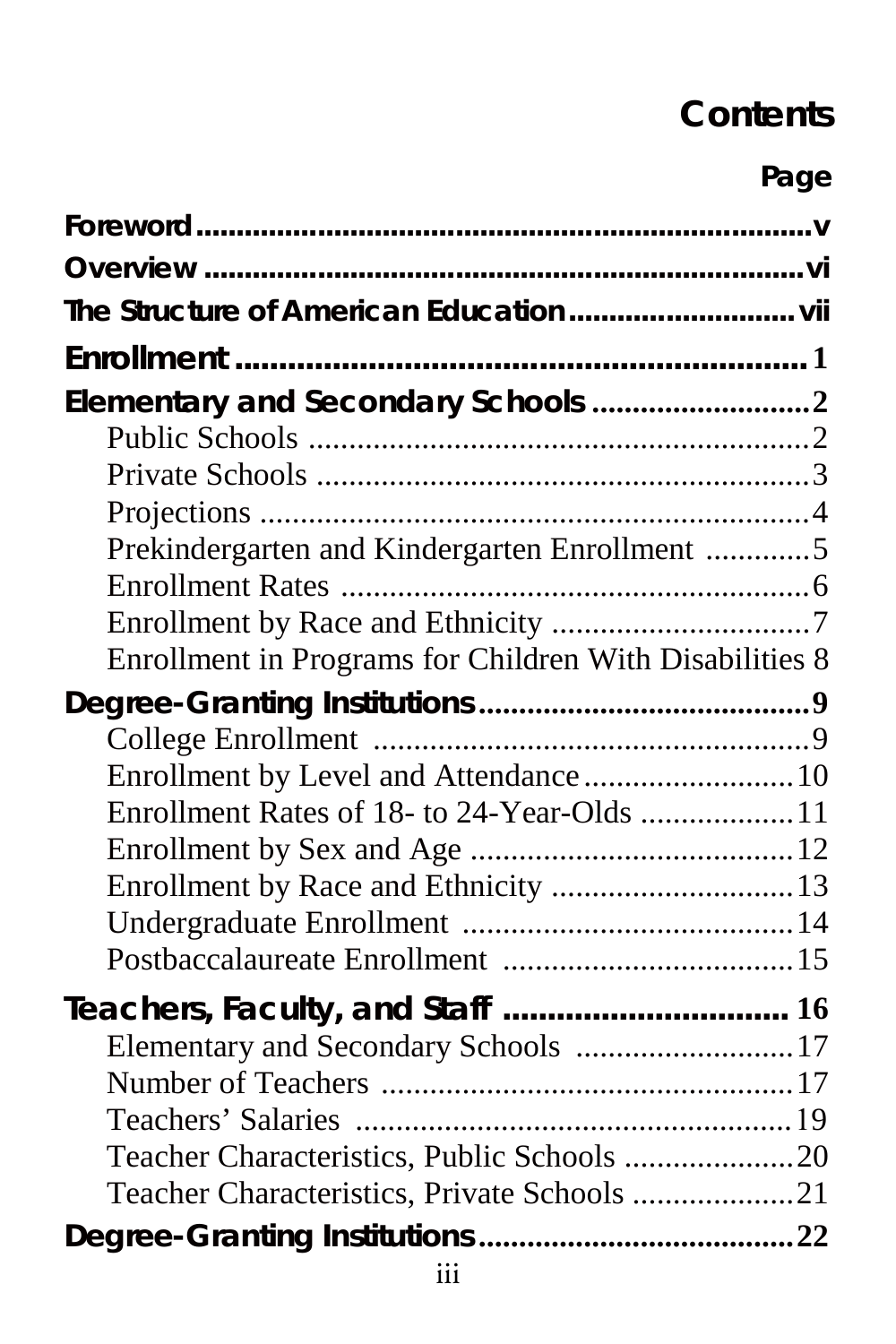### **Page**

| Faculty Salaries for Males and Females 23                                                        |  |
|--------------------------------------------------------------------------------------------------|--|
| Faculty Salaries at Public and Private Institutions24                                            |  |
|                                                                                                  |  |
|                                                                                                  |  |
|                                                                                                  |  |
|                                                                                                  |  |
|                                                                                                  |  |
|                                                                                                  |  |
|                                                                                                  |  |
|                                                                                                  |  |
|                                                                                                  |  |
|                                                                                                  |  |
|                                                                                                  |  |
|                                                                                                  |  |
|                                                                                                  |  |
| Public Elementary and Secondary Schools 41                                                       |  |
|                                                                                                  |  |
|                                                                                                  |  |
|                                                                                                  |  |
|                                                                                                  |  |
| Revenues for Private Nonprofit Institutions 45<br>Revenues for Private For-Profit Institutions46 |  |
| Expenditures of Public Institutions 47                                                           |  |
| Expenditures of Private Nonprofit Institutions  48                                               |  |
| Expenditures of Private For-Profit Institutions 49                                               |  |
|                                                                                                  |  |
|                                                                                                  |  |
|                                                                                                  |  |
|                                                                                                  |  |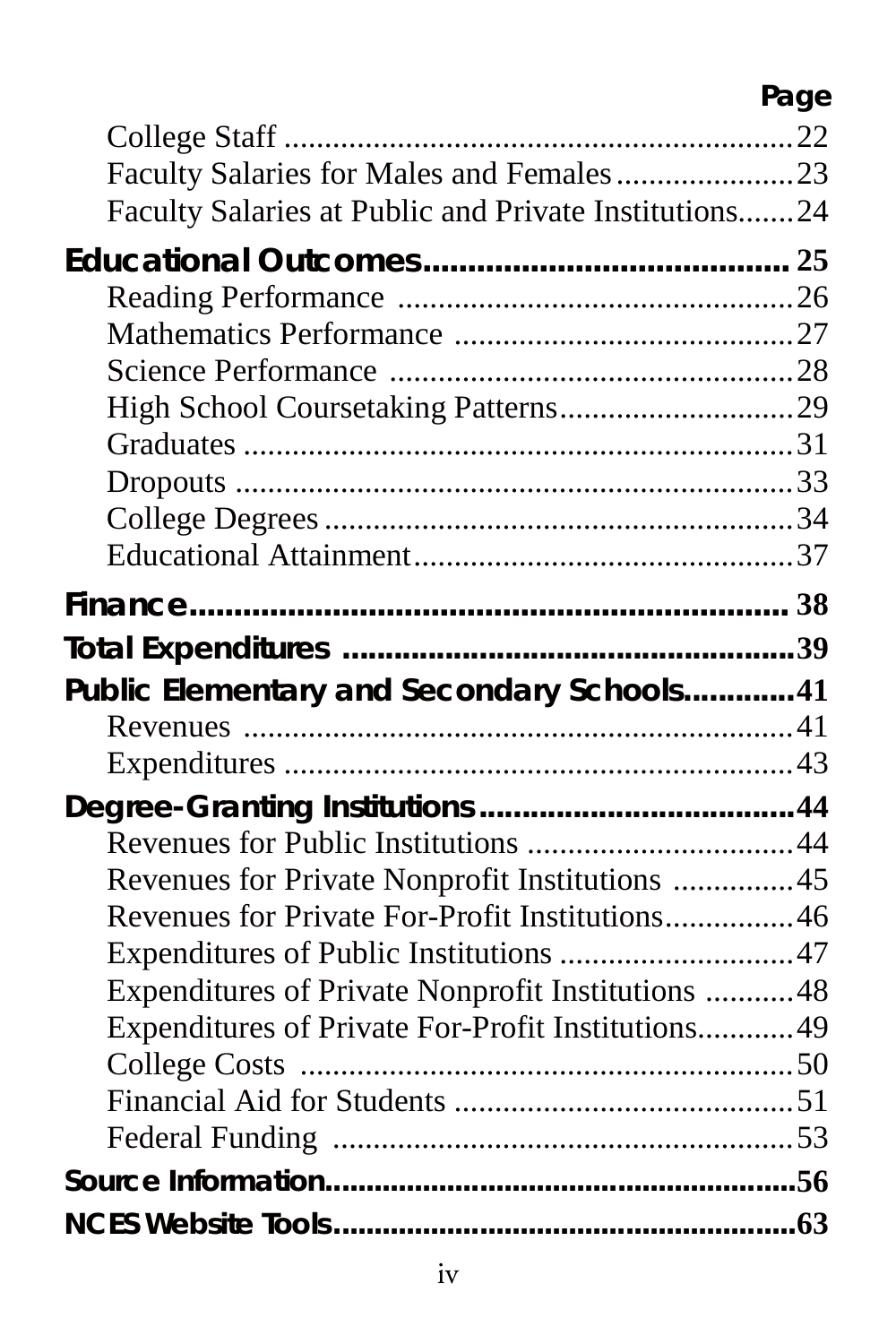## Foreword

Welcome to the first edition of the *Mobile Digest of Education Statistics.* This compact compilation of statistical information covers prekindergarten through graduate school to describe the current American education scene. The *Mobile Digest* is designed as an easy mobile reference for materials found in detail in the *Digest of Education Statistics, 2013.* 

The *Digest* includes selections of data from many government sources, especially those of the National Center for Education Statistics (NCES). The *Digest* includes information on schools and colleges, enrollments, teachers, graduates, finances, and educational outcomes. Unless otherwise stated, all data are extracted from the *Digest of Education Statistics, 2013* 

[\(http://nces.ed.gov/programs/digest/\)](http://nces.ed.gov/programs/digest/)*.* Unless indicated as a projection or estimate, all data presented in this report are actual. Information on statistical procedures, definitions, and survey sources appears in the introduction, and appendixes A and B of the *Digest of Education Statistics, 2013.*

For more information on education statistics, please go to http://nces.ed.gov. For further detail on the tools available through the NCES website, go to page 65 of this publication.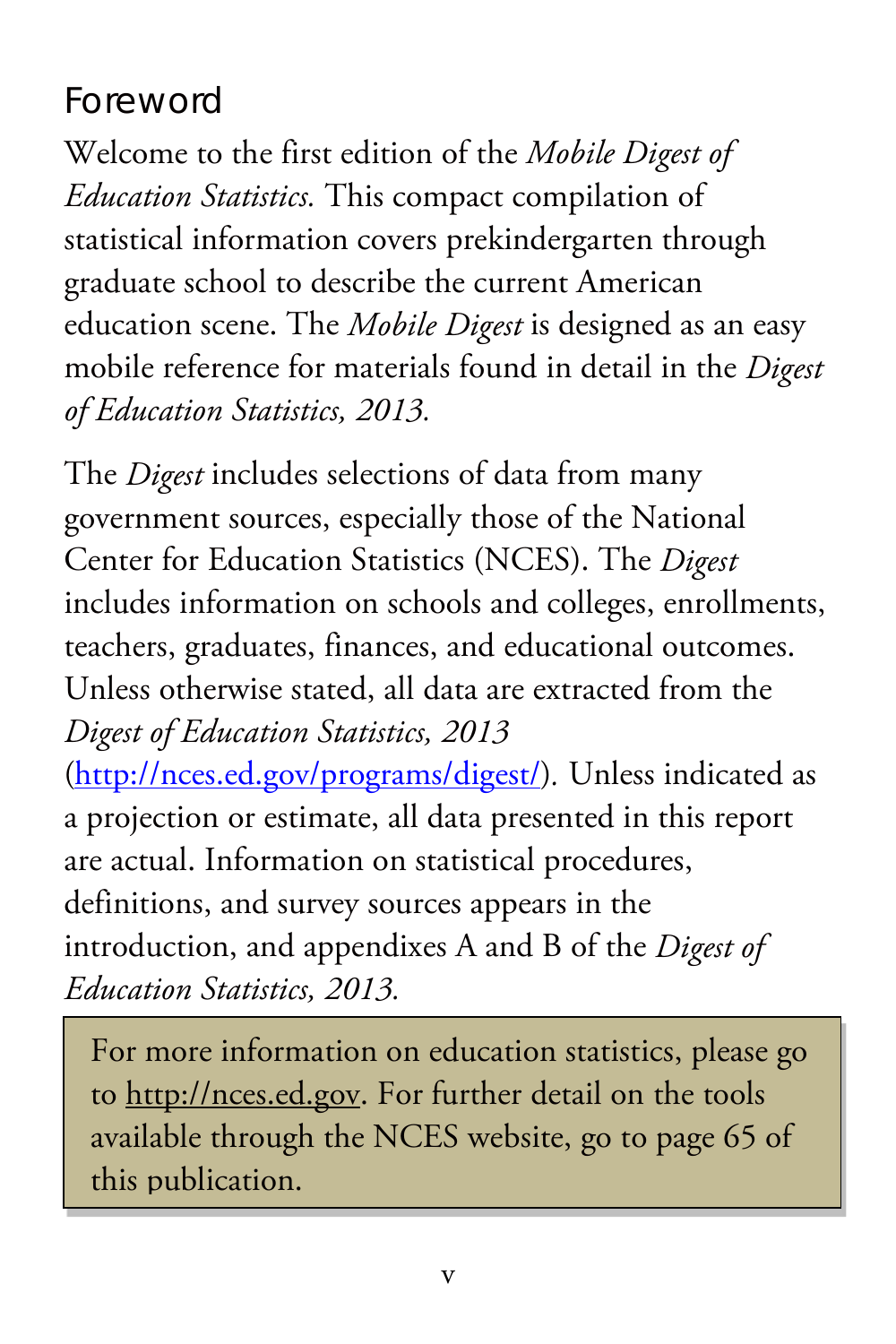### **Overview**

 $\overline{a}$ 

In the fall of 2013, about 85.2 million people in the United States were either enrolled or employed in public and private schools and colleges (*Digest of Education Statistics, 2013,* table 105.10). Included in this total were 75.4 million students enrolled in American schools and colleges.[1](#page-7-0) About 4.5 million people were employed as elementary and secondary school teachers or as college faculty and teaching assistants, as measured in full-time equivalents (FTE). Other professional, administrative, and support staff of educational institutions totaled 5.3 million. In a nation with a population of about 317 million in 2013, more than 1 out of every 4 people participated in the education system (*Digest of Education Statistics, 2013,* table 106.60).

<span id="page-7-0"></span><sup>&</sup>lt;sup>1</sup> Tables in this report on elementary and secondary schools do not include data on homeschooled children. In 2012, there were 1.8 million homeschooled children (*Parent and Family Involvement in Education, From the National Household Education Surveys Program of 2012,* NCES 2013- 028).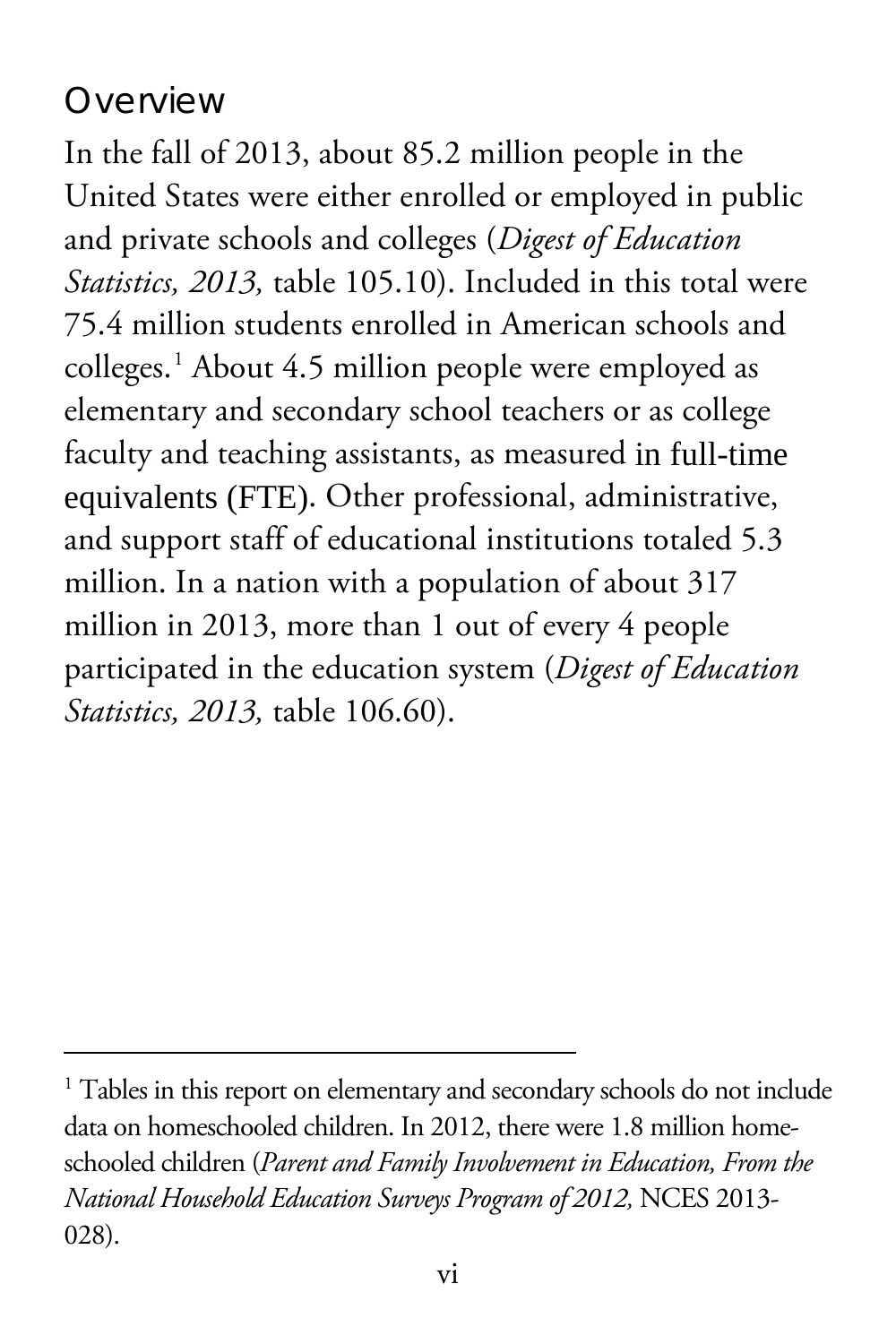## The Structure of American Education

Figure 1 shows the structure of education in the United States: the three levels of education—elementary, secondary, and postsecondary—and the approximate age range of people at the elementary and secondary levels. Students ordinarily spend 6 to 8 years in the elementary grades, which may be preceded by 1 to 3 years in early childhood education programs and kindergarten. The elementary program is frequently followed by a middle school or junior high school program, which generally lasts 2 or 3 years. Students then may finish their compulsory schooling at the secondary or high school level, which may last 3 to 6 years depending on the structure within their school district. Students normally complete the entire program through grade 12 by age 18.

High school completers who decide to continue their education may enter a career or technical institution, a 2 year college, a 4-year college, or a university. A 2-year college normally offers the first 2 years of a standard 4-year college curriculum and a selection of career and technical programs.

Academic courses completed at a 2-year college are usually transferable for credit at a 4-year college or university. A career or technical education institution offers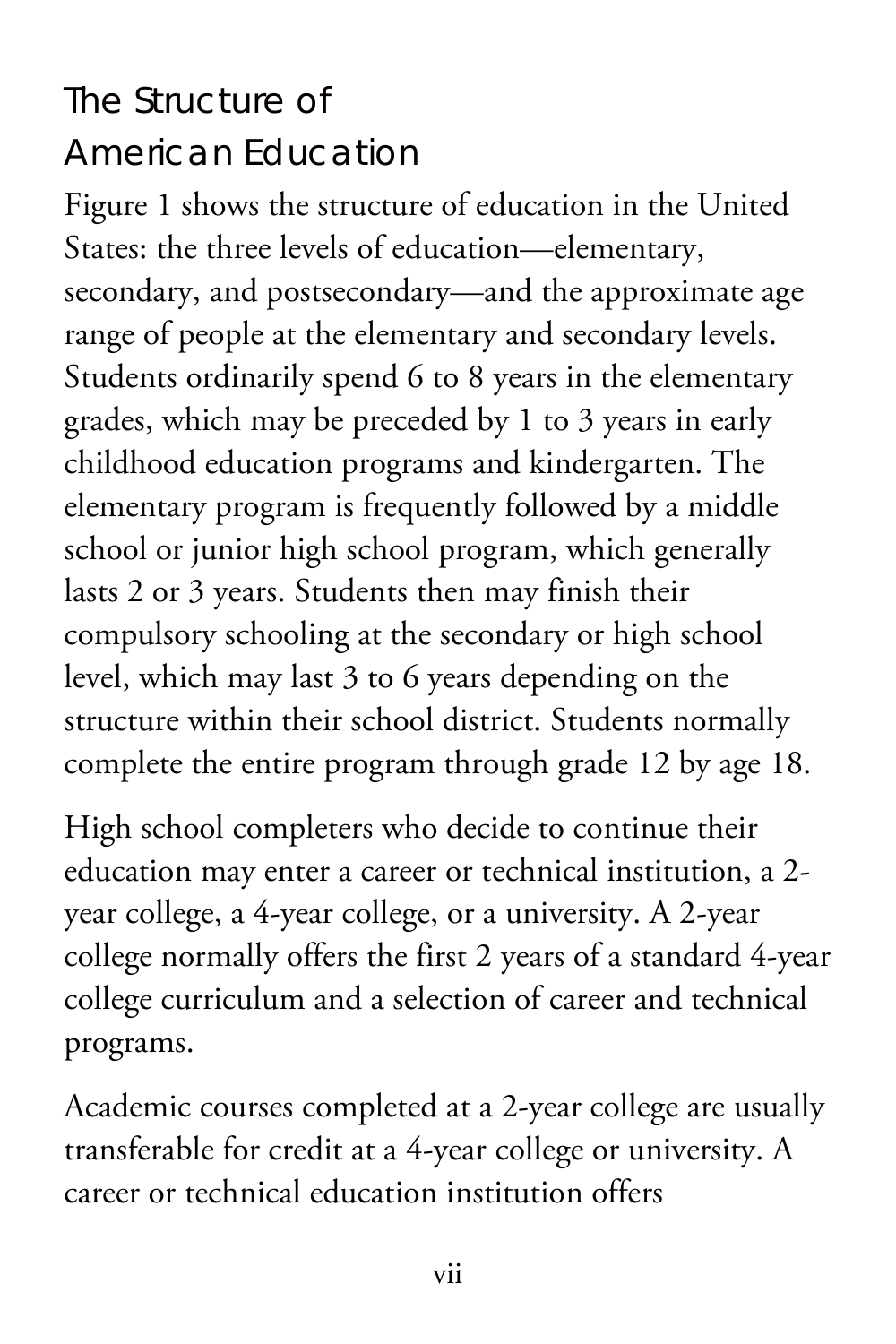postsecondary technical training leading to a specific career.

The term "degree-granting institutions" used in this report refers to colleges and universities that offer associate's or higher degrees and whose students are eligible to participate in Title IV federal financial aid programs.

An associate's degree requires the equivalent of at least 2 years of full-time college-level work; a bachelor's degree normally can be earned in 4 years. At least 1 year beyond the bachelor's is necessary for a master's degree, while a doctor's degree usually requires a minimum of 3 or 4 years beyond the bachelor's.

Professional schools differ widely in admissions requirements and in program length. Medical students, for example, generally complete a 4-year program of premedical studies at a college or university before they can enter the 4-year program at a medical school. Law programs normally require 3 years of coursework beyond the bachelor's degree level.

Other types of educational opportunities for adults are offered by community organizations, libraries, religious institutions, and businesses.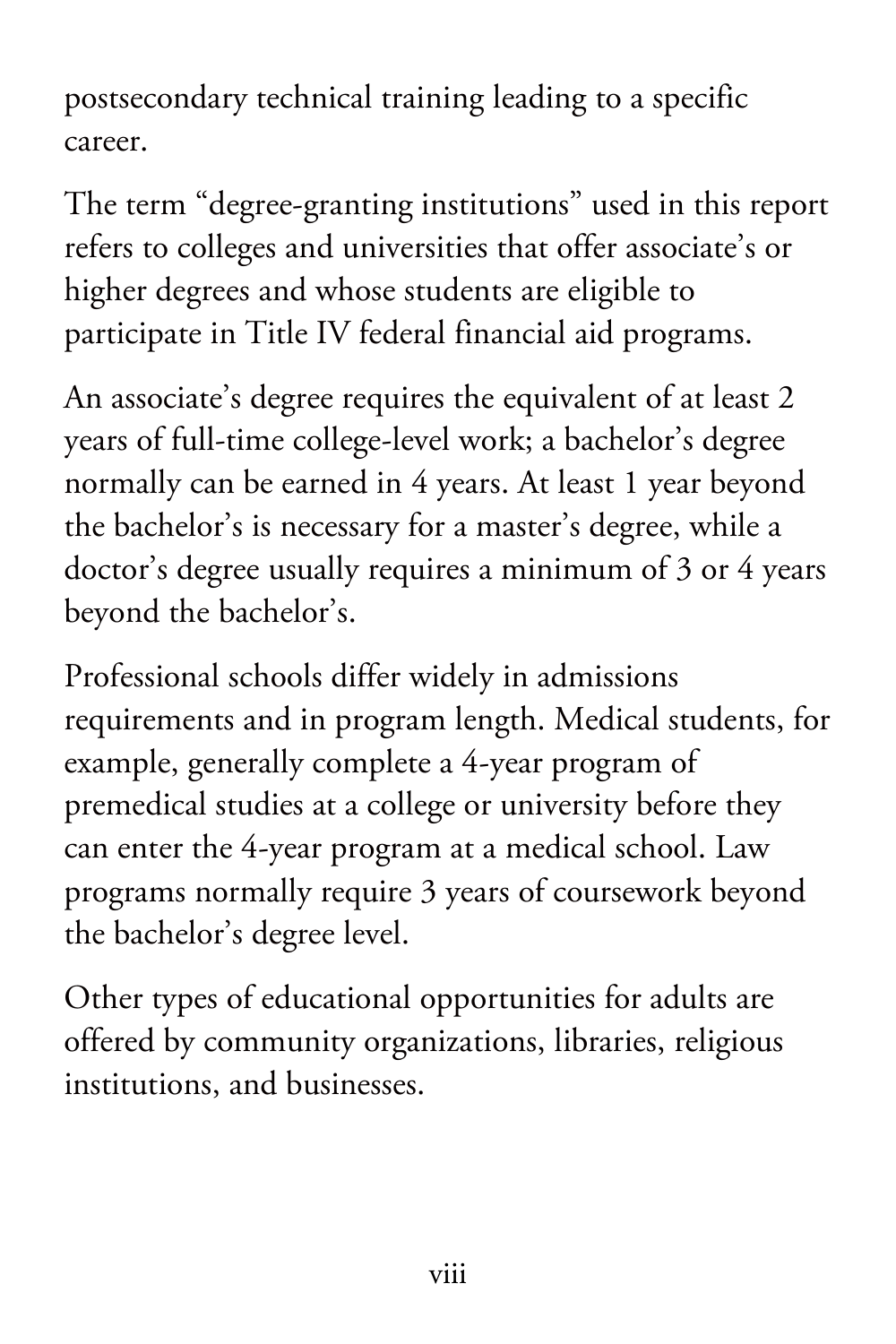#### **Figure 1. The structure of education in the United States**



NOTE: Figure is not intended to show relative number of institutions nor relative size of enrollment for the different levels of education. Figure reflects typical patterns of progression rather than all possible variations. Adult education programs, while not separately delineated above, may provide instruction at the adult basic, adult secondary, or postsecondary education levels.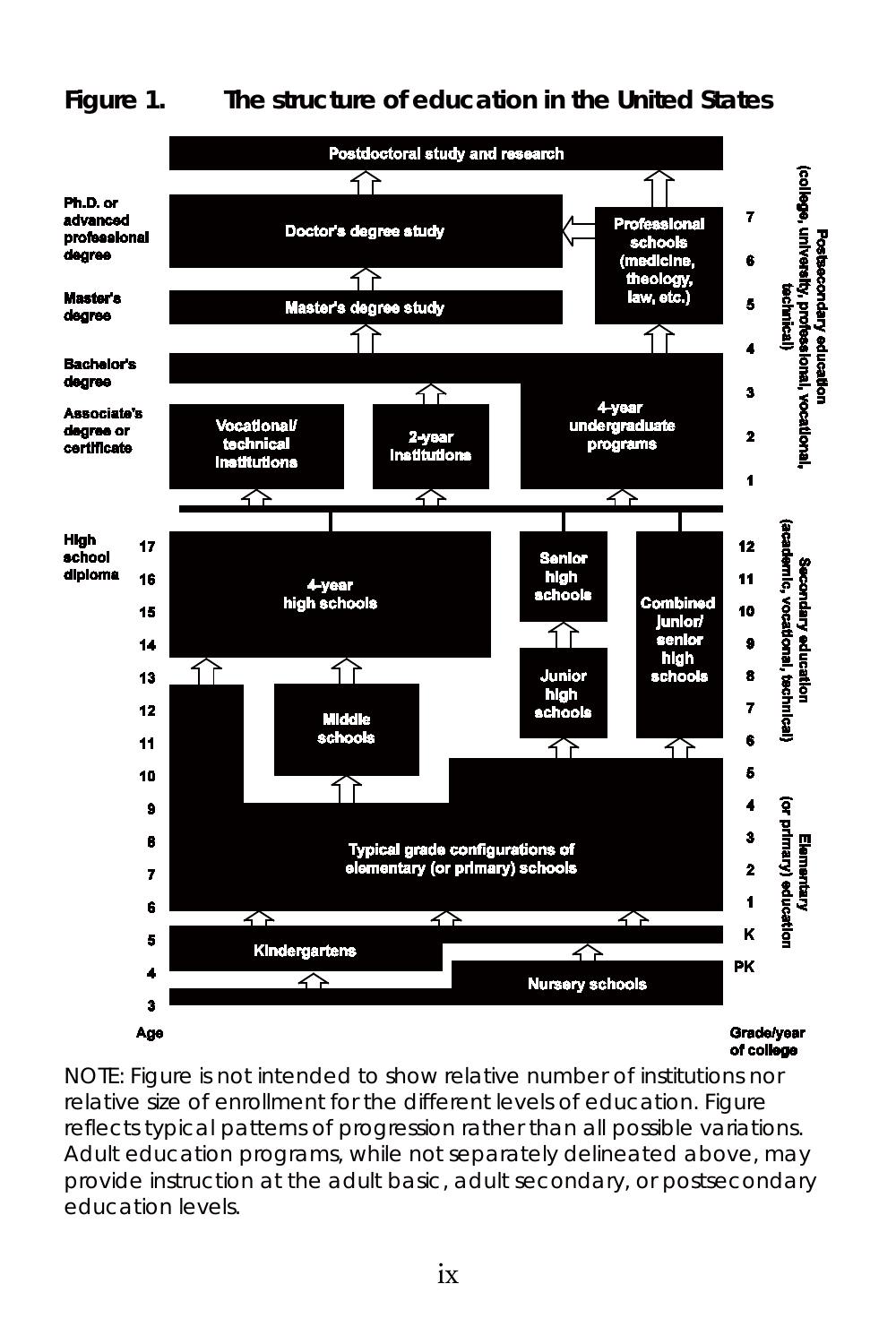# **Enrollment**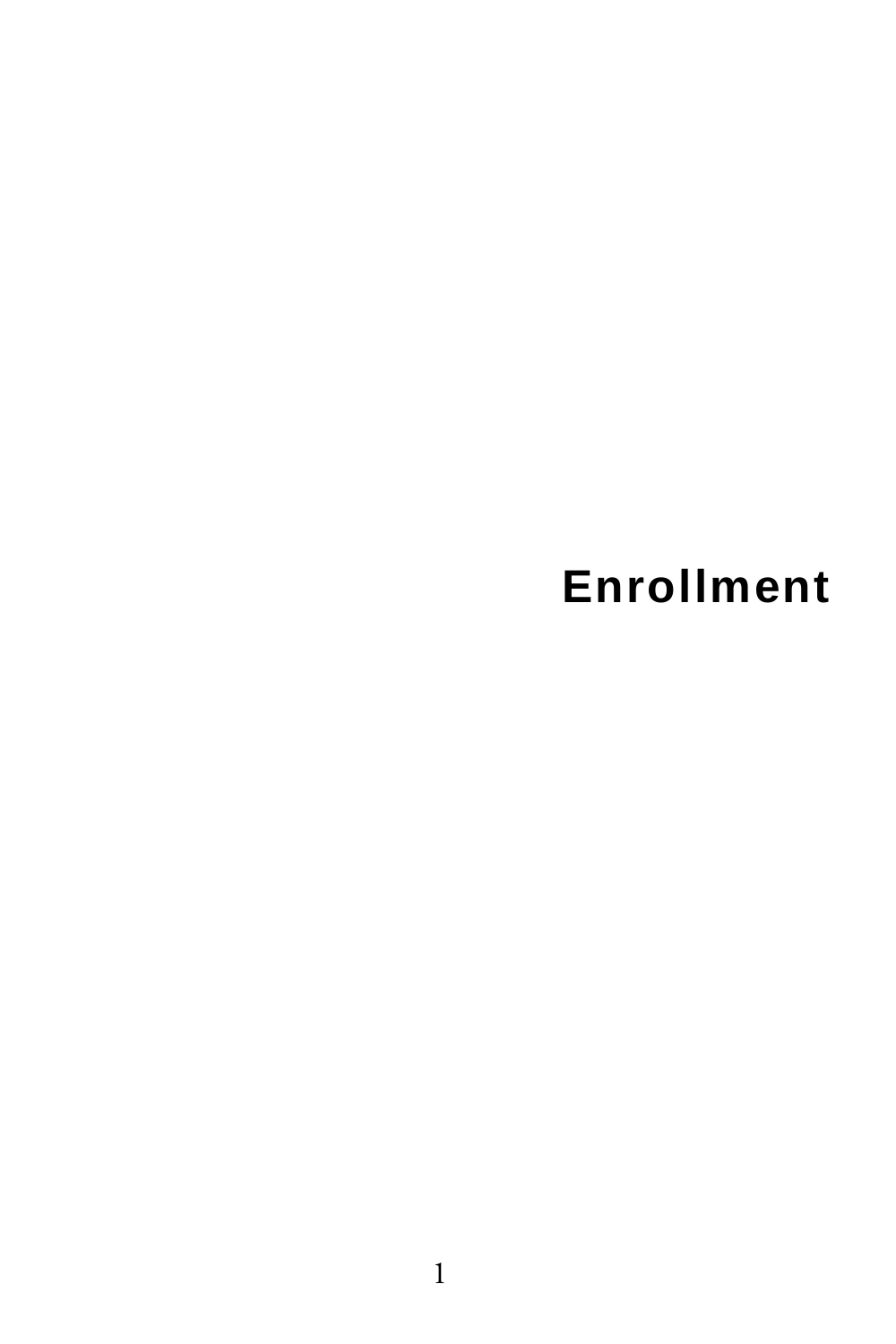## **Elementary and Secondary Schools**

### **Public Schools**

Overall, public school enrollment increased 26 percent between 1985 and 2013. Elementary (prekindergarten through grade 8) enrollment rose from 27.0 million in fall 1985 to a projected 35.1 million in fall 2013, an increase of 30 percent. In the secondary grades (9 through 12), the net result of changes in enrollment over the same period was an 18 percent increase.

### **Table 1. Enrollment in public elementary and secondary schools: Selected years, fall 1985 through fall 2013**

| [In thousands] |                         |                  |             |  |  |  |  |
|----------------|-------------------------|------------------|-------------|--|--|--|--|
|                | Secondary<br>Elementary |                  |             |  |  |  |  |
|                |                         | (prekindergarten | (grades 9   |  |  |  |  |
| Year           | Total                   | through grade 8) | through 12) |  |  |  |  |
| 1985           | 39.422                  | 27,034           | 12,388      |  |  |  |  |
| 1990           | 41,217                  | 29,876           | 11,341      |  |  |  |  |
| 1995           | 44,840                  | 32,338           | 12,502      |  |  |  |  |
| 2000           | 47,204                  | 33,686           | 13,517      |  |  |  |  |
| 2006           | 49,316                  | 34,235           | 15,081      |  |  |  |  |
| 2007           | 49,293                  | 34,205           | 15,087      |  |  |  |  |
| 2008           | 49,266                  | 34,286           | 14,980      |  |  |  |  |
| 2009           | 49.361                  | 34,409           | 14,952      |  |  |  |  |
| 2010           | 49,484                  | 34,625           | 14,860      |  |  |  |  |
| 2011           | 49,522                  | 34,773           | 14,749      |  |  |  |  |
| 20121          | 49,652                  | 34,968           | 14,684      |  |  |  |  |
| 20131          | 49,750                  | 35,111           | 14,639      |  |  |  |  |

1 Projected.

NOTE: Detail may not sum to totals because of rounding. Some data have been revised from previously published figures.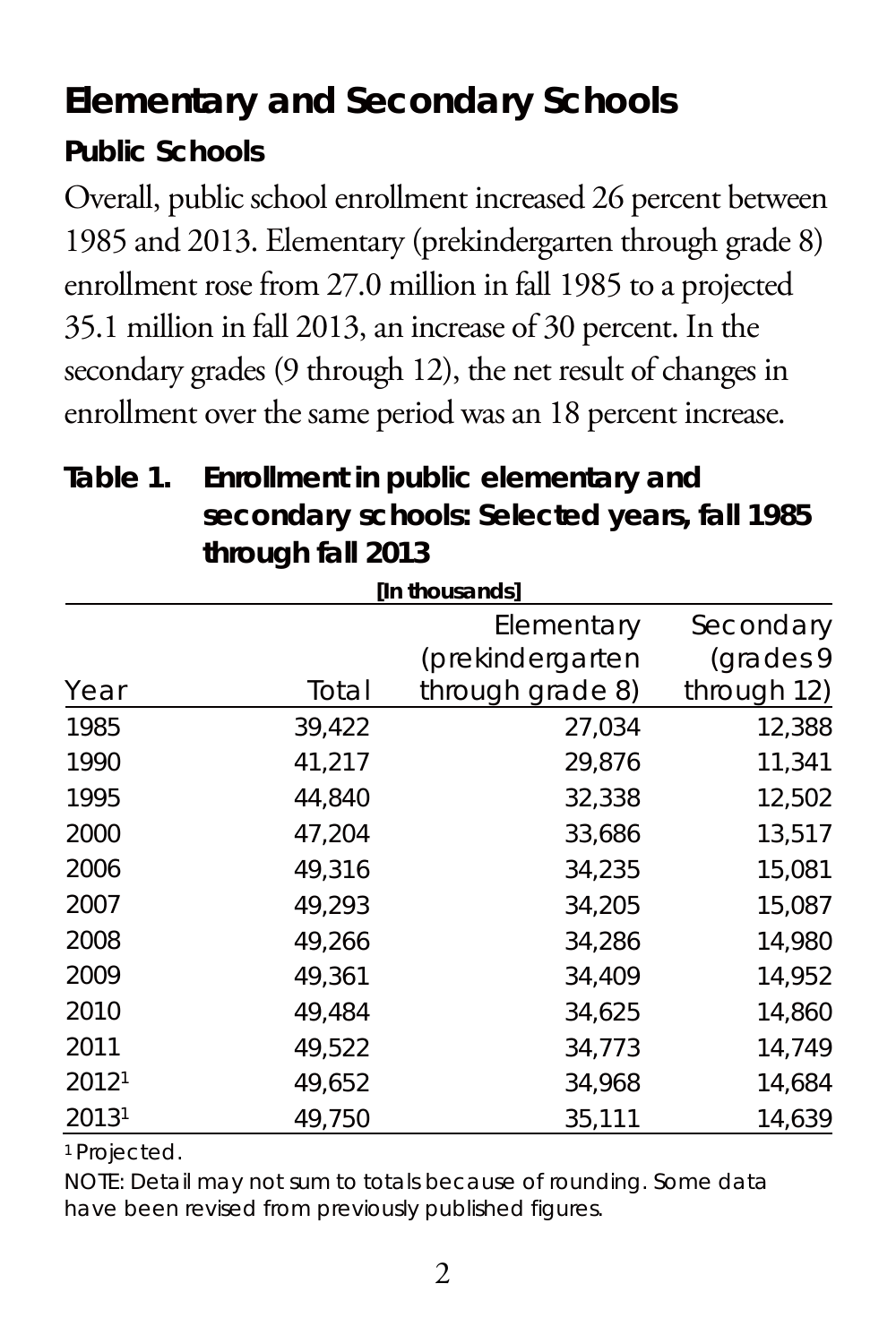### **Private Schools**

Overall, private school enrollment was 8 percent lower in 2013 than in 1985. Total private school enrollment at the elementary and secondary levels was projected at 5.1 million in fall 2013, amounting to about 9 percent of all elementary and secondary students (tables 2 and 3).

| Table 2. Enrollment in private elementary and |
|-----------------------------------------------|
| secondary schools: Selected years, fall 1985  |
| through fall 2013                             |

|       | through fall 2013 |                                                    |                        |  |  |  |  |
|-------|-------------------|----------------------------------------------------|------------------------|--|--|--|--|
|       | [In thousands]    |                                                    |                        |  |  |  |  |
| Year  | Total             | Elementary<br>(prekindergarten<br>through grade 8) | Secondary<br>(grades 9 |  |  |  |  |
|       |                   |                                                    | through 12)            |  |  |  |  |
| 1985  | 5,557             | 4,195                                              | 1,362                  |  |  |  |  |
| 19901 | 5,648             | 4,512                                              | 1,136                  |  |  |  |  |
| 1995  | 5,918             | 4,756                                              | 1,163                  |  |  |  |  |
| 20001 | 6,169             | 4,906                                              | 1,264                  |  |  |  |  |
| 2003  | 6,099             | 4,788                                              | 1,311                  |  |  |  |  |
| 2005  | 6,099             | 4,724                                              | 1,349                  |  |  |  |  |
| 2007  | 6,087             | 4,546                                              | 1,364                  |  |  |  |  |
| 20081 | 5,707             | 4,365                                              | 1,342                  |  |  |  |  |
| 2009  | 5,488             | 4,179                                              | 1,309                  |  |  |  |  |
| 20101 | 5,382             | 4,084                                              | 1,299                  |  |  |  |  |
| 2011  | 5,268             | 3.977                                              | 1,291                  |  |  |  |  |

1 Estimated.

<sup>2</sup> Projected.

NOTE: Detail may not sum to totals because of rounding. Some data have been revised from previously published figures.

20122 5,181 3,906 1,275 20132 5,091 3,856 1,235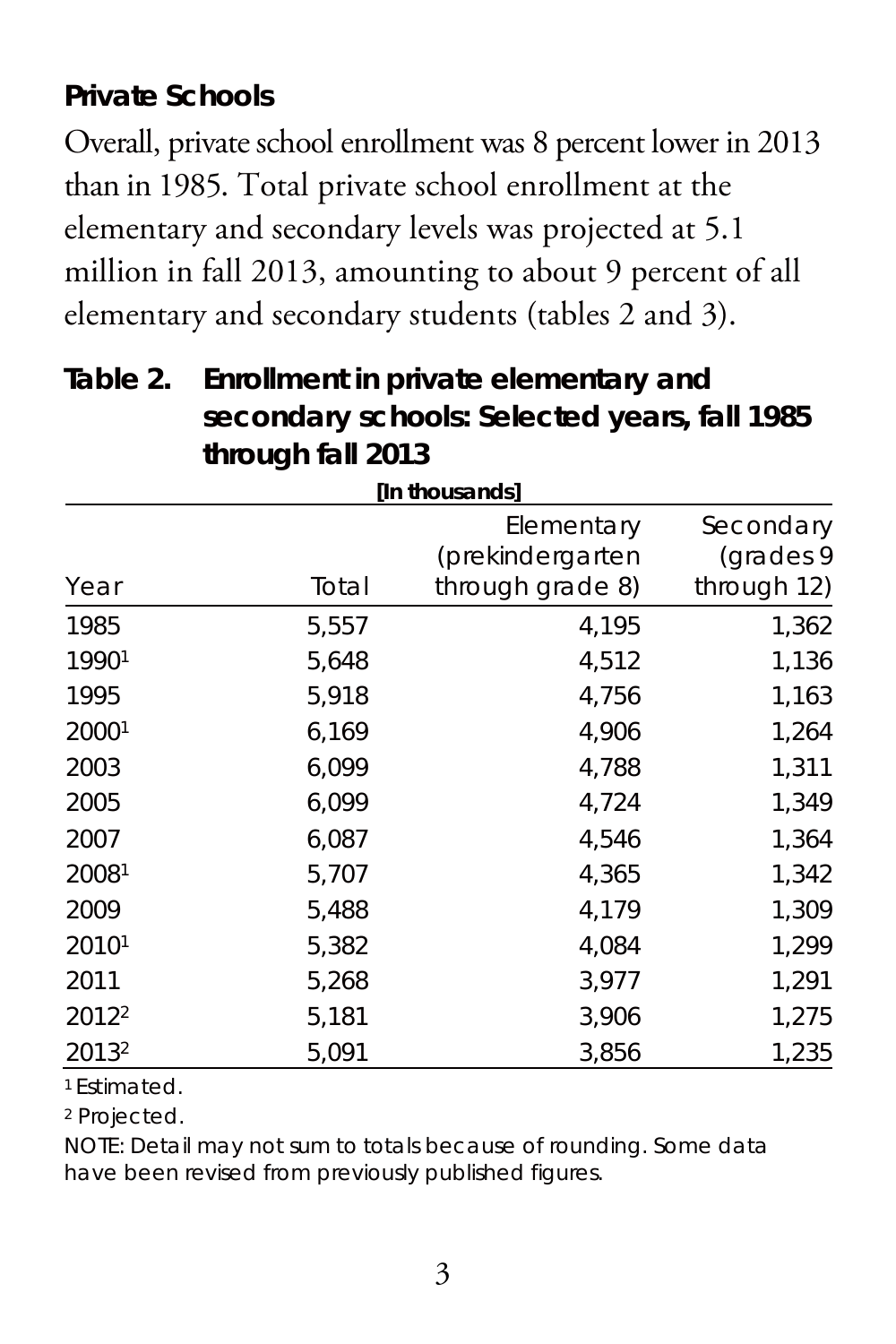### **Projections**

Fall 2013 enrollment marked a new record for public elementary school enrollment, according to projections. Public elementary enrollments are expected to continue increasing, with an overall increase of 5 percent between 2013 and 2023. Secondary enrollment is expected to increase 3 percent between 2013 and 2023.

|      | [In thousands] |                                                    |                                       |  |  |  |
|------|----------------|----------------------------------------------------|---------------------------------------|--|--|--|
| Year | Total          | Elementary<br>(prekindergarten<br>through grade 8) | Secondary<br>(grades 9<br>through 12) |  |  |  |
| 2013 | 49,750         | 35,111                                             | 14.639                                |  |  |  |
| 2014 | 49,751         | 35,062                                             | 14,689                                |  |  |  |
| 2015 | 49,839         | 35,069                                             | 14,770                                |  |  |  |
| 2016 | 49.951         | 35,142                                             | 14,810                                |  |  |  |
| 2017 | 50.280         | 35.412                                             | 14.868                                |  |  |  |
| 2018 | 50.543         | 35,642                                             | 14,901                                |  |  |  |
| 2019 | 50,834         | 35,878                                             | 14,957                                |  |  |  |
| 2020 | 51,165         | 36,115                                             | 15,050                                |  |  |  |
| 2021 | 51.485         | 36,335                                             | 15,151                                |  |  |  |
| 2022 | 51,804         | 36,585                                             | 15,219                                |  |  |  |
| 2023 | 52.113         | 36,967                                             | 15,146                                |  |  |  |

**Table 3. Projected enrollment in public elementary and secondary schools: Fall 2013 to fall 2023**

NOTE: Detail may not sum to totals because of rounding.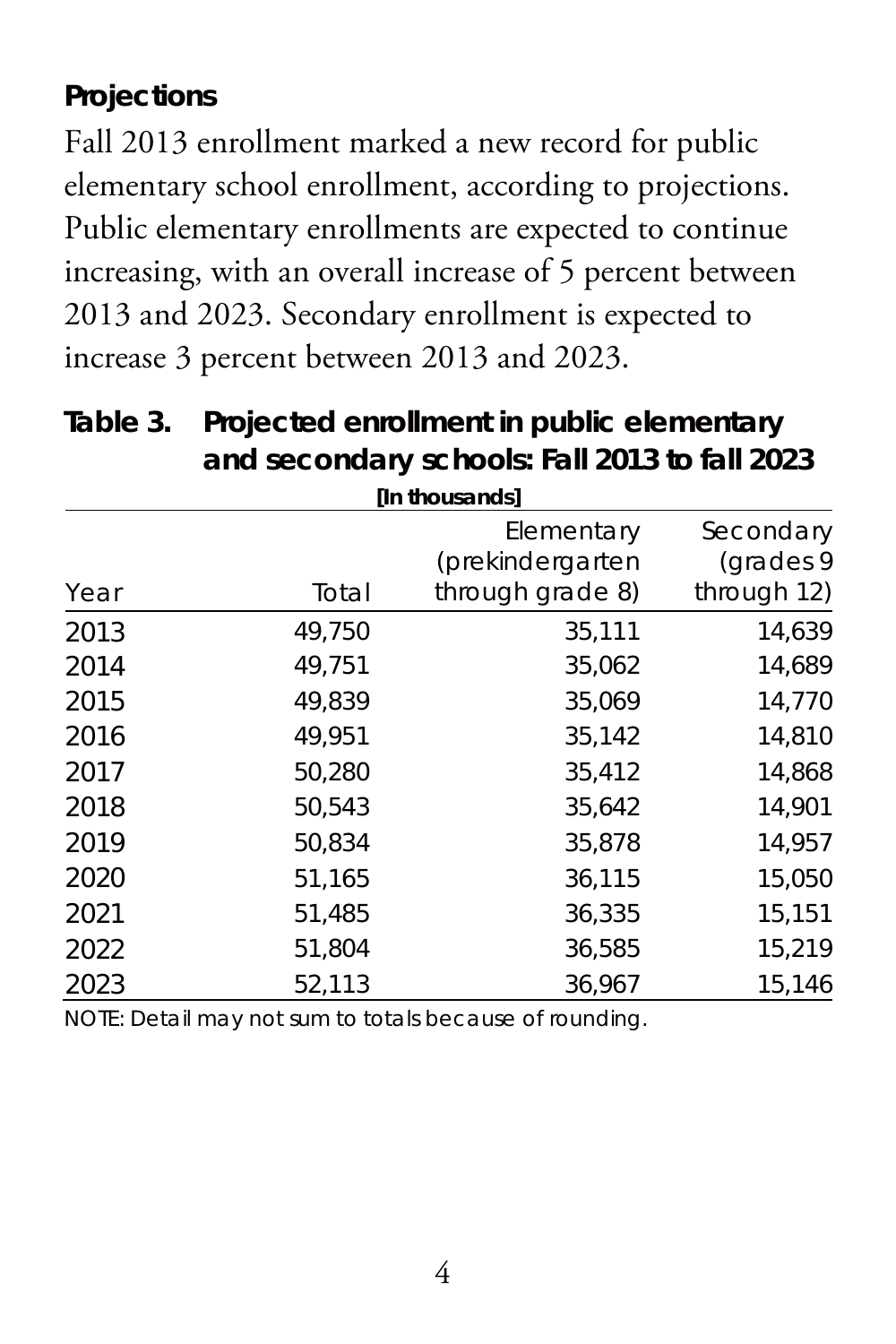### **Prekindergarten and Kindergarten Enrollment**

In 2012, about 64 percent of 3- to 5-year-olds were enrolled in prekindergarten or kindergarten programs. About 60 percent of these children in prekindergarten and kindergarten programs attended a full-day program, up from 53 percent in 2000.

### **Table 4. Enrollment of 3- to 5-year-olds in prekindergarten and kindergarten programs, by control, level of school, and attendance status: Selected years, October 1990 through October 2012**

| Mumbers in thousandsl         |       |       |       |       |  |  |
|-------------------------------|-------|-------|-------|-------|--|--|
| Control, level of school, and |       |       |       |       |  |  |
| attendance status             | 1990  | 2000  | 2010  | 2012  |  |  |
| Total                         | 6,659 | 7,592 | 8,246 | 7,883 |  |  |
| Percent enrolled              | 59.4  | 64.0  | 63.7  | 64.3  |  |  |
| Control                       |       |       |       |       |  |  |
| <b>Public</b>                 | 3.971 | 4.847 | 5.829 | 5.638 |  |  |
| Private                       | 2.688 | 2.745 | 2.417 | 2.245 |  |  |
| Level of school               |       |       |       |       |  |  |
| Prekindergarten               | 3.379 | 4.326 | 4.797 | 4.602 |  |  |
| Kindergarten                  | 3.280 | 3.266 | 3.449 | 3.281 |  |  |
| Attendance status             |       |       |       |       |  |  |
| Full-day                      | 2.577 | 4.008 | 4.813 | 4.760 |  |  |
| Part-day                      | 4.082 | 3.584 | 3.432 | 3.123 |  |  |
| Percent full-day              | 38.7  | 52.8  | 58.4  | 60.4  |  |  |

NOTE: Starting in 1994, prekindergarten and kindergarten enrollment data were collected using new procedures and may not be comparable to figures for earlier years. This revision primarily affected rates for 3- and 4 year-olds. Detail may not sum to totals because of rounding.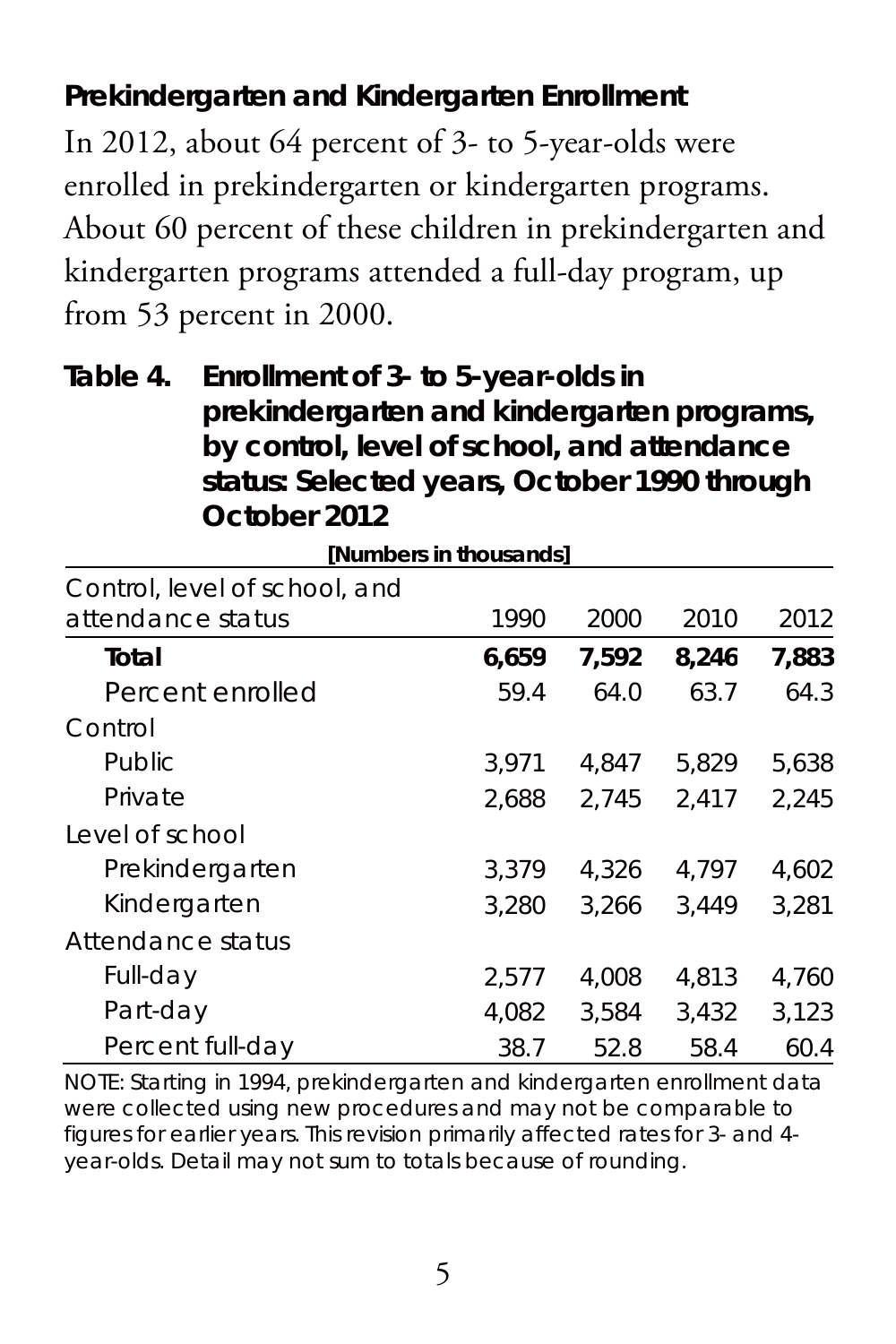### **Enrollment Rates**

There was no measurable change in the school enrollment rates for 3- and 4-, and 7- to 13-year-olds between 2000 and 2012. School enrollment rates for 5- and 6-year-olds declined from 96 percent in 2000 to 93 percent in 2012, while enrollment rates for 14- to 17-year-olds rose from 96 to 97 percent.

|      | October 2012 |             |         |          |
|------|--------------|-------------|---------|----------|
|      | $3$ and $4$  | $5$ and $6$ | 7 to 13 | 14 to 17 |
| Year | years        | years       | years   | years    |
| 1990 | 44.4         | 96.5        | 99.6    | 96.3     |
| 1995 | 48.7         | 96.0        | 98.9    | 95.8     |
| 2000 | 52.1         | 95.6        | 98.2    | 95.7     |
| 2001 | 52.4         | 95.3        | 98.3    | 95.8     |
| 2002 | 56.3         | 95.5        | 98.3    | 96.4     |
| 2003 | 55.1         | 94.5        | 98.3    | 96.2     |
| 2004 | 54.0         | 95.4        | 98.4    | 96.5     |
| 2005 | 53.6         | 95.4        | 98.6    | 96.5     |
| 2006 | 55.7         | 94.6        | 98.3    | 96.4     |
| 2007 | 54.5         | 94.7        | 98.4    | 96.4     |
| 2008 | 52.8         | 93.8        | 98.7    | 96.8     |
| 2009 | 52.4         | 94.1        | 98.2    | 96.3     |
| 2010 | 53.2         | 94.5        | 98.0    | 97.1     |
| 2011 | 52.4         | 95.1        | 98.3    | 97.1     |
| 2012 | 53.5         | 93.2        | 98.0    | 97.0     |

**Table 5. Percentage of 3- to 17-year-olds enrolled in school: Selected years, October 1990 through October 2012**

NOTE: Starting in 1994, prekindergarten and kindergarten enrollment data were collected using new procedures and may not be comparable to figures for earlier years. This revision primarily affected rates for 3- and 4 year-olds. Includes enrollment in any school or college.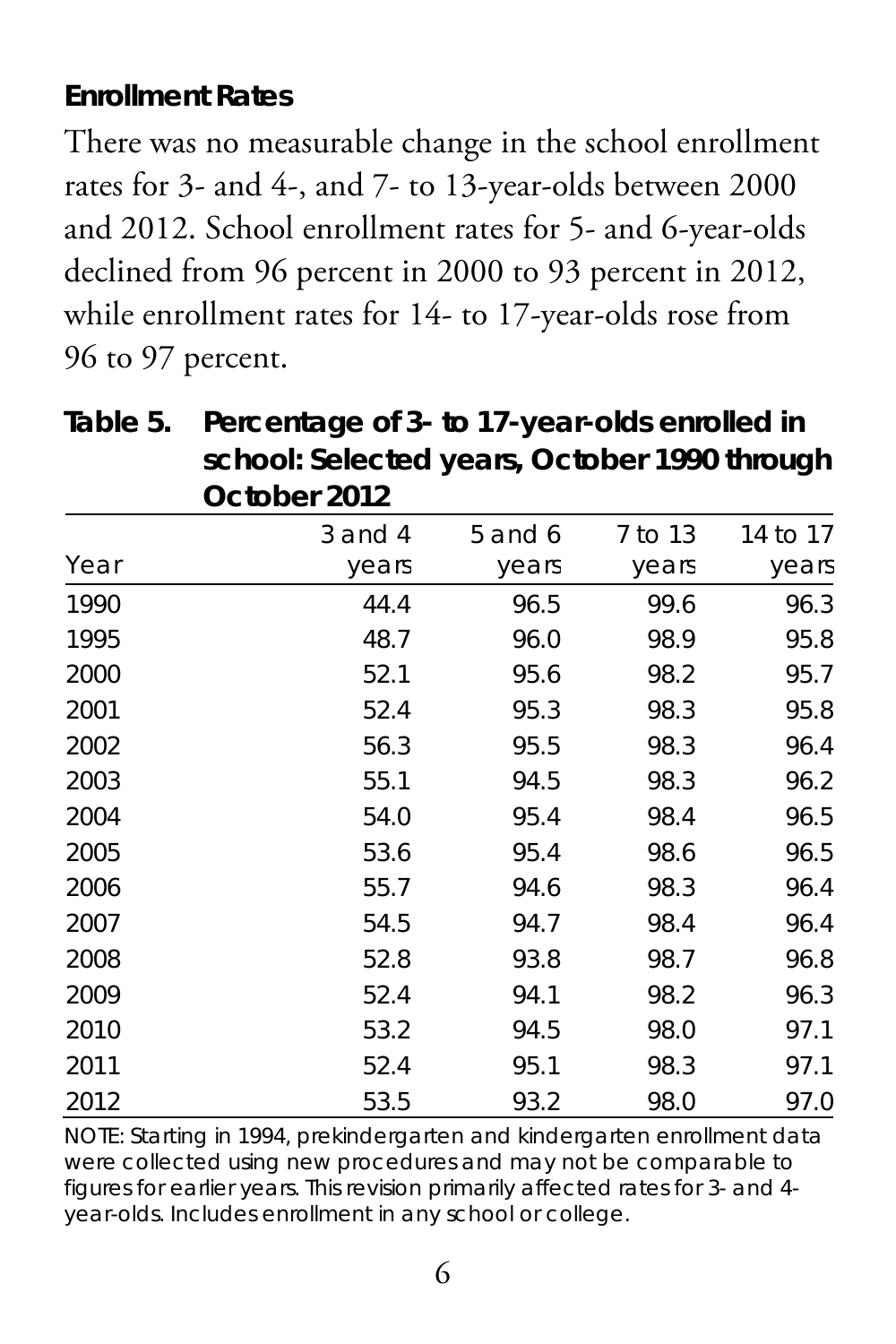### **Enrollment by Race and Ethnicity**

The percentage of students in public elementary and secondary schools who were White decreased from 67 to 52 percent between 1991 and 2011. The percentage of students who were Hispanic rose from 12 percent to 24 percent, and the percentage of students who were Asian/Pacific Islander rose from 3 to 5 percent. The percentage of students who were Black rose from 16 to 17 percent between 1991 and 2001, and then decreased to 16 percent in 2011.

**Table 6. Racial/ethnic percentage distribution of students in public elementary and secondary schools: Fall 1991, 2001, and 2011**

| Race/ethnicity of student     | 19911 | 2001  | 2011  |
|-------------------------------|-------|-------|-------|
| Total                         | 100.0 | 100.0 | 100.0 |
| White                         | 67.4  | 60.3  | 51.7  |
| Black                         | 16.4  | 17.1  | 15.8  |
| Hispanic                      | 11.8  | 171   | 23.7  |
| Asian/Pacific Islander        | 3.4   | 4.3   | 5.1   |
| American Indian/Alaska Native | 1.0   | 1.2   | 1.1   |
| Two or more races             |       |       | 2.6   |

— Not available.

1 Digest of Education Statistics, 2003.

NOTE: Race categories exclude persons of Hispanic origin. Detail may not sum to totals because of rounding.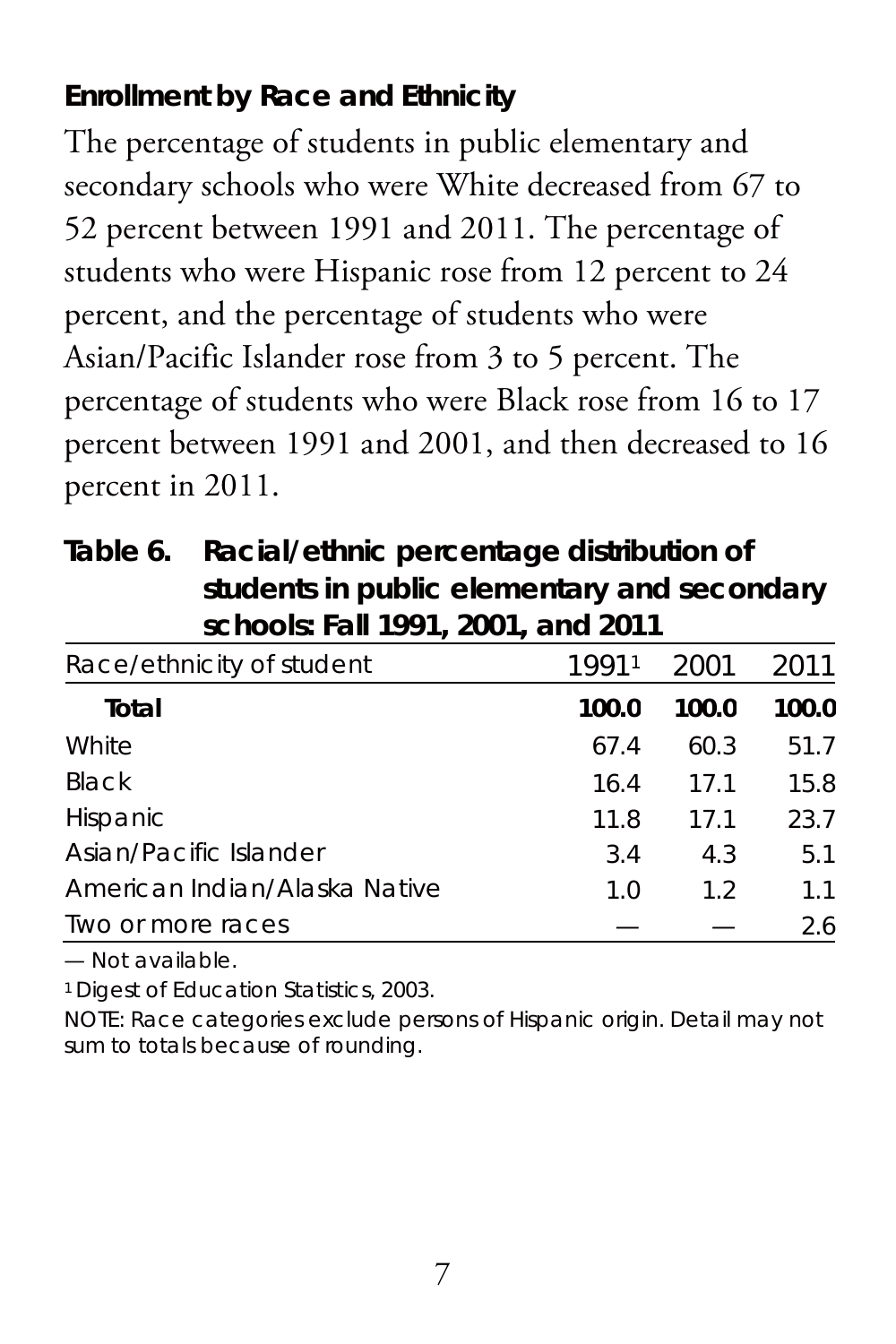#### **Enrollment in Programs for Children With Disabilities**

The percentage of students (3 to 21 years old) served by federally supported special education programs rose from 8 percent to 14 percent between 1976–77 and 2004–05, and then declined to 13 percent in 2011–12. Between 2004–05 and 2011–12, the percentage of students identified as having autism increased from 0.4 percent to 0.9 percent of enrollment; and the percentage of those with specific learning disabilities decreased from 5.7 percent to 4.7 percent of enrollment (see *Digest of Education Statistics, 2013,* table 204.30).

**Table 7. Number and percentage of 3- to 21-yearolds served in programs for children with disabilities: Selected years, 1976–77 through 2011–12**

|             |                  |                         | Students with                   |
|-------------|------------------|-------------------------|---------------------------------|
|             |                  |                         | Students with specific learning |
|             | Number of        | disabilities            | disabilities                    |
|             | students with    | as a percent            | as a percent                    |
|             | disabilities, in | of public               | of public                       |
| Year        | thousands        | enrollment <sup>1</sup> | enrollment <sup>1</sup>         |
| 1976-77     | 3.694            | 8.3                     | 1.8                             |
| 1980-81     | 4,144            | 10.1                    | 3.6                             |
| 1990-91     | 4.710            | 11.4                    | 5.2                             |
| 2000-01     | 6,296            | 13.3                    | 6.1                             |
| 2004-05     | 6,719            | 13.8                    | 5.7                             |
| $2011 - 12$ | 6.401            | 12.9                    | 4.7                             |

1 Based on the enrollment in public elementary and secondary schools (prekindergarten through 12th grade).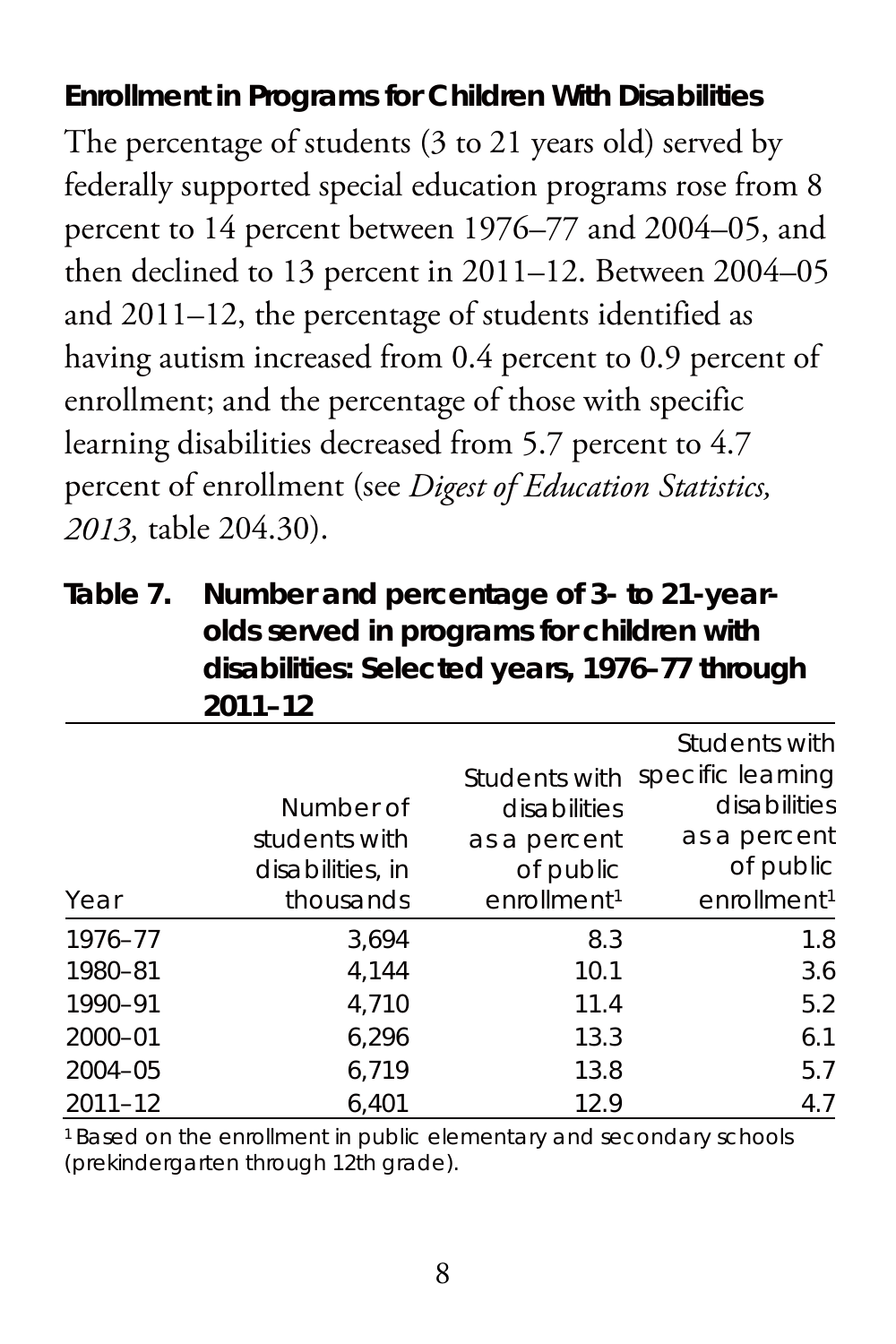## **Degree-Granting Institutions**

### **College Enrollment**

Enrollment in 2-year and 4-year colleges rose 37 percent from 15.3 million in fall 2000 to 21.0 million in fall 2010, and then decreased 2 percent to 20.6 million in fall 2012. In fall 2012, 8.9 million students were males and 11.7 million were females.

### **Table 8. Fall enrollment in degree-granting postsecondary institutions, by sex, attendance status, and control of institution: Fall 1990, 2000, 2010, and 2012**

**[In thousands]**

| Sex, attendance status,<br>and control of institution | 1990   | 2000   | 2010   | 2012   |
|-------------------------------------------------------|--------|--------|--------|--------|
| Total                                                 | 13,819 | 15,312 | 21,016 | 20,643 |
| Males                                                 | 6,284  | 6,722  | 9,045  | 8.919  |
| Full-time                                             | 3.808  | 4.111  | 5,837  | 5,710  |
| Part-time                                             | 2.476  | 2.611  | 3,208  | 3.209  |
| Females                                               | 7.535  | 8.591  | 11,971 | 11.724 |
| Full-time                                             | 4,013  | 4.899  | 7,245  | 7.027  |
| Part-time                                             | 3.521  | 3.692  | 4.726  | 4.697  |
| Public                                                | 10.845 | 11.753 | 15,143 | 14.880 |
| Males                                                 | 4.875  | 5.132  | 6,680  | 6.581  |
| Females                                               | 5.970  | 6.620  | 8,463  | 8.299  |
| Private                                               | 2.974  | 3.560  | 5,873  | 5.762  |
| Males                                                 | 1.409  | 1.589  | 2,365  | 2.338  |
| Females                                               | 1.565  | 1.970  | 3,508  | 3,425  |

NOTE: Detail may not sum to totals because of rounding.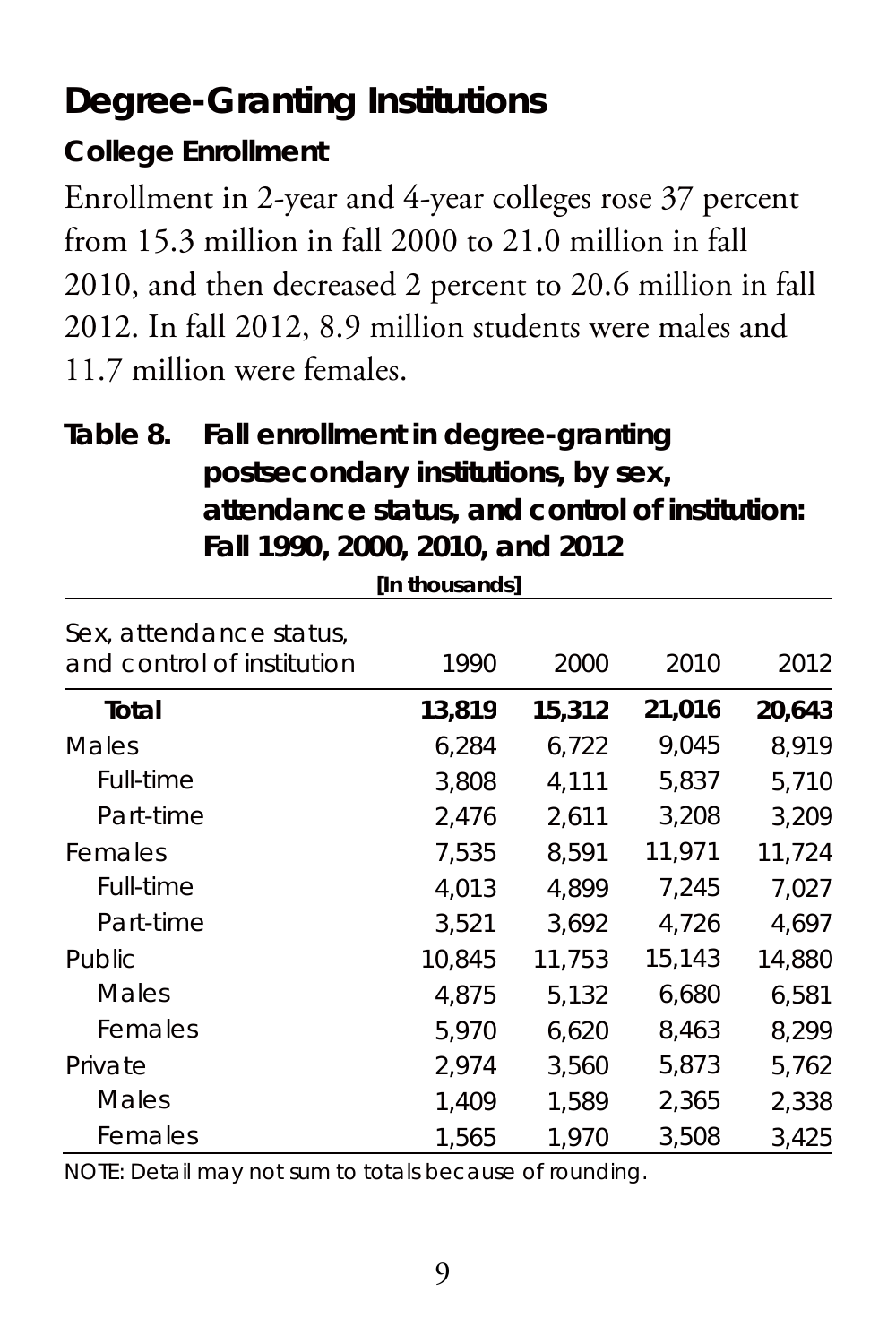### **Enrollment by Level and Attendance**

Enrollment at public institutions increased 29 percent from 2000 to 2010, but then decreased 2 percent between 2010 and 2012. Enrollment at private for-profit institutions grew by 348 percent from 2000 to 2010, and then decreased 10 percent between 2010 and 2012. Enrollment at private nonprofit institutions increased 24 percent from 2000 to 2010, and by another 3 percent between 2010 and 2012.

| 20 I 2                              |        |        |         |         |  |  |
|-------------------------------------|--------|--------|---------|---------|--|--|
| [In thousands]                      |        |        |         |         |  |  |
| Control and level of<br>institution | 1990   | 2000   | 2010    | 2012    |  |  |
| Total                               | 13,819 | 15,312 | 21,0168 | 20,6438 |  |  |
| 4-year                              | 8,579  | 9.364  | 13.335  | 13,479  |  |  |
| 2-year                              | 5.240  | 5,948  | 7,681   | 7.164   |  |  |
| Public                              | 10,845 | 11,753 | 15,143  | 14,880  |  |  |
| 4-year                              | 5.848  | 6.055  | 7.925   | 8,093   |  |  |
| 2-year                              | 4.996  | 5.697  | 7.218   | 6.788   |  |  |
| Private                             | 2,974  | 3,560  | 5,873   | 5,762   |  |  |
| Private, nonprofit                  | 2,760  | 3,109  | 3,855   | 3,954   |  |  |
| 4-year                              | 2,671  | 3,051  | 3,822   | 3,916   |  |  |
| 2-year                              | 89     | 59     | 33      | 38      |  |  |
| Private, for-profit                 | 214    | 450    | 2,018   | 1,809   |  |  |
| 4-year                              | 59     | 258    | 1,588   | 1,470   |  |  |
| $2$ -year                           | 154    | 192    | 430     | 339     |  |  |

**Table 9. Fall enrollment in degree-granting postsecondary institutions, by control and level of institution: Fall 1990, 2000, 2010, and 2012**

NOTE: Detail may not sum to totals because of rounding.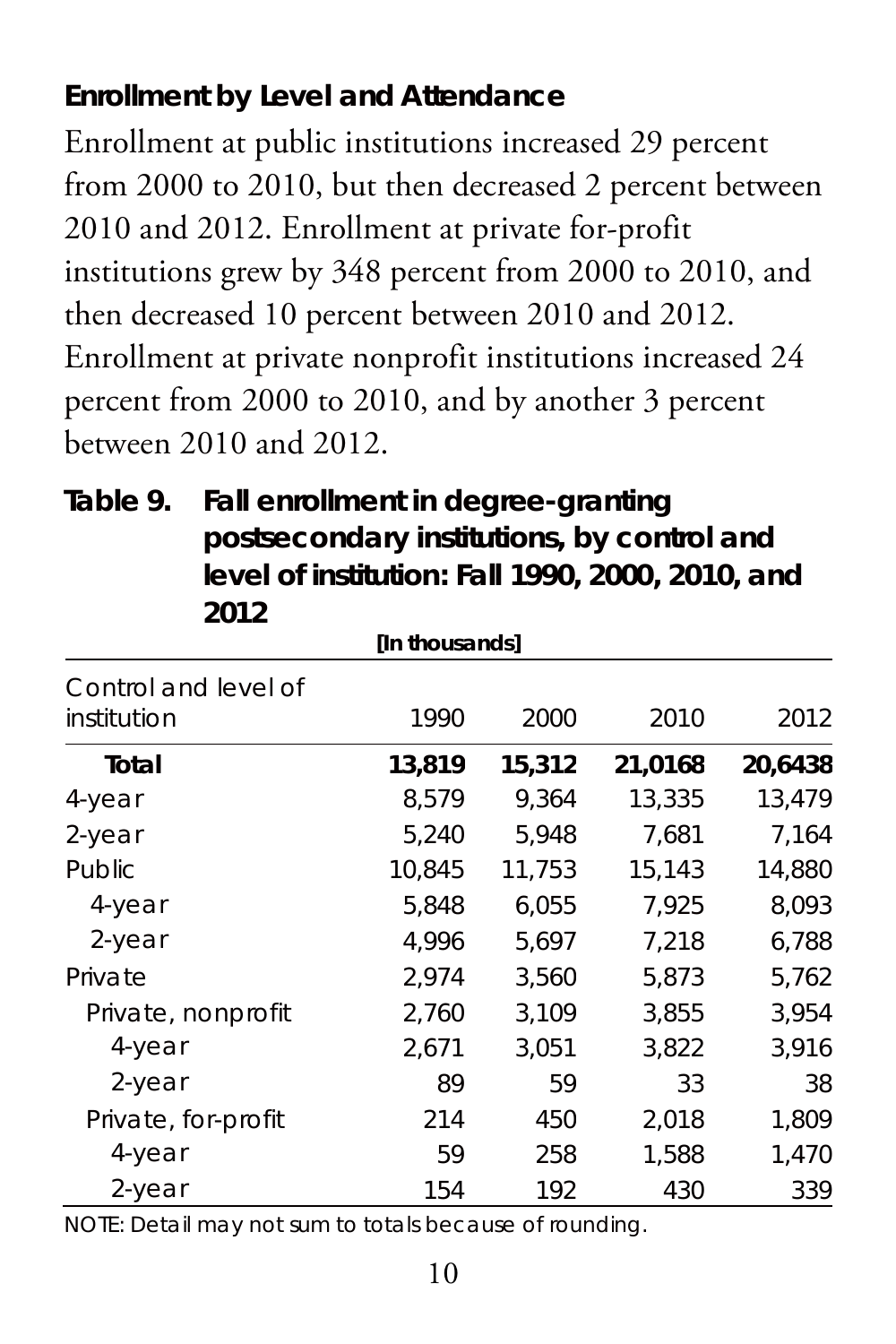### **Enrollment Rates of 18- to 24-Year-Olds**

The percentage of 18- and 19-year-olds enrolled in high school or postsecondary education rose from 61 percent in 2000 to 69 percent in 2012. During the same time period, the enrollment rates of 20- and 21-year-olds rose from 44 to 54 percent and the rates for 22- to 24-year-olds rose from 25 to 31 percent.

|      |             | school or postsecondary education: Selected<br>years, October 1985 through October 2012 |            |  |  |
|------|-------------|-----------------------------------------------------------------------------------------|------------|--|--|
|      | 18- and 19- | 20- and 21-                                                                             | 22- to 24- |  |  |
| Year | year-olds   | year-olds                                                                               | year-olds  |  |  |
| 1985 | 51.6        | 35.3                                                                                    | 16.9       |  |  |
| 1990 | 57.2        | 39.7                                                                                    | 21.0       |  |  |
| 1995 | 59.4        | 44.9                                                                                    | 23.2       |  |  |
| 2000 | 61.2        | 44.1                                                                                    | 24.6       |  |  |
| 2001 | 61.1        | 46.1                                                                                    | 25.5       |  |  |
| 2002 | 63.3        | 47.8                                                                                    | 25.6       |  |  |
| 2003 | 64.5        | 48.3                                                                                    | 27.8       |  |  |
| 2004 | 64.4        | 48.9                                                                                    | 26.3       |  |  |
| 2005 | 67.6        | 48.7                                                                                    | 27.3       |  |  |
| 2006 | 65.5        | 47.5                                                                                    | 26.7       |  |  |
| 2007 | 66.8        | 48.4                                                                                    | 27.3       |  |  |
| 2008 | 66.0        | 50.1                                                                                    | 28.2       |  |  |
| 2009 | 68.9        | 51.7                                                                                    | 30.4       |  |  |
| 2010 | 69.2        | 52.4                                                                                    | 28.9       |  |  |
| 2011 | 71.1        | 52.7                                                                                    | 31.1       |  |  |
| 2012 | 69.0        | 54.0                                                                                    | 30.7       |  |  |

**Table 10. Percentage of 18- to 24-year-olds enrolled in high**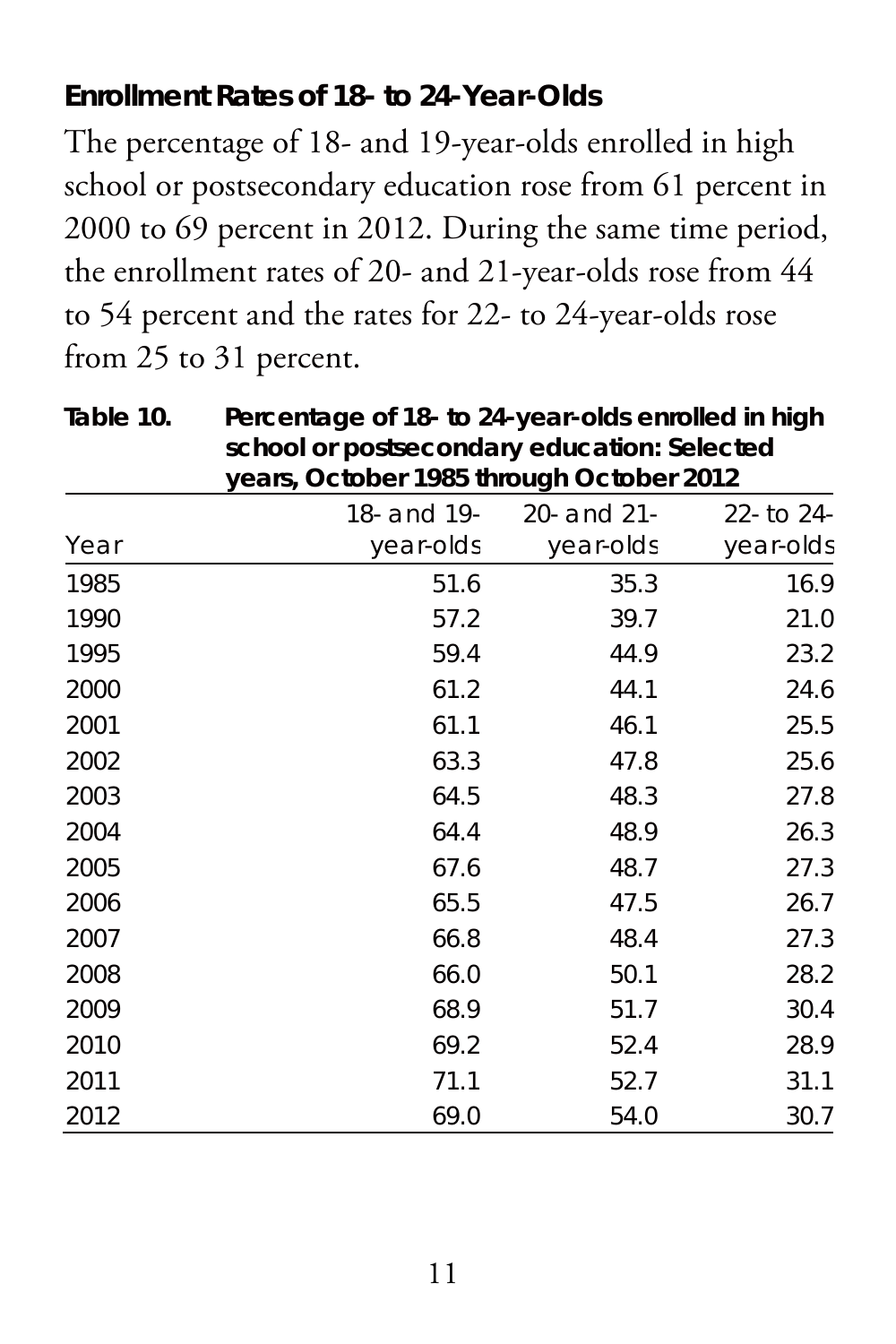### **Enrollment by Sex and Age**

Between 2000 and 2012, the enrollment of people under age 25 grew 35 percent and enrollment of people age 25 and older also increased 35 percent. Enrollment of females under age 25 grew by 34 percent, and enrollment of females age 25 and older grew by 40 percent. Enrollment of males under age 25 grew by 36 percent, and enrollment of males age 25 and older grew by 28 percent.

**Table 11. Fall enrollment in degree-granting postsecondary institutions, by sex and age: 1990, 2000, and 2012 [In thousands]**

|                      | ונטטווטשטוויון |        |        |
|----------------------|----------------|--------|--------|
| Sex and age          | 1990           | 2000   | 2012   |
| Total                | 13,819         | 15,312 | 20,643 |
| 19 years and younger | 2,930          | 3,389  | 4,006  |
| 20 and 21 years old  | 2,593          | 3,005  | 4,240  |
| 22 to 24 years old   | 2,202          | 2,600  | 3,871  |
| 25 years and older   | 6,094          | 6,319  | 8,526  |
| Males, total         | 6,284          | 6,722  | 8,919  |
| 19 years and younger | 1,364          | 1,522  | 1,821  |
| 20 and 21 years old  | 1.259          | 1.411  | 1.962  |
| 22 to 24 years old   | 1,129          | 1,222  | 1,862  |
| 25 years and older   | 2,532          | 2,566  | 3,275  |
| Females, total       | 7.535          | 8.591  | 11,724 |
| 19 years and younger | 1,566          | 1,867  | 2,185  |
| 20 and 21 years old  | 1,334          | 1,593  | 2,278  |
| 22 to 24 years old   | 1,073          | 1,378  | 2,009  |
| 25 years and older   | 3,562          | 3,753  | 5,251  |

NOTE: Detail may not sum to totals because of rounding. Some data have been revised from previously published figures.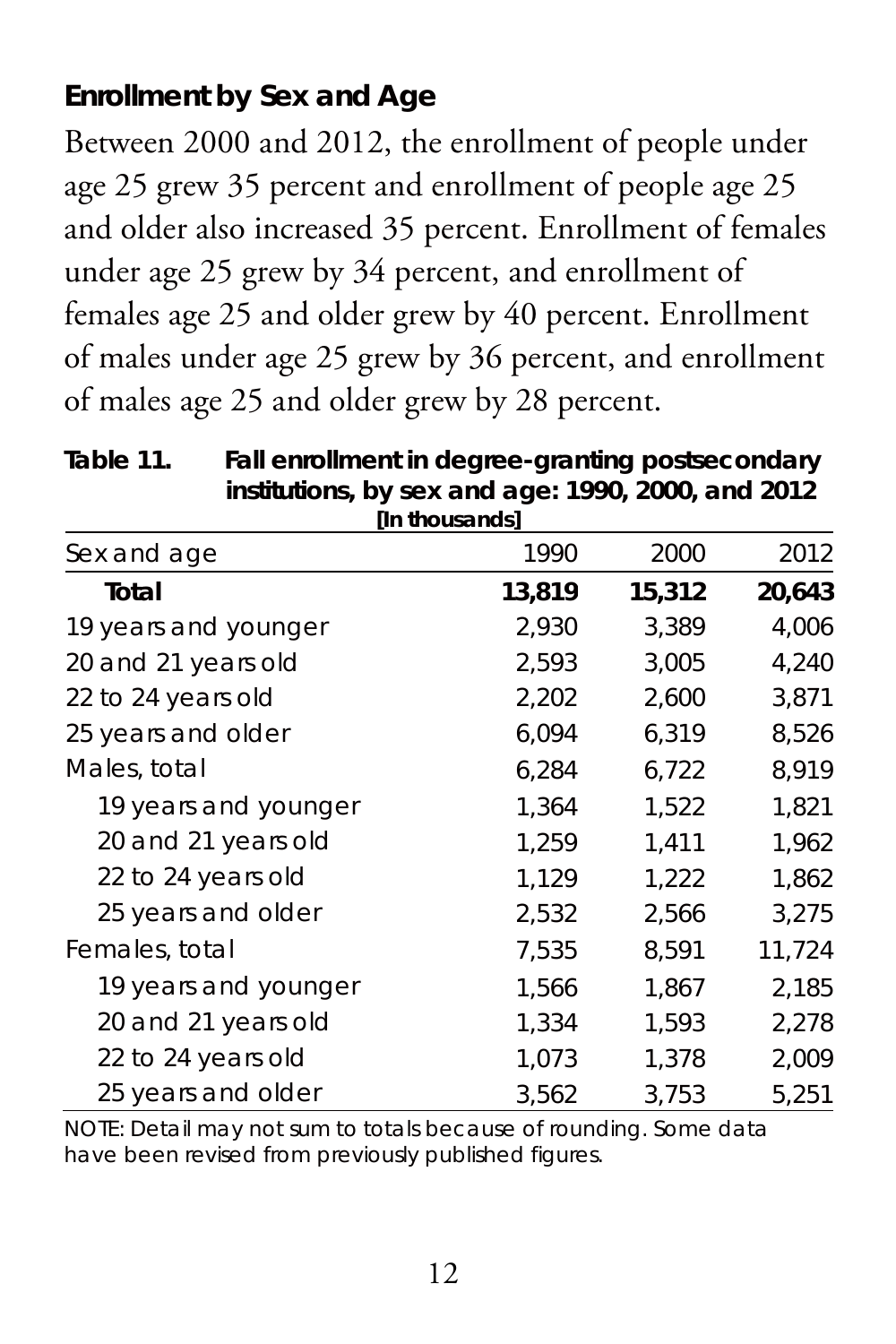### **Enrollment by Race and Ethnicity**

The percentage of American college students (undergraduate and postbaccalaureate) who are White has been decreasing, while the percentages of students who are Black or Hispanic have been increasing. In 2012, 60 percent of college students were White, compared with 71 percent in 2000. Between 2000 and 2012, the percentage of students who were Black rose from 12 to 15 percent and the percentage who were Hispanic rose from 10 percent to 15 percent. About 3 percent of students were of two or more races in 2012.

| postsecondary institutions, by race and |                                       |       |       |       |  |  |  |
|-----------------------------------------|---------------------------------------|-------|-------|-------|--|--|--|
|                                         | ethnicity: 1990, 2000, 2010, and 2012 |       |       |       |  |  |  |
| Race/ethnicity                          | 1990                                  | 2000  | 2010  | 2012  |  |  |  |
| Total                                   | 100.0                                 | 100.0 | 100.0 | 100.0 |  |  |  |
| White                                   | 79.9                                  | 70.8  | 62.7  | 60.3  |  |  |  |
| <b>Black</b>                            | 9.3                                   | 117   | 15.0  | 14.9  |  |  |  |
| Hispanic                                | 5.8                                   | 9.9   | 13.5  | 15.0  |  |  |  |
| Asian/Pacific Islander                  | 4.3                                   | 6.6   | 6.3   | 6.3   |  |  |  |
| Asian                                   |                                       |       | 6.0   | 6.0   |  |  |  |
| Pacific Islander                        |                                       |       | 0.3   | 0.3   |  |  |  |
| American Indian/Alaska Native           | 0.8                                   | 1.0   | 1.0   | 0.9   |  |  |  |
| Iwo or more races                       |                                       |       | 1.6   | 2.5   |  |  |  |

**Table 12. Fall enrollment in degree-granting postsecondary institutions, by race and** 

— Not available.

NOTE: Race categories exclude persons of Hispanic ethnicity. Detail may not sum to totals because of rounding.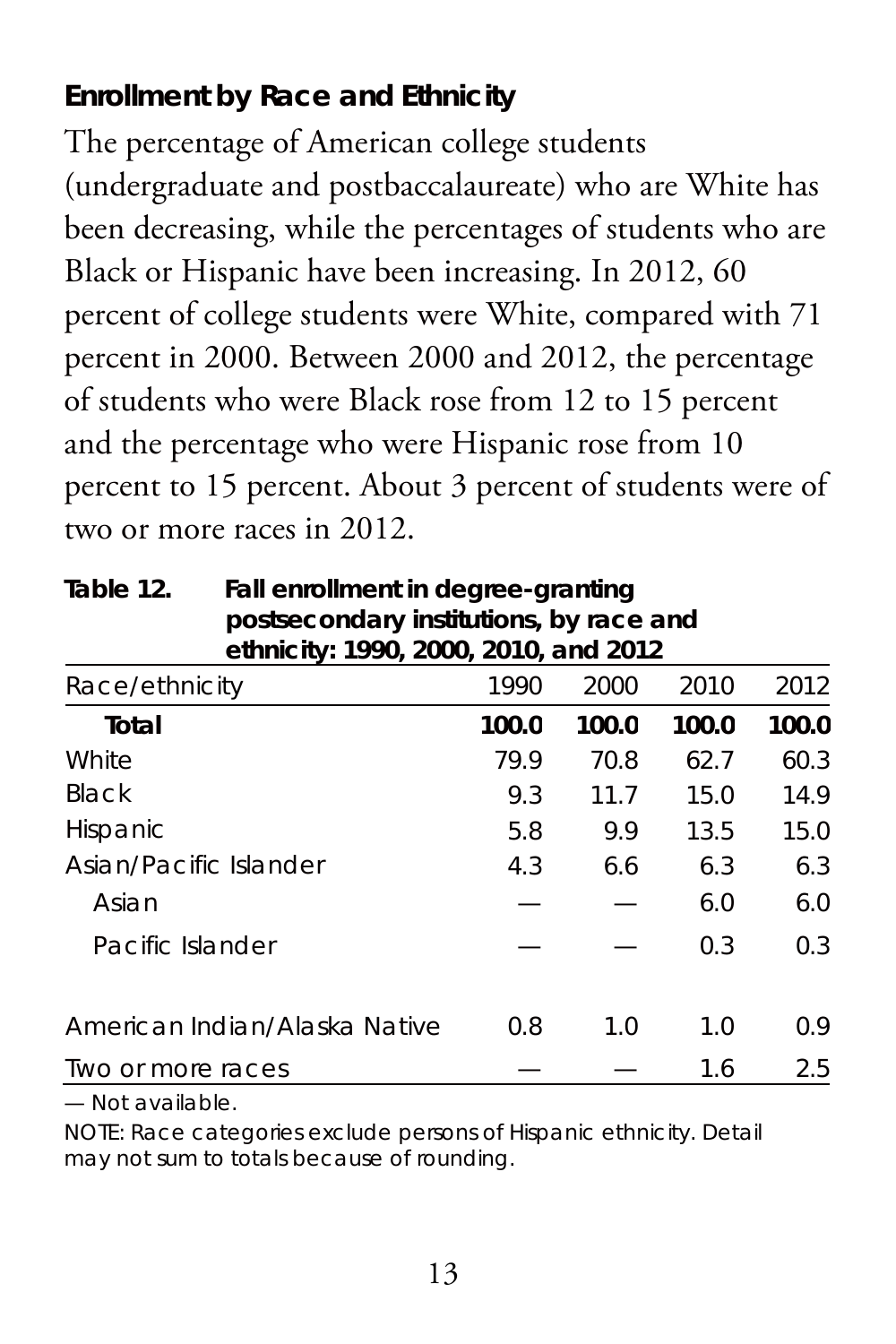### **Undergraduate Enrollment**

Undergraduate enrollment increased 37 percent between 2000 and 2010, before decreasing 2 percent between 2010 and 2012. Full-time undergraduate enrollment rose by 45 percent and parttime undergraduate enrollment rose by 27 percent between 2000 and 2010. From 2010 to 2012, full-time enrollment decreased 3 percent, while part-time enrollment increased slightly (0.1 percent). The number of females rose by a higher percentage between 2000 and 2010 (39 percent) than the number of males (36 percent), but enrollment of both males and females decreased by 2 percent between 2010 and 2012.

| status: Selected years, 1990 through 2012 |                |       |         |           |           |  |  |
|-------------------------------------------|----------------|-------|---------|-----------|-----------|--|--|
|                                           | [In thousands] |       |         |           |           |  |  |
| Year                                      | Total          | Males | Females | Full-time | Part-time |  |  |
| 1990                                      | 11.959         | 5.380 | 6.579   | 6.976     | 4.983     |  |  |
| 1995                                      | 12,232         | 5,401 | 6,831   | 7,145     | 5,086     |  |  |
| 2000                                      | 13,155         | 5.778 | 7.377   | 7.923     | 5,232     |  |  |
| 2005                                      | 14,964         | 6,409 | 8,555   | 9.446     | 5,518     |  |  |
| 2006                                      | 15,184         | 6.514 | 8,671   | 9.571     | 5,613     |  |  |
| 2007                                      | 15.604         | 6,728 | 8.876   | 9.841     | 5.763     |  |  |
| 2008                                      | 16.366         | 7,067 | 9,299   | 10.255    | 6,111     |  |  |
| 2009                                      | 17.565         | 7.595 | 9.670   | 11.143    | 6.422     |  |  |
| 2010                                      | 18,079         | 7,835 | 10.244  | 11,452    | 6,627     |  |  |
| 2011                                      | 18,063         | 7,817 | 10,246  | 11,359    | 6,704     |  |  |
| 2012                                      | 17,732         | 7,714 | 10,019  | 11,098    | 6,635     |  |  |

**Table 13. Fall undergraduate enrollment in degree-granting postsecondary institutions, by sex and attendance** 

NOTE: Detail may not sum to totals because of rounding.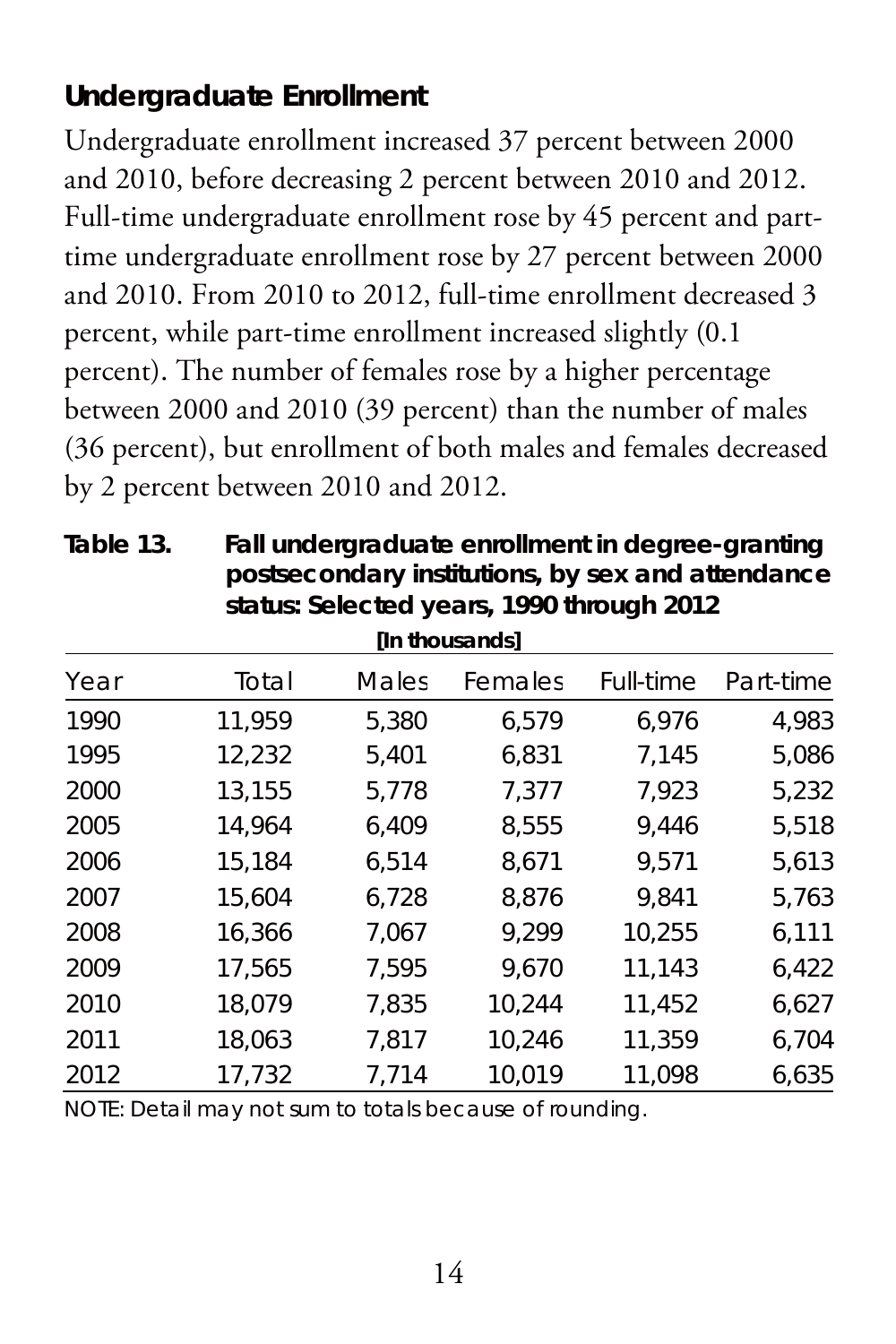### **Postbaccalaureate Enrollment**

Postbaccalaureate enrollment increased 36 percent between 2000 and 2010, before decreasing 1 percent between 2010 and 2012. Full-time postbaccalaureate enrollment rose by 50 percent and part-time postbaccalaureate enrollment rose by 22 percent between 2000 and 2010. From 2010 to 2012, full-time enrollment increased by 1 percent, while part-time decreased by 3 percent. The number of females enrolled rose by a higher percentage between 2000 and 2010 (42 percent) than the number of males (28 percent), but enrollment of both males and females decreased between 2010 and 2012.

**Table 14. Fall postbaccalaureate enrollment in postsecondary degree-granting institutions, by sex and attendance status: Selected years, 1990 through 2012**

| [In thousands] |       |       |         |           |           |
|----------------|-------|-------|---------|-----------|-----------|
| Year           | Total | Males | Females | Full-time | Part-time |
| 1990           | 1.860 | 904   | 955     | 845       | 1.015     |
| 1995           | 2,030 | 941   | 1.089   | 984       | 1,047     |
| 2000           | 2,157 | 944   | 1,213   | 1,087     | 1,070     |
| 2005           | 2,524 | 1.047 | 1.476   | 1,351     | 1,173     |
| 2006           | 2,575 | 1.061 | 1.514   | 1,386     | 1,188     |
| 2007           | 2.644 | 1.088 | 1,556   | 1,429     | 1,215     |
| 2008           | 2,737 | 1,122 | 1.615   | 1.493     | 1.244     |
| 2009           | 2.862 | 1,174 | 1.688   | 1.579     | 1.283     |
| 2010           | 2.937 | 1,210 | 1.728   | 1.631     | 1.307     |
| 2011           | 2,931 | 1,210 | 1,722   | 1,642     | 1,289     |
| 2012           | 2.910 | 1.205 | 1.705   | 1.639     | 1.271     |

NOTE: Detail may not sum to totals because of rounding.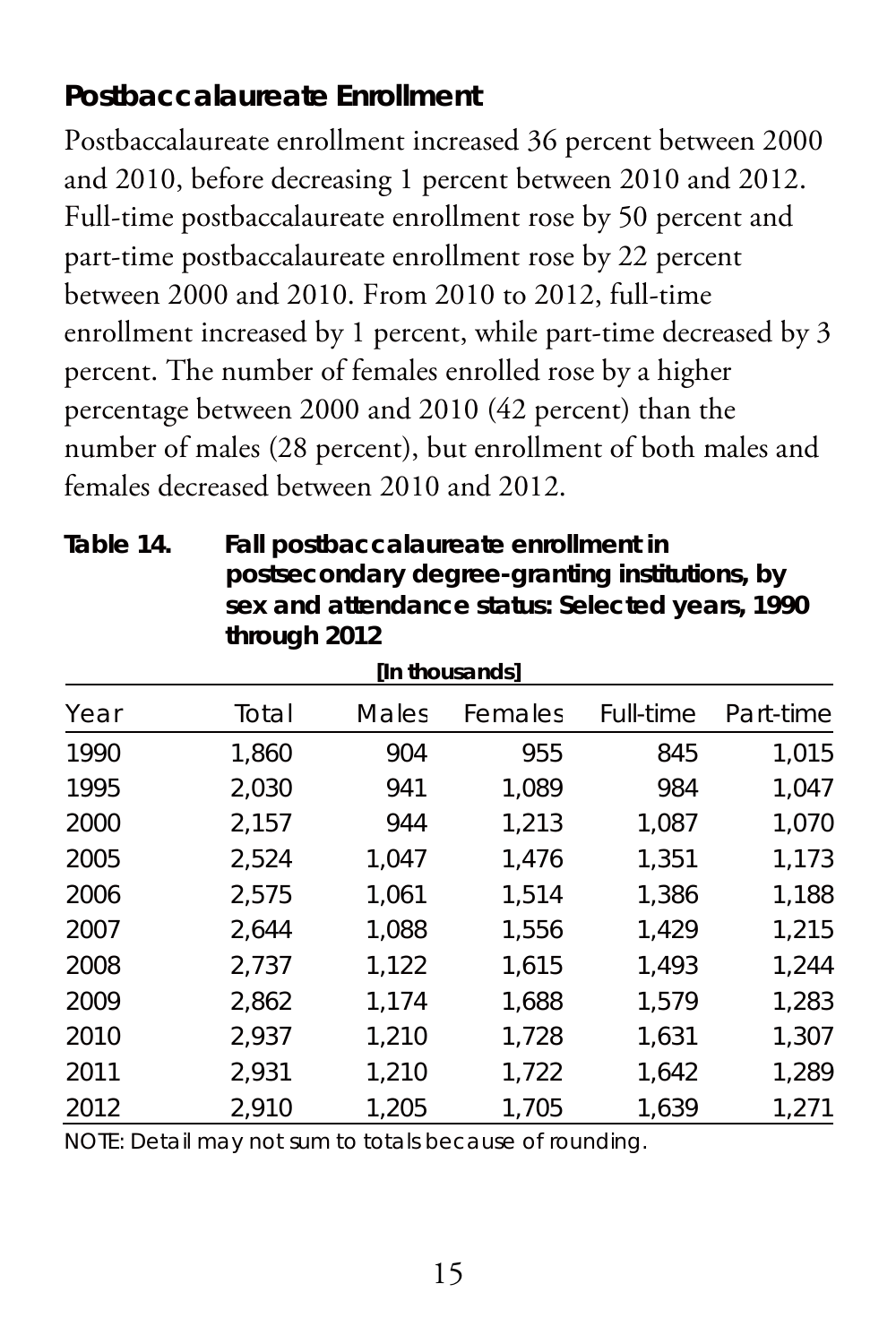# **Teachers, Faculty, and Staff**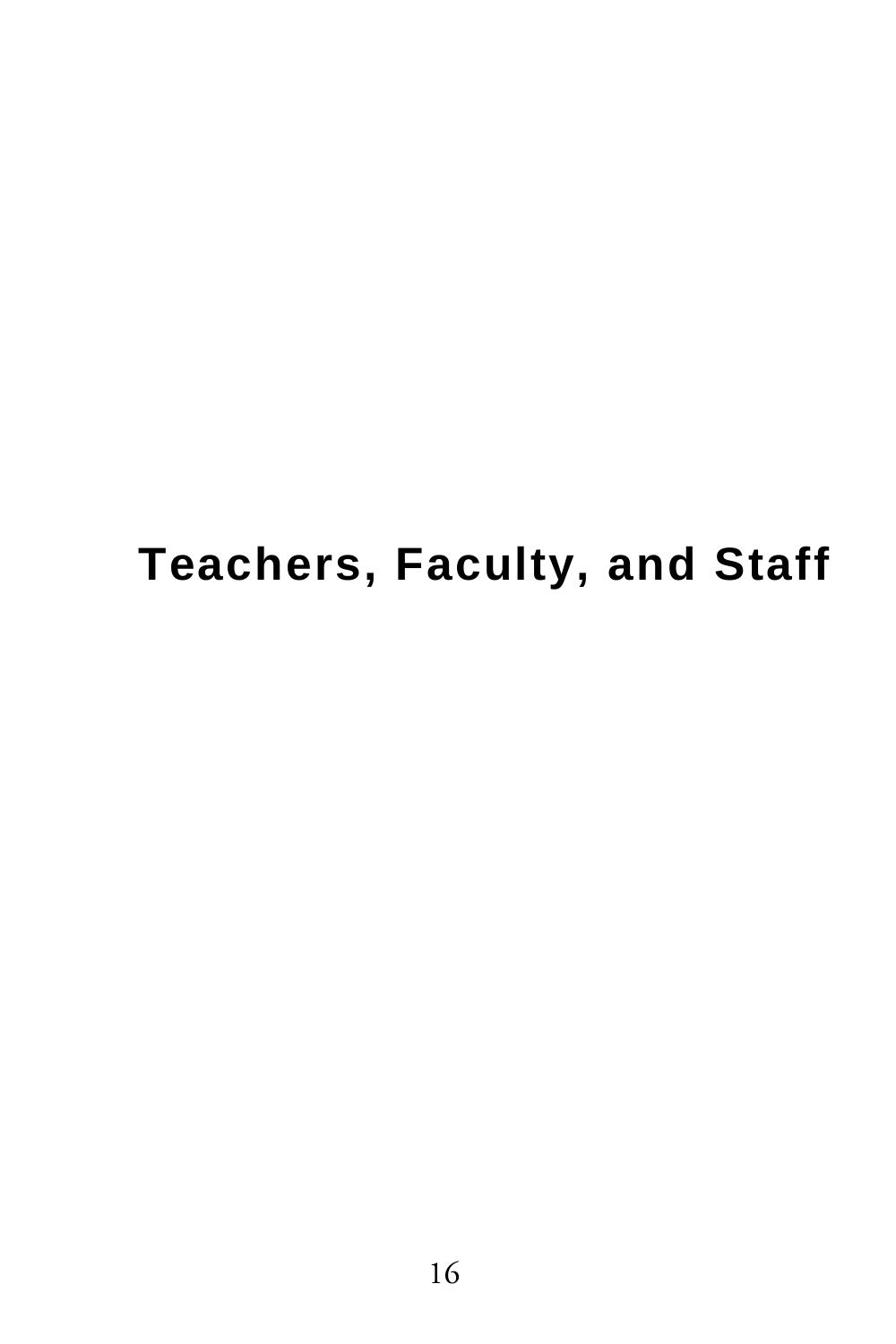## **Elementary and Secondary Schools**

**Number of Teachers**

Some 3.5 million elementary and secondary school teachers were engaged in classroom instruction in the fall of 2011, with about 3.1 million teachers in public schools and 0.4 million in private schools.

The number of public elementary and secondary school teachers rose by 3 percent between 2001 and 2011. The number of public school teachers increased by a slightly lower percentage than the number of students during that period (4 percent). Although the number of teachers in 2011 was higher than in 2001, there was a decrease in the number of public school teachers between 2008 and 2011, from 3.2 to 3.1 million.

In the fall of 2011, the pupil/teacher ratio for public schools was 16.0 compared to 15.9 in 2001. The pupil/teacher ratio in private schools was 12.5 pupils per teacher in 2011 compared to 14.3 in 2001.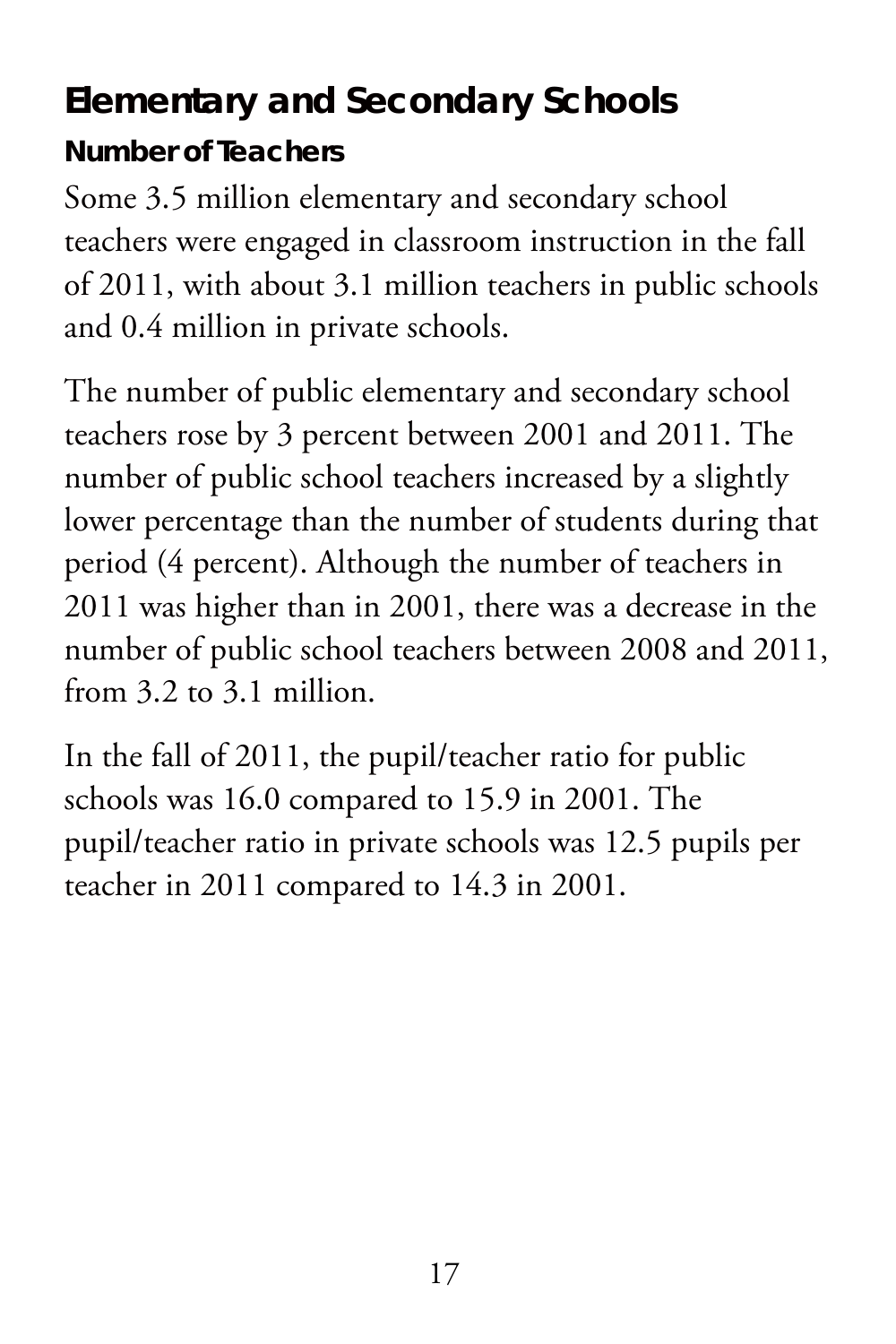| [In full-time equivalents] |       |                        |                   |  |  |
|----------------------------|-------|------------------------|-------------------|--|--|
| Year                       | Total | Public                 | Private           |  |  |
|                            |       | Teachers, in thousands |                   |  |  |
| 1990                       | 2.759 | 2,398                  | 361               |  |  |
| 2000                       | 3,366 | 2,941                  | 424 1             |  |  |
| 2001                       | 3,440 | 3,000                  | 441               |  |  |
| 2005                       | 3,593 | 3,143                  | 450 1             |  |  |
| 2007                       | 3,634 | 3,178                  | 456               |  |  |
| 2008                       | 3,670 | 3,222                  | 448 1             |  |  |
| 2009                       | 3.647 | 3,210                  | 437               |  |  |
| 2010                       | 3,529 | 3,099                  | 429 <sup>1</sup>  |  |  |
| 2011                       | 3,524 | 3,103                  | 421               |  |  |
|                            |       | Pupil/teacher ratio    |                   |  |  |
| 1990                       | 17.0  | 17.2                   | 15.6 <sup>1</sup> |  |  |
| 2000                       | 15.9  | 16.0                   | 14.5 <sup>1</sup> |  |  |
| 2001                       | 15.7  | 15.9                   | 14.3              |  |  |
| 2005                       | 15.4  | 15.6                   | 13.5              |  |  |
| 2007                       | 15.2  | 15.5                   | 13.0              |  |  |
| 2008                       | 15.0  | 15.3                   | 12.8 <sup>1</sup> |  |  |
| 2009                       | 15.0  | 15.4                   | 12.5              |  |  |
| 2010                       | 15.5  | 16.0                   | 12.5 <sup>1</sup> |  |  |
| 2011                       | 15.5  | 16.0                   | 12.5              |  |  |

#### **Table 15. Teachers and pupil/teacher ratios in public and private elementary and secondary schools: Selected years, fall 1990 through fall 2011**

1 Estimated.

NOTE: Full-time-equivalent teachers are the sum of full-time teachers, plus the number of part-time teachers expressed as the fraction of their scheduled hours compared to the normal full-time teacher scheduled hours. Detail may not sum to totals because of rounding. Some data have been revised from previously published figures.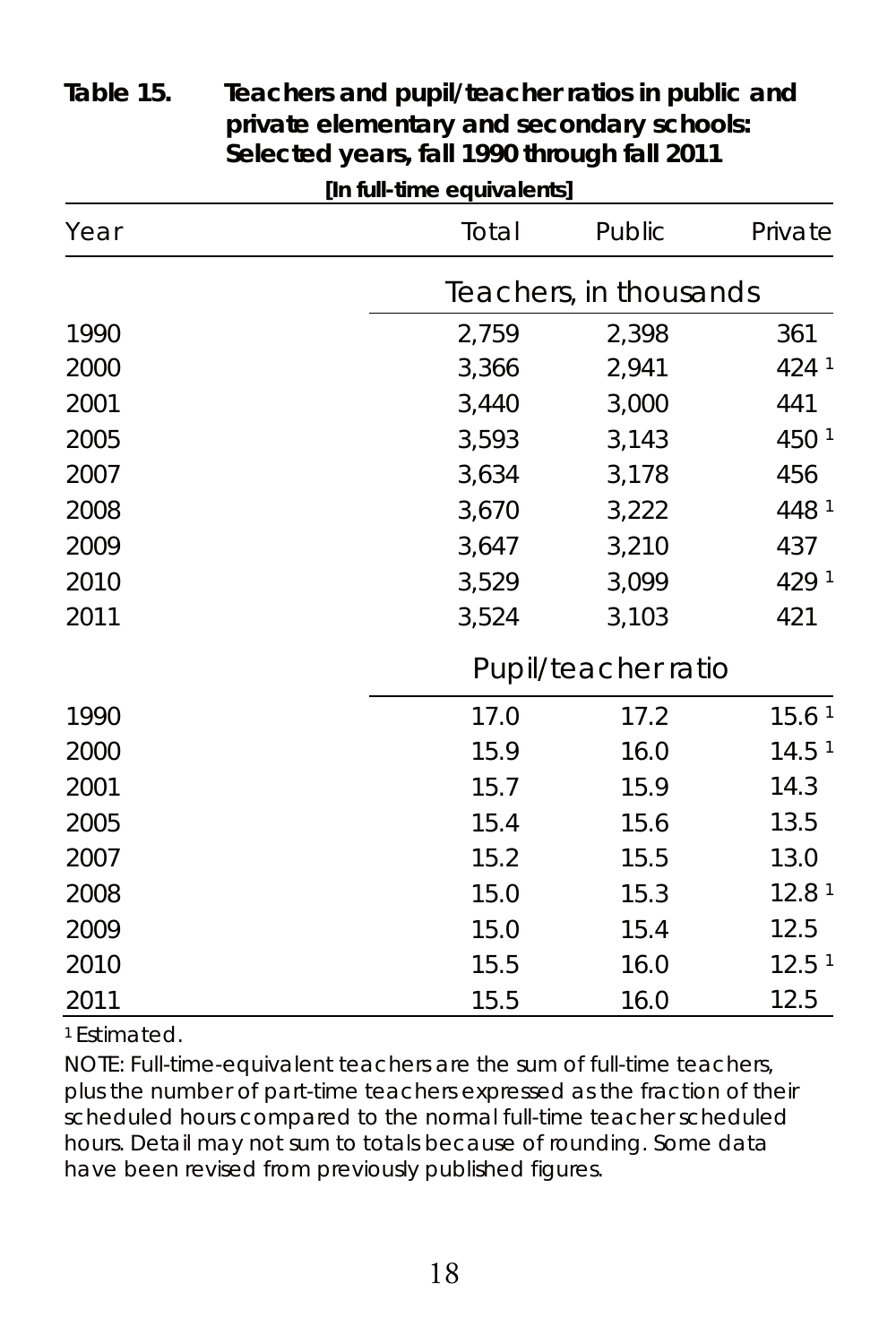### **Teachers' Salaries**

After adjustment for inflation, teachers' base salaries were 2 percent lower in 2011–12 than they were in 2003–04. There was no measurable difference in the average salary for all teachers for 1990–91 and 2011–12, but the average salary for teachers with a bachelor's or master's degree was lower in 2011–12 than in 1990–91.

**Table 16. Average annual base salary for public school teachers, by highest degree earned and years of experience: Selected years, 1990–91 through 2011–12 [In constant 2012–13 dollars]1**

| iin constant zu iz- is dollarsj '       |          |            |          |  |  |  |
|-----------------------------------------|----------|------------|----------|--|--|--|
| Year and selected<br>full-time teaching | All      | Bachelor's | Master's |  |  |  |
| experience                              | teachers | degree     | degree   |  |  |  |
| 1990-91                                 | \$54.130 | \$47.920   | \$60,390 |  |  |  |
| 1999-2000                               | 54,510   | 48,250     | 61,090   |  |  |  |
| 2003-04                                 | 55,150   | 48,730     | 61,460   |  |  |  |
| 2007-08                                 | 54,230   | 47,700     | 59,900   |  |  |  |
| $2011 - 12^{2}$                         | 53.950   | 47.110     | 58,790   |  |  |  |
| 1 year or less                          | 41.210   | 39,130     | 46,000   |  |  |  |
| 6 to 9 years                            | 49,100   | 44,170     | 52,260   |  |  |  |
| 10 to 14 years                          | 55.770   | 49.430     | 59.230   |  |  |  |
| 15 to 19 years                          | 59,860   | 52,140     | 63,500   |  |  |  |
| 20 to 24 years                          | 61,940   | 55,010     | 66,430   |  |  |  |
| 25 to 29 years                          | 64.840   | 57.840     | 68,680   |  |  |  |

1 Constant 2012–13 dollars based on the Consumer Price Index, prepared by the Bureau of Labor Statistics, U.S. Department of Labor. 2 Includes other full-time experience levels not separately shown.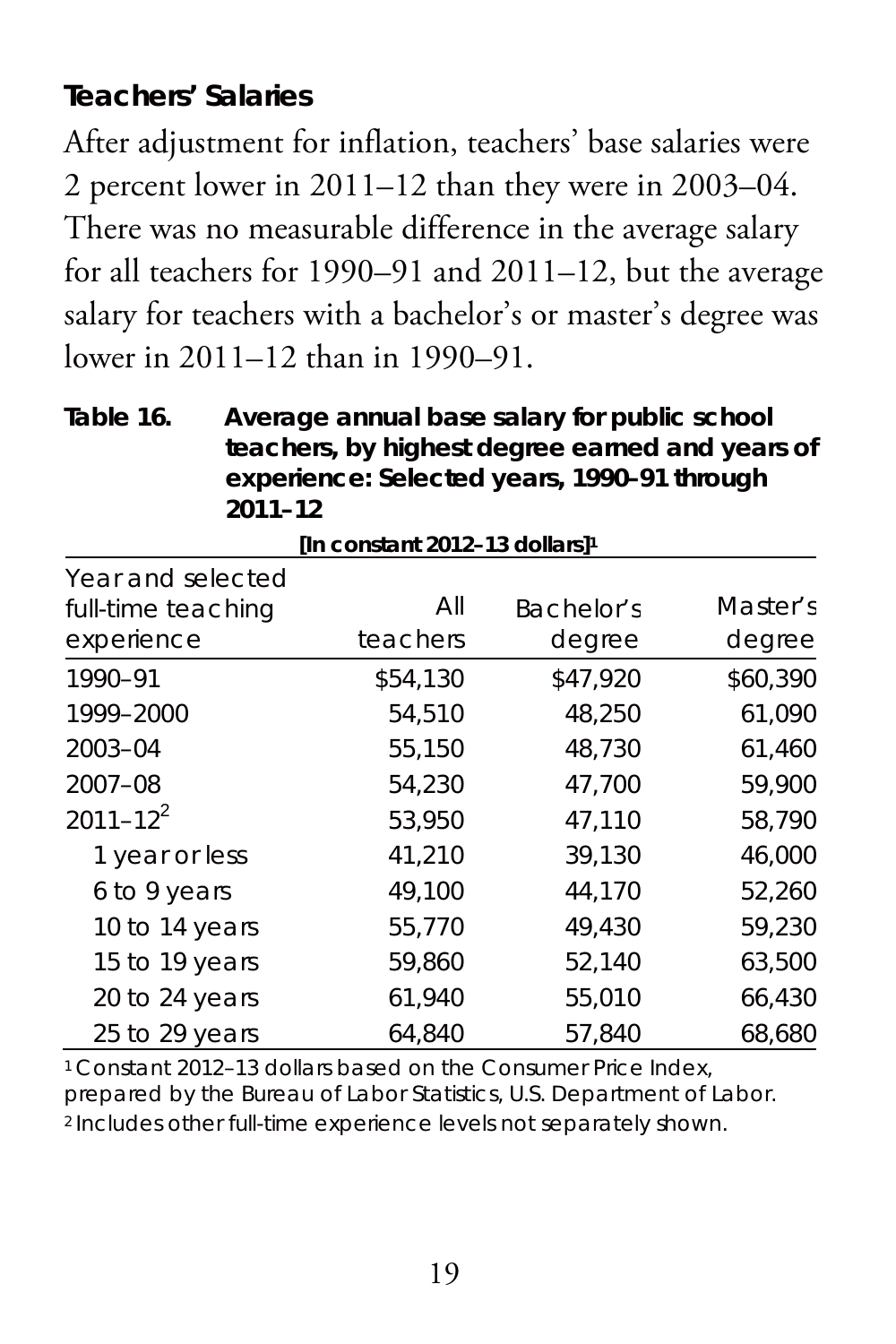### **Teacher Characteristics, Public Schools**

The teaching force in public elementary and secondary schools in 2011–12 was 76 percent female. Some 58 percent of teachers had at least 10 years of full-time teaching experience, and 56 percent of teachers held a master's or higher degree.

**Table 17. Characteristics of full-time and part-time teachers in public elementary and secondary schools: 2011–12**

|                               | Number, in |         |
|-------------------------------|------------|---------|
| Selected characteristic       | thousands  | Percent |
| Total                         | 3,385      | 100.0   |
| Sex                           |            |         |
| Male                          | 802        | 23.7    |
| Female                        | 2,584      | 76.3    |
| Race/ethnicity                |            |         |
| White                         | 2,773      | 81.9    |
| Black                         | 231        | 6.8     |
| Hispanic                      | 264        | 7.8     |
| Other racial/ethnic groups    | 117        | 3.5     |
| Full-time teaching experience |            |         |
| Less than 3 years             | 305        | 9.0     |
| 3 to 9 years                  | 1,128      | 33.3    |
| 10 to 20 years                | 1,232      | 36.4    |
| More than 20 years            | 720        | 21.3    |
| Highest degree                |            |         |
| Less than bachelor's          | 128        | 3.8     |
| Bachelor's                    | 1,350      | 39.9    |
| Master's or above             | 1,907      | 56.3    |

NOTE: Excludes prekindergarten teachers. Race categories exclude persons of Hispanic ethnicity. Detail may not sum to totals because of rounding.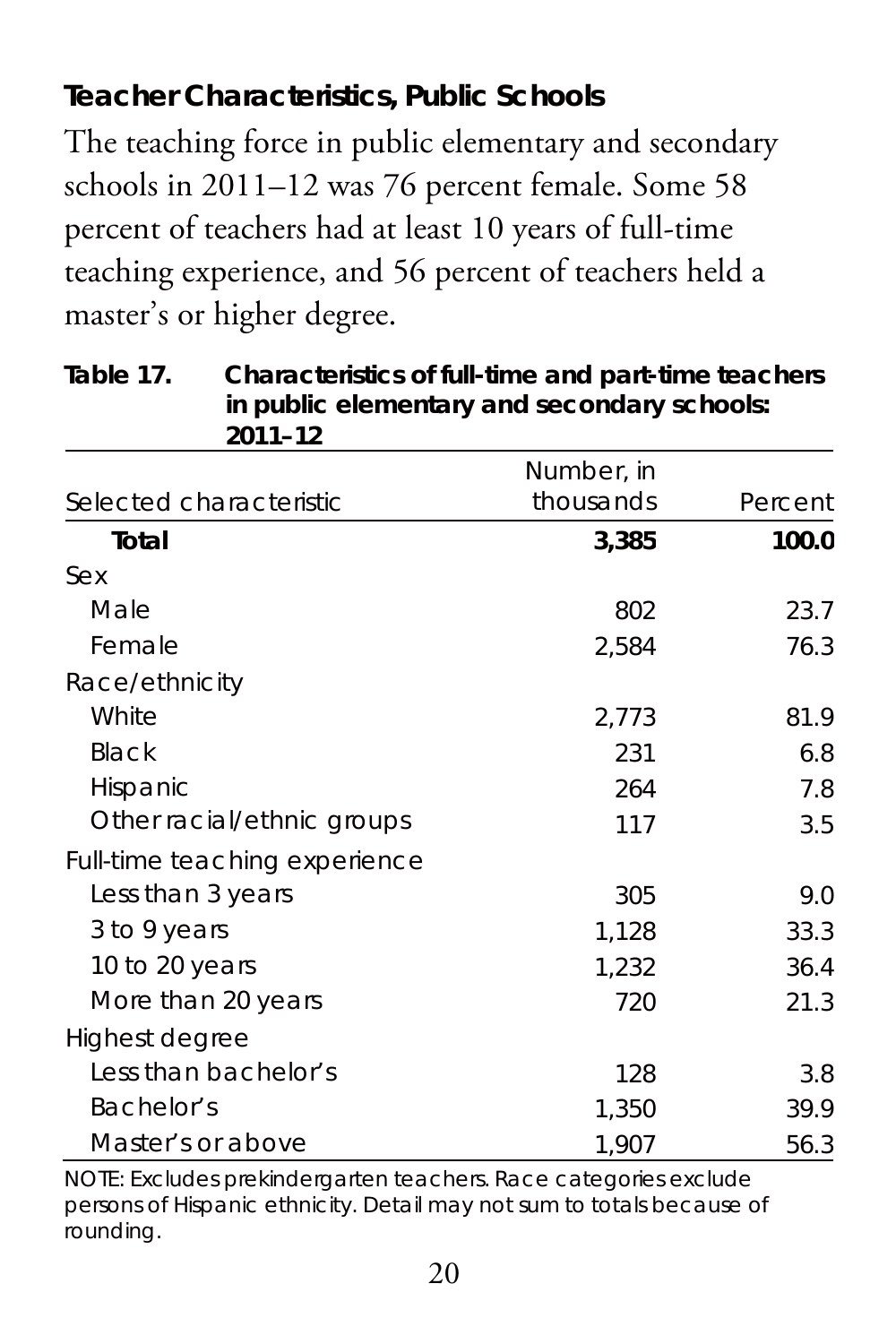### **Teacher Characteristics, Private Schools**

The teaching force in private elementary and secondary schools in 2011–12 was 75 percent female. Some 49 percent of teachers had at least 10 years of full-time teaching experience, and 43 percent of all teachers held a master's or higher degree.

**Table 18. Characteristics of full-time and part-time teachers in private elementary and secondary schools: 2011–12**

|                            | Number, in |         |
|----------------------------|------------|---------|
| Selected characteristic    | thousands  | Percent |
| Total                      | 465        | 100.0   |
| Sex                        |            |         |
| Male                       | 117        | 25.2    |
| Female                     | 348        | 74.8    |
| Race/ethnicity             |            |         |
| White                      | 411        | 88.3    |
| Black                      | 17         | 3.6     |
| Hispanic                   | 24         | 5.2     |
| Other racial/ethnic groups | 13         | 2.8     |
| Experience                 |            |         |
| Less than 3 years          | 91         | 19.5    |
| 3 to 9 years               | 145        | 31.3    |
| 10 to 20 years             | 129        | 27.7    |
| More than 20 years         | 100        | 21.4    |
| Highest degree             |            |         |
| Less than bachelor's       | 39         | 8.4     |
| Bachelor's                 | 225        | 48.5    |
| Master's or above          | 200        | 43.1    |

NOTE: Excludes prekindergarten teachers. Race categories exclude persons of Hispanic ethnicity. Detail may not sum to totals because of rounding.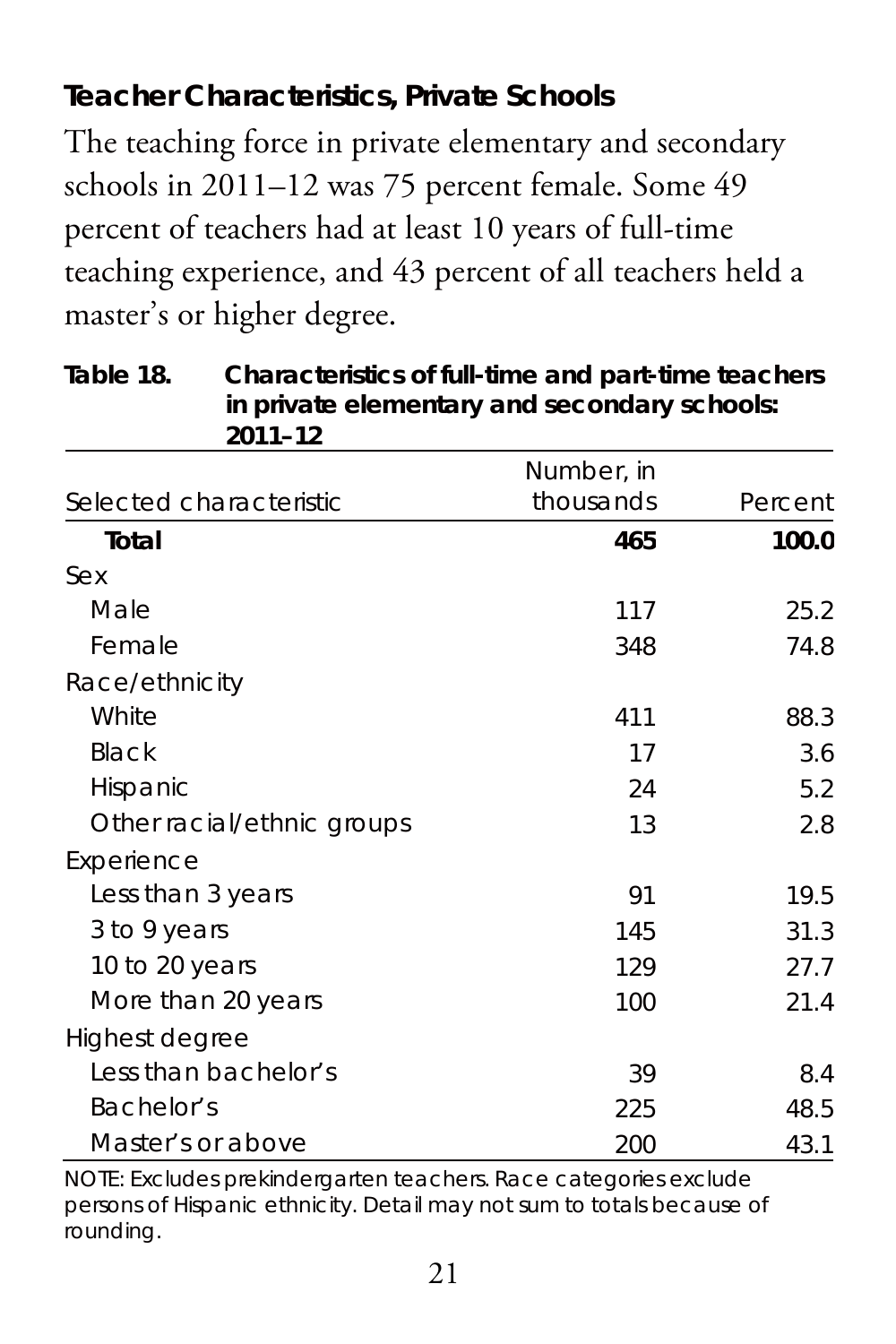## **Degree-Granting Institutions**

### **College Staff**

Approximately 3.8 million people were employed in colleges and universities in the fall of 2011, including 2.9 million professional and 0.9 million nonprofessional staff. About 49 percent of the staff were faculty or graduate assistants; 6 percent were managerial; 21 percent were other professional staff; and 24 percent were nonprofessional staff.

| sona or or moditation, primary occupation, and<br>level of institution: Fall 2011 |                |        |                       |                        |  |  |
|-----------------------------------------------------------------------------------|----------------|--------|-----------------------|------------------------|--|--|
|                                                                                   | [In thousands] |        |                       |                        |  |  |
| Primary occupation<br>and level of institution                                    | Total          | Public | Private.<br>nonprofit | Private.<br>for-profit |  |  |
| Total                                                                             | 3,841          | 2,485  | 1,118                 | 238                    |  |  |
| Professional staff                                                                | 2.924          | 1.865  | 844                   | 215                    |  |  |
| Managerial                                                                        | 239            | 112    | 104                   | 22                     |  |  |
| Faculty                                                                           | 1.524          | 953    | 433                   | 138                    |  |  |
| Graduate assistants                                                               | 356            | 286    | 69                    | 1                      |  |  |
| Other professional                                                                | 806            | 514    | 238                   | 54                     |  |  |
| Nonprofessional staff                                                             | 917            | 620    | 274                   | 23                     |  |  |
| 4-year                                                                            | 3.141          | 1.843  | 1.111                 | 187                    |  |  |
| Full-time, total staff                                                            | 2.097          | 1.238  | 773                   | 86                     |  |  |
| Part-time, total staff                                                            | 1.044          | 606    | 338                   | 100                    |  |  |
| 2-year                                                                            | 700            | 642    | 7                     | 51                     |  |  |
| Full-time, total staff                                                            | 338            | 301    | 4                     | 33                     |  |  |
| Part-time, total staff                                                            | 362            | 341    | 3                     | 19                     |  |  |

**Table 19. Employees in degree-granting institutions, by control of institution, primary occupation, and** 

NOTE: Detail may not sum to totals because of rounding.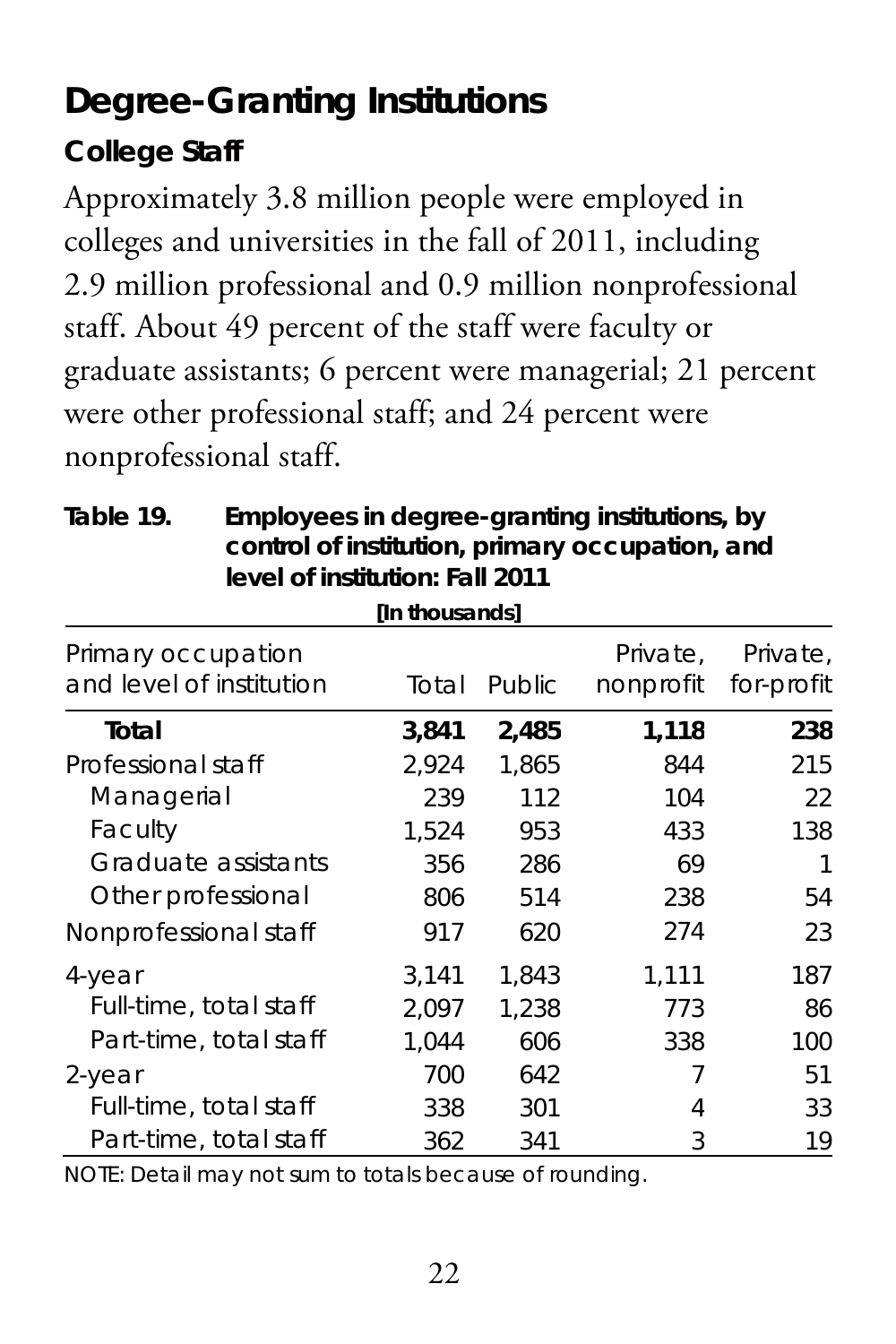### **Faculty Salaries for Males and Females**

The average salary for faculty on 9-month contracts was \$77,301 in 2012–13. The average faculty salary was 1 percent higher in 2012–13 than in 1999–2000, after adjustment for inflation.

**9-month contracts in degree-granting postsecondary institutions, by sex: Selected years, 1990–91 through 2012–13 [In constant 2012–13 dollars]1** Year Total Males Females 1990–91 \$72,844 \$77,854 \$61,986 1995–96 73,837 79,085 64,196 1999–2000 76,376 82,110 66,958 2002–03 77,914 84,008 68,735 2003–04 77,799 83,898 68,846 2004–05 77,524 83,683 68,704 2005–06 76,933 83,208 68,205 2006–07 77,728 84,054 69,150 2007–08 77,683 84,076 69,227 2008–09 79,292 85,904 70,743 2009–10 79,658 86,340 71,148 2010–11 78,976 85,669 70,593

**Table 20. Average salary of full-time instructional faculty on** 

2012–13 77,301 84,026 69,114 1 Constant 2012–13 dollars based on the Consumer Price Index, prepared by the Bureau of Labor Statistics, U.S. Department of Labor.

2011–12 77,845 84,537 69,609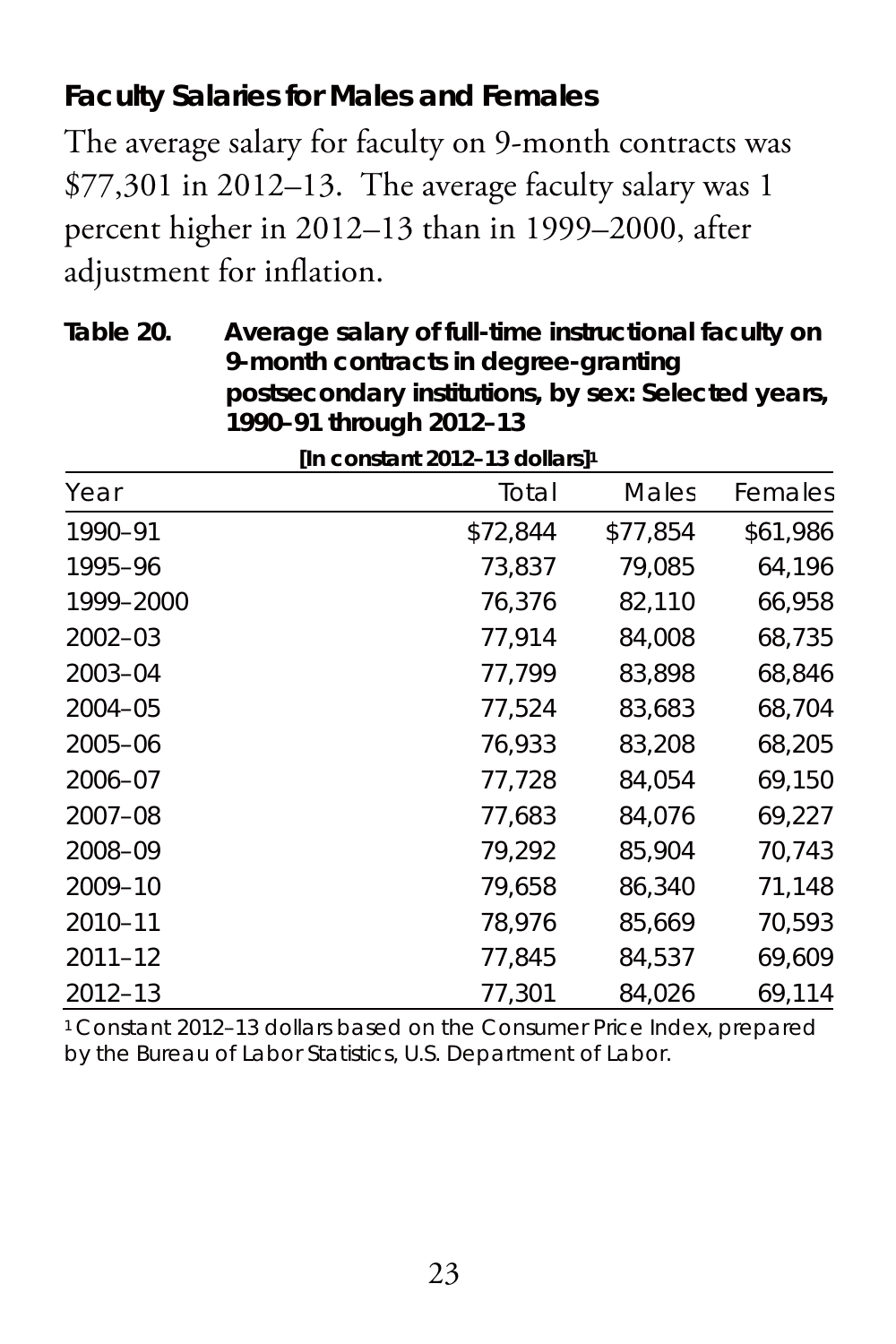#### **Faculty Salaries at Public and Private Institutions**

From 1999–2000 to 2012–13, faculty salaries increased by 7 percent at private 4-year institutions, after adjustment for inflation. Faculty salaries at public 4-year institutions were 1 percent lower in 2012–13 than in 1999–2000, and salaries in public 2-year institutions were 5 percent lower.

**Table 21. Average salary of full-time instructional faculty on 9-month contracts in degree-granting postsecondary institutions, by control and level of institution: Selected years, 1990–91 through 2012–13**

|             |          | Public 4- Public 2-Private 4-Private 2- |          |          |  |  |
|-------------|----------|-----------------------------------------|----------|----------|--|--|
| Year        | year     | year                                    | year     | year     |  |  |
| 1990-91     | \$76.894 | \$64.015                                | \$72.946 | \$41.614 |  |  |
| 1995-96     | 76,627   | 64,831                                  | 76,098   | 47,790   |  |  |
| 1999-2000   | 79,193   | 65,925                                  | 79.703   | 49,094   |  |  |
| $2002 - 03$ | 80.653   | 66.481                                  | 82.341   | 44,243   |  |  |
| 2003-04     | 79,989   | 65,985                                  | 83,210   | 45,155   |  |  |
| 2004-05     | 79.719   | 65,090                                  | 83,270   | 45,052   |  |  |
| 2005-06     | 79,001   | 64,415                                  | 82.852   | 44,817   |  |  |
| 2006-07     | 79,853   | 65,127                                  | 83,453   | 46,623   |  |  |
| 2007-08     | 79,619   | 65,182                                  | 83,427   | 47,431   |  |  |
| 2008-09     | 81,097   | 66.211                                  | 85.585   | 46,928   |  |  |
| 2009-10     | 81,289   | 66,464                                  | 86,039   | 47,766   |  |  |
| 2010-11     | 80,430   | 65,193                                  | 85,905   | 47,242   |  |  |
| $2011 - 12$ | 79,138   | 63,610                                  | 85,088   | 48,601   |  |  |
| 2012-13     | 78,111   | 62,781                                  | 85,167   | 44,978   |  |  |

**[In constant 2012–13 dollars]1**

1 Constant 2012–13 dollars based on the Consumer Price Index, prepared by the Bureau of Labor Statistics, U.S. Department of Labor.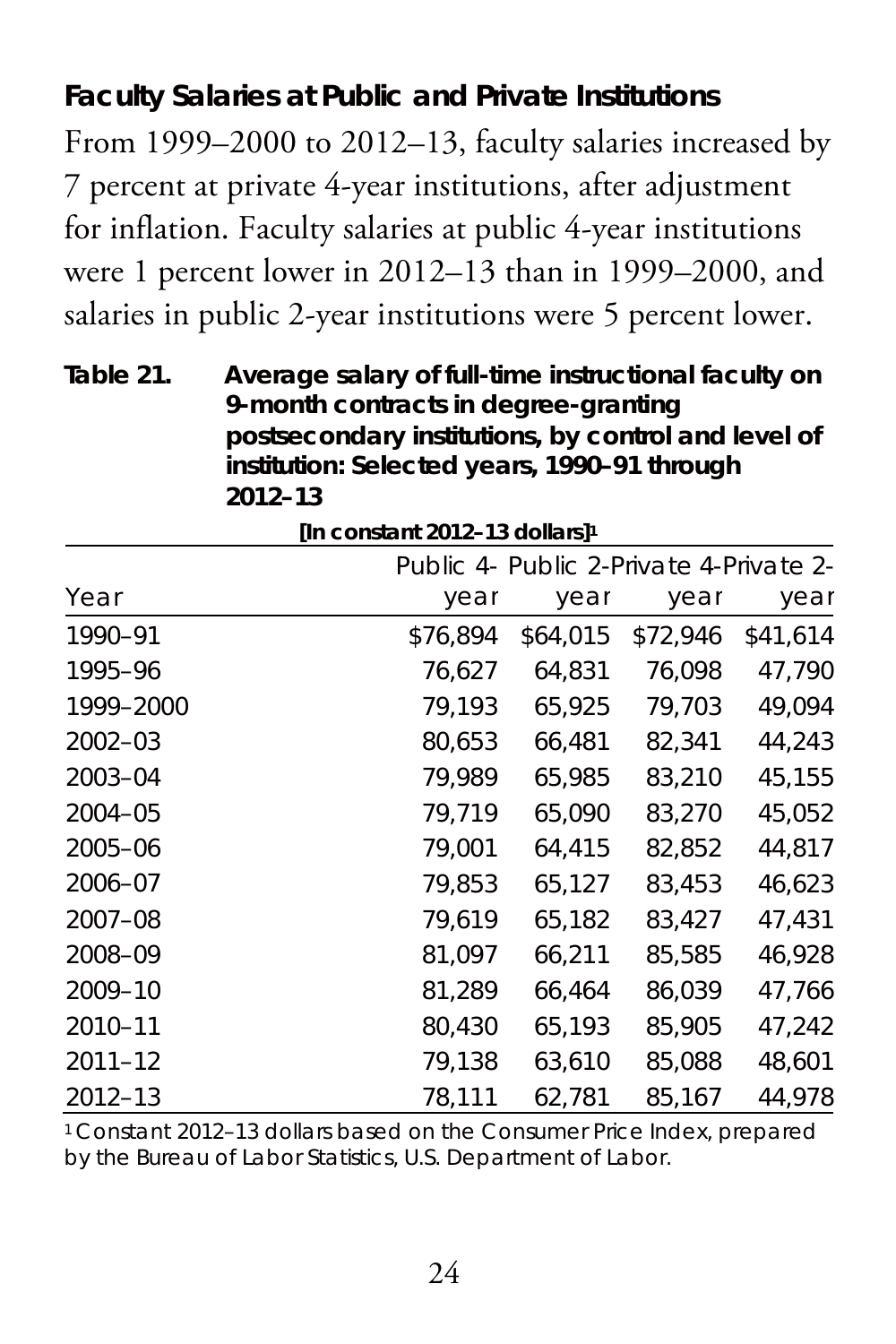# **Educational Outcomes**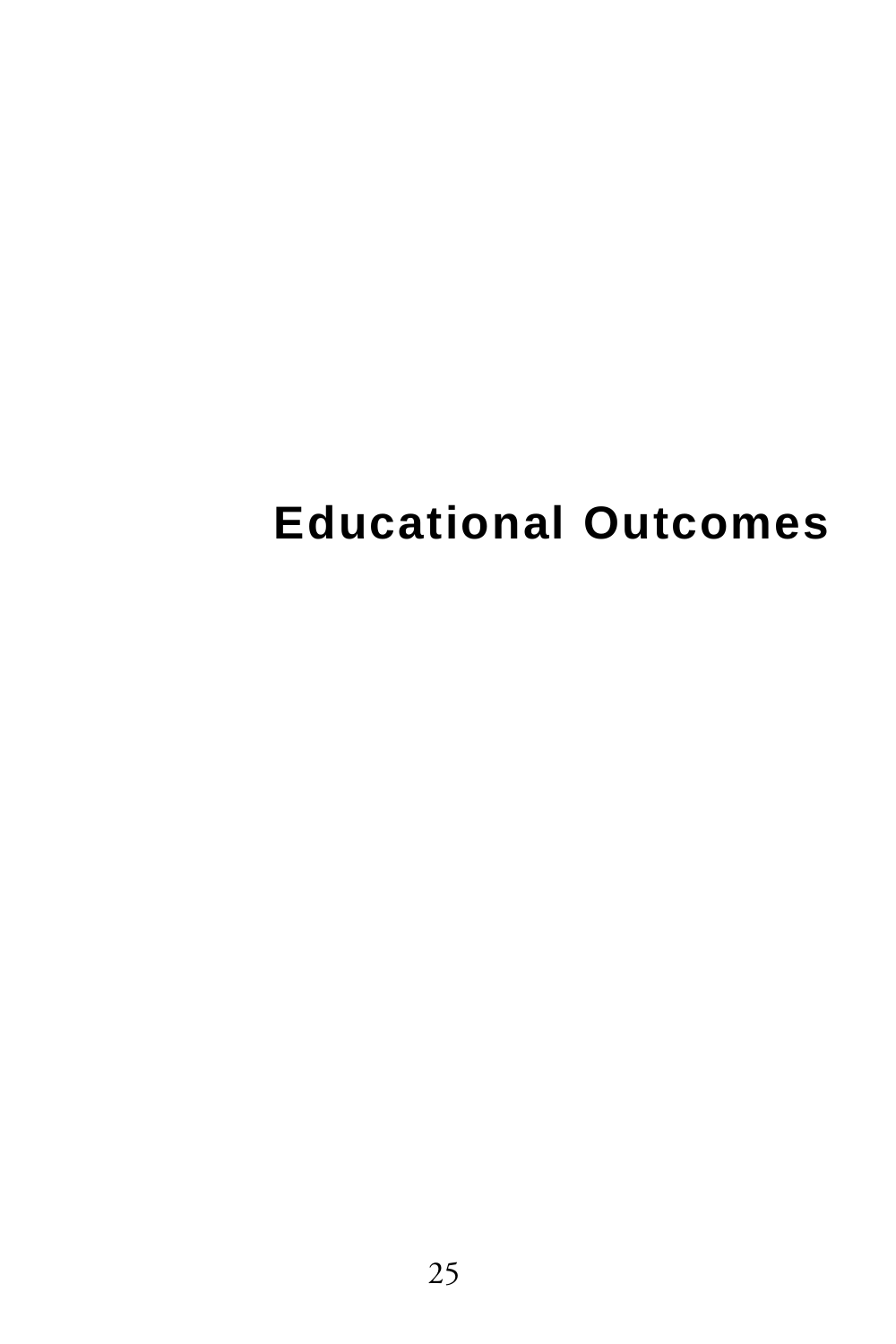### **Reading Performance**

The 2013 average National Assessment of Educational Progress (NAEP) reading score for 4th-graders was 5 points higher than the 1992 score, and the average score for 8th-graders was 8 points higher (see *Digest of Education Statistics, 2013,* table 221.10). Females at both grade levels had higher average scores than males in 2013.

**Table 22. Performance of 8th-graders in NAEP reading assessments, by selected characteristics: 1992, 2011, and 2013**

| Selected characteristic                      | 1992 | 2011 | 2013 |
|----------------------------------------------|------|------|------|
| Average scale score                          | 260  | 265  | 268  |
| Sex                                          |      |      |      |
| Male                                         | 254  | 261  | 263  |
| Female                                       | 267  | 270  | 273  |
| Race/ethnicity                               |      |      |      |
| White                                        | 267  | 274  | 276  |
| Black                                        | 237  | 249  | 250  |
| Hispanic                                     | 241  | 252  | 256  |
| Asian/Pacific Islander                       | 268  | 275  | 280  |
| American Indian/Alaska Native                |      | 252  | 251  |
| Percent of students at performance<br>levels |      |      |      |
| At or above Basic                            | 69   | 76   | 78   |
| At or above Proficient                       | 29   | 34   | 36   |
| At or above Advanced                         | 3    | 3    | 4    |

— Not available.

NOTE: Scale ranges from 0 to 500. Race categories exclude persons of Hispanic ethnicity.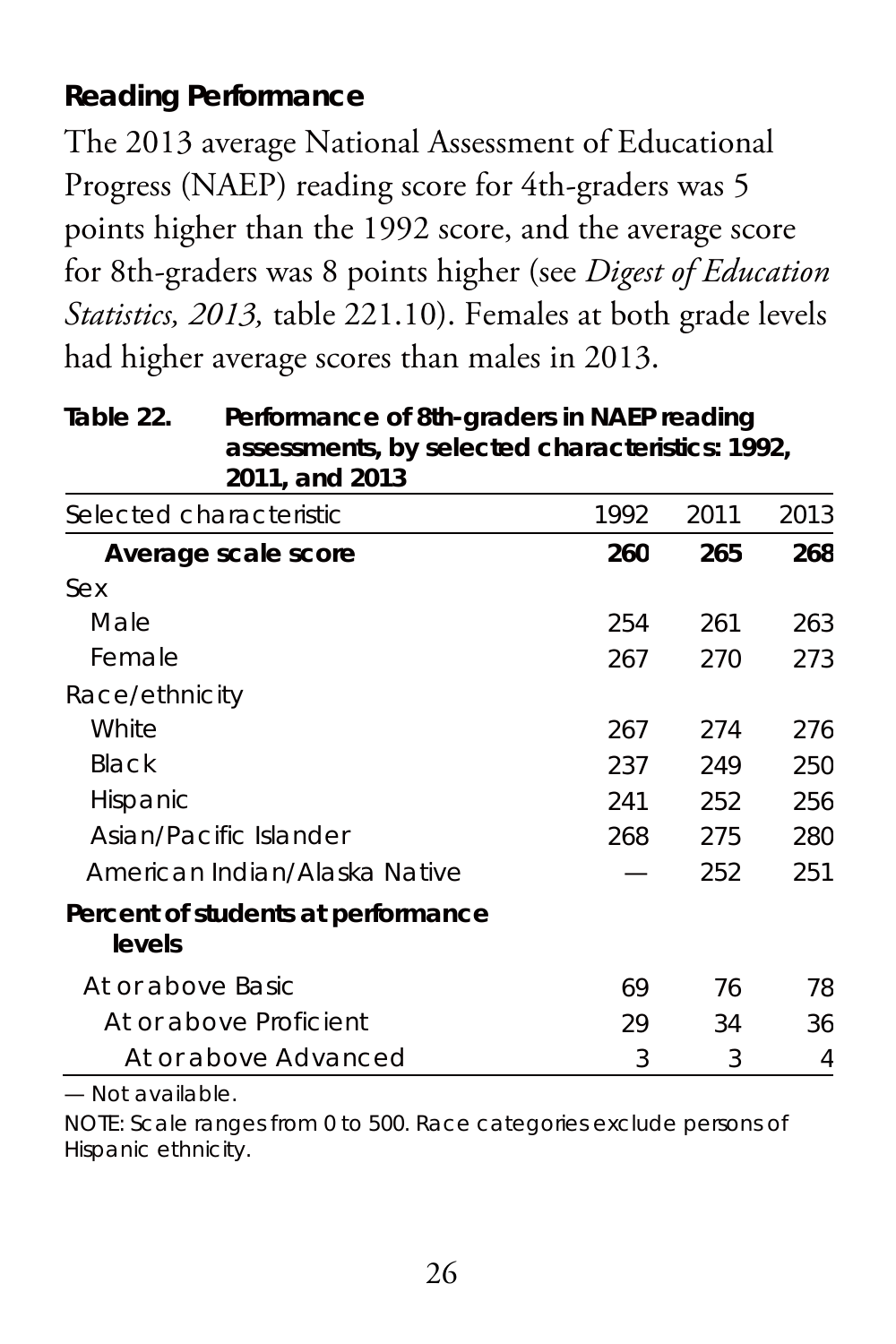#### **Mathematics Performance**

National Assessment of Educational Progress (NAEP) mathematics scores of 4th- and 8th-graders were higher in 2013 than in 1990 (see *Digest of Education Statistics, 2013,* table 222.10). White students had higher average scores than Black and Hispanic students at both grade levels in 2013, but lower average scores than Asian/Pacific Islander students.

| Table 23. | Performance of 8th-graders in NAEP mathematics  |
|-----------|-------------------------------------------------|
|           | assessments, by selected characteristics: 1990, |
|           | 2011, and 2013                                  |
|           |                                                 |

| Selected characteristic                      | 1990 | 2011 | 2013 |
|----------------------------------------------|------|------|------|
| Average scale score                          | 263  | 284  | 285  |
| Sex                                          |      |      |      |
| Male                                         | 263  | 284  | 285  |
| Female                                       | 262  | 283  | 284  |
| Race/ethnicity                               |      |      |      |
| White                                        | 270  | 293  | 294  |
| Black                                        | 237  | 262  | 263  |
| Hispanic                                     | 246  | 270  | 272  |
| Asian/Pacific Islander                       | 275  | 305  | 309  |
| American Indian/Alaska Native                | ŧ    | 265  | 269  |
| Percent of students at performance<br>levels |      |      |      |
| At or above Basic                            | 52   | 73   | 74   |
| At or above Proficient                       | 15   | 35   | 35   |
| At or above Advanced                         | 2    | 8    | 9    |

‡ Reporting standards not met.

NOTE: Scale ranges from 0 to 500. Race categories exclude persons of Hispanic ethnicity.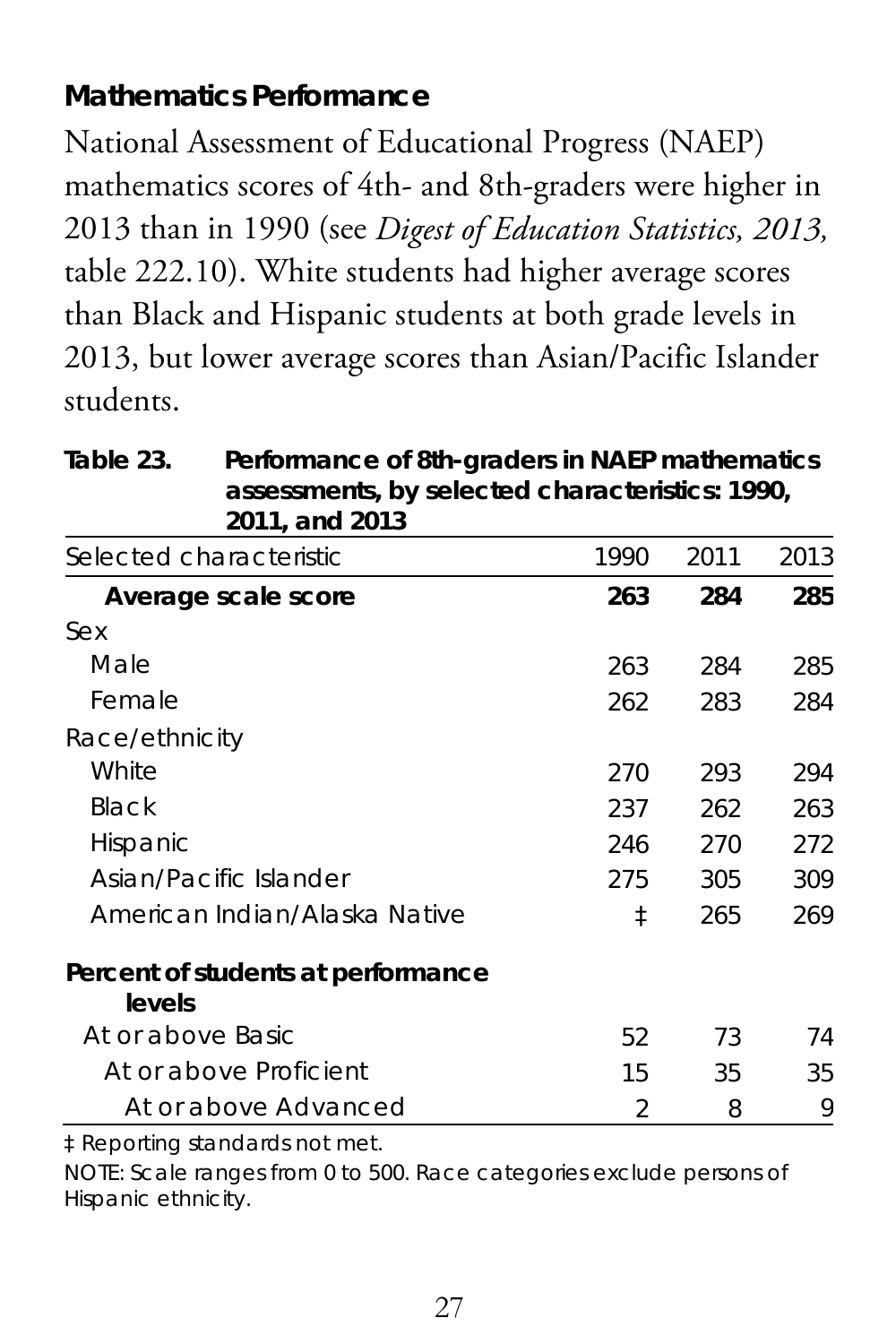#### **Science Performance**

The average National Assessment of Educational Progress (NAEP) science scores were higher for males than females at the 4th, 8th, and 12th grades in the most recent assessments. White students had higher average scores than Black, Hispanic, and American Indian/Alaska Native students. White students had higher average scores than Asian/Pacific Islander students at grades 4 and 8.

**Table 24. Performance of 4th-, 8th-, and 12th-graders in NAEP science assessments, by selected characteristics: 2009 and 2011**

|                                              | 4th  | 8th           | 12th   |
|----------------------------------------------|------|---------------|--------|
|                                              |      | grade, grade, | grade, |
| Selected characteristic                      | 2009 | 2011          | 2009   |
| Average scale score                          | 150  | 152           | 150    |
| Sex                                          |      |               |        |
| Male                                         | 151  | 154           | 153    |
| Female                                       | 149  | 149           | 147    |
| Race/ethnicity                               |      |               |        |
| White                                        | 163  | 163           | 159    |
| Black                                        | 127  | 129           | 125    |
| Hispanic                                     | 131  | 137           | 134    |
| Asian/Pacific Islander                       | 160  | 159           | 164    |
| American Indian/Alaska Native                | 135  | 141           | 144    |
| Percent of students at performance<br>levels |      |               |        |
| At or above Basic                            | 72   | 65            | 60     |
| At or above Proficient                       | 34   | 32            | 21     |
| At or above Advanced                         | 1    | 2             | 1      |

NOTE: Scale ranges from 0 to 300, but scores cannot be compared across grades. Race categories exclude persons of Hispanic ethnicity.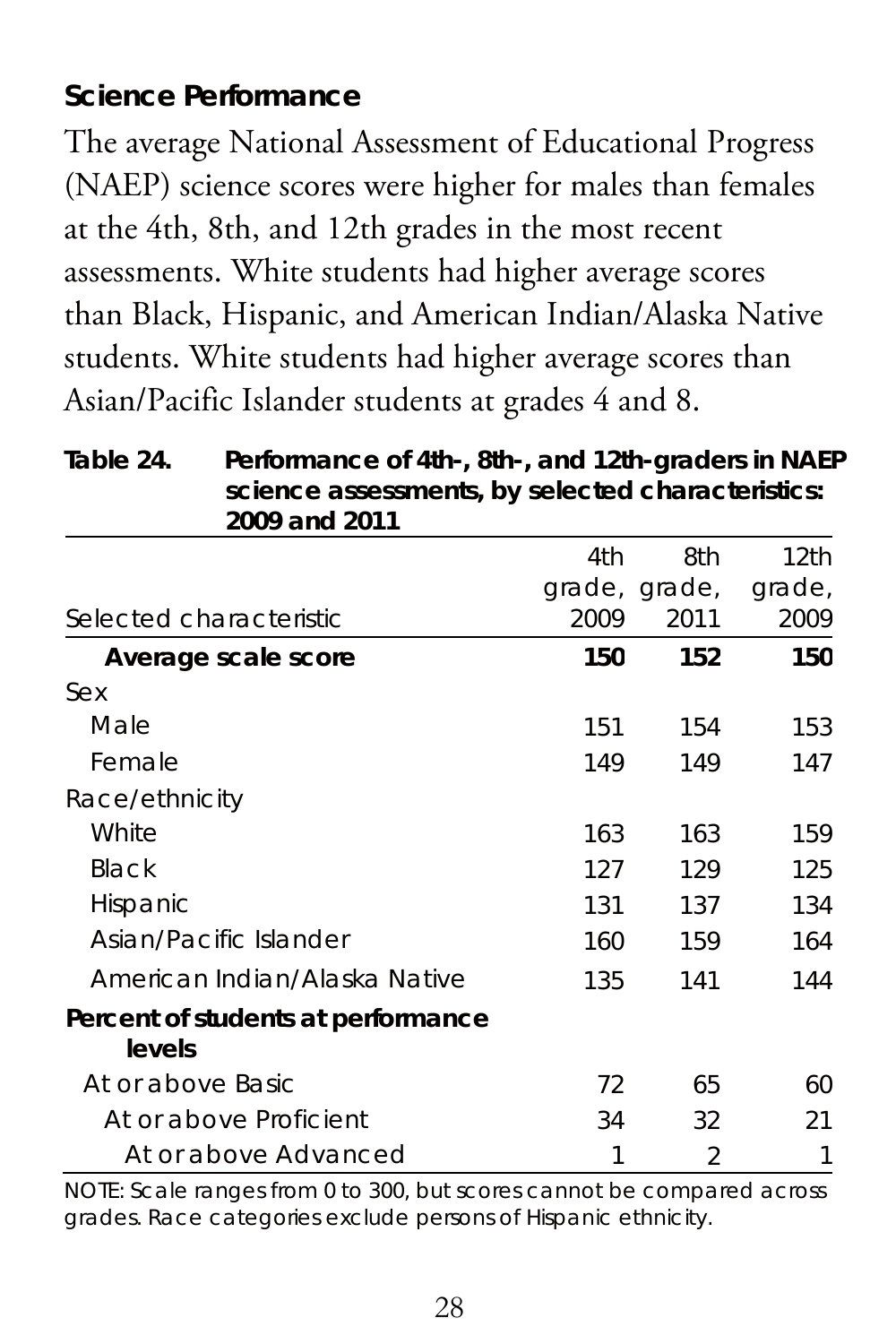### **High School Coursetaking Patterns**

In 1983, the National Commission on Excellence in Education recommended that all students take 4 years of English; 3 years each of mathematics, science, and social studies; and half a year of computer science. For those going on to college, 2 years of foreign language study was also recommended.

The average number of science and mathematics credits earned by high school graduates increased between 1982 and 2009. The mean number of mathematics credits (Carnegie units) earned in high school rose from 2.6 in 1982 to 3.9 in 2009, and the number of science credits rose from 2.2 to 3.5 (see *Digest of Education Statistics, 2013,* table 225.10). During the same period, the average number of English credits increased from 3.9 to 4.4, and the number of social science credits increased from 3.2 to 4.2. The Carnegie unit is a standard of measurement that represents one credit for the completion of a 1-year course.

The percentage of graduates who met or exceeded the college preparatory program recommended by the National Commission on Excellence in Education (excluding computer science) rose from 10 percent in 1982 to 62 percent in 2009.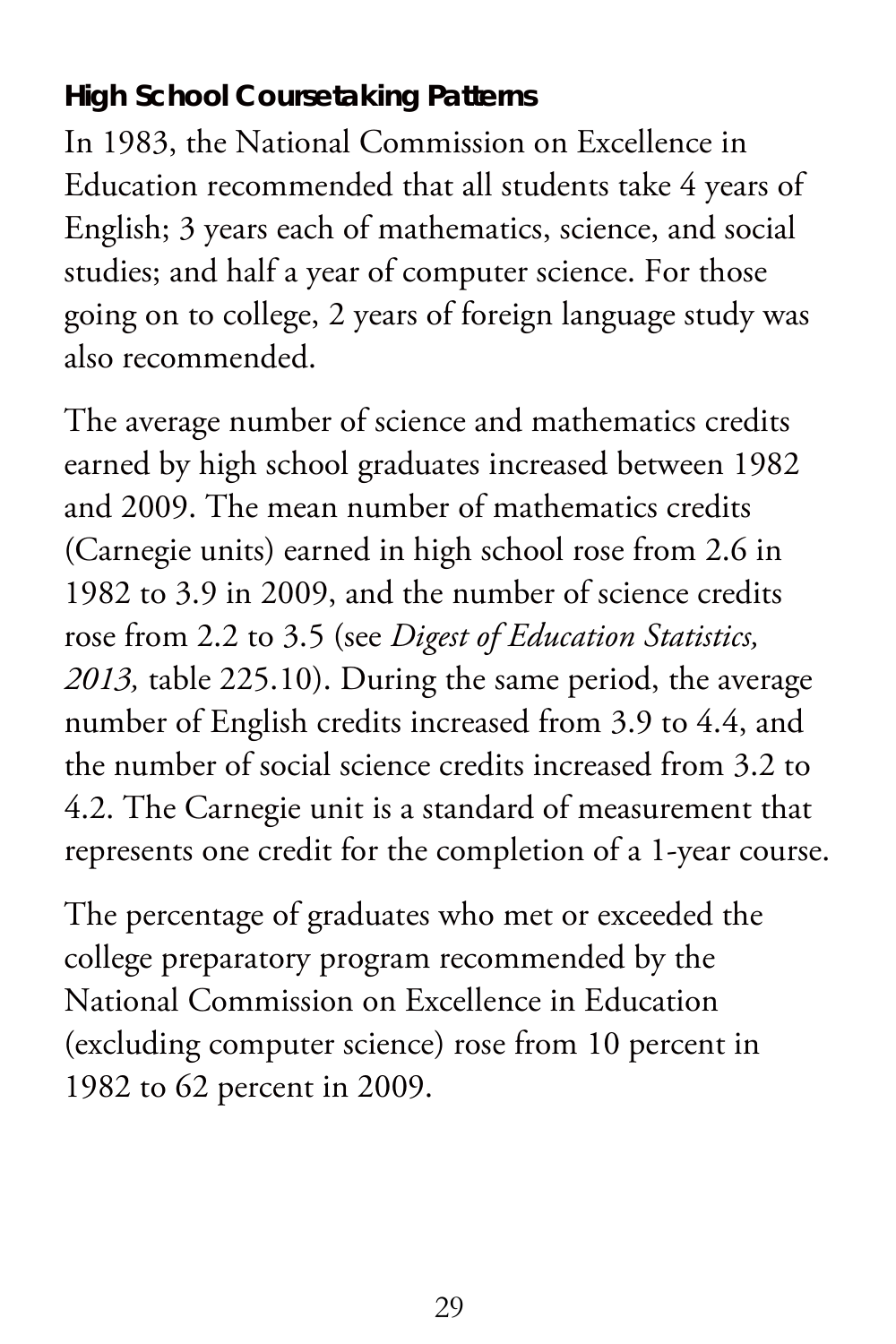### **Table 25. Percentage of public and private high school graduates earning or exceeding selected combinations of academic credits: 1982, 1998, 2005, and 2009**

| Year of graduation and course combinations | All       |
|--------------------------------------------|-----------|
| taken                                      | graduates |
| 1982 graduates                             |           |
| 4 Eng., 3 S.S., 3 Sci., 3 Math, and 2 F.L. | 9.5       |
| 4 Eng., 3 S.S., 3 Sci., and 3 Math         | 14.3      |
| 4 Eng., 3 S.S., 2 Sci., and 2 Math         | 31.5      |
| 1998 graduates                             |           |
| 4 Eng., 3 S.S., 3 Sci., 3 Math, and 2 F.L. | 44.2      |
| 4 Eng., 3 S.S., 3 Sci., and 3 Math         | 55.0      |
| 4 Eng., 3 S.S., 2 Sci., and 2 Math         | 74.5      |
| 2005 graduates                             |           |
| 4 Eng., 3 S.S., 3 Sci., 3 Math, and 2 F.L. | 54.7      |
| 4 Eng., 3 S.S., 3 Sci., and 3 Math         | 67.4      |
| 4 Eng., 3 S.S., 2 Sci., and 2 Math         | 83.0      |
| 2009 graduates                             |           |
| 4 Eng., 3 S.S., 3 Sci., 3 Math, and 2 F.L. | 61.8      |
| 4 Eng., 3 S.S., 3 Sci., and 3 Math         | 74.3      |
| 4 Eng., 3 S.S., 2 Sci., and 2 Math         | 87.7      |

NOTE: Eng. = English; S.S. = social studies; Sci. = science; and F.L. = foreign language.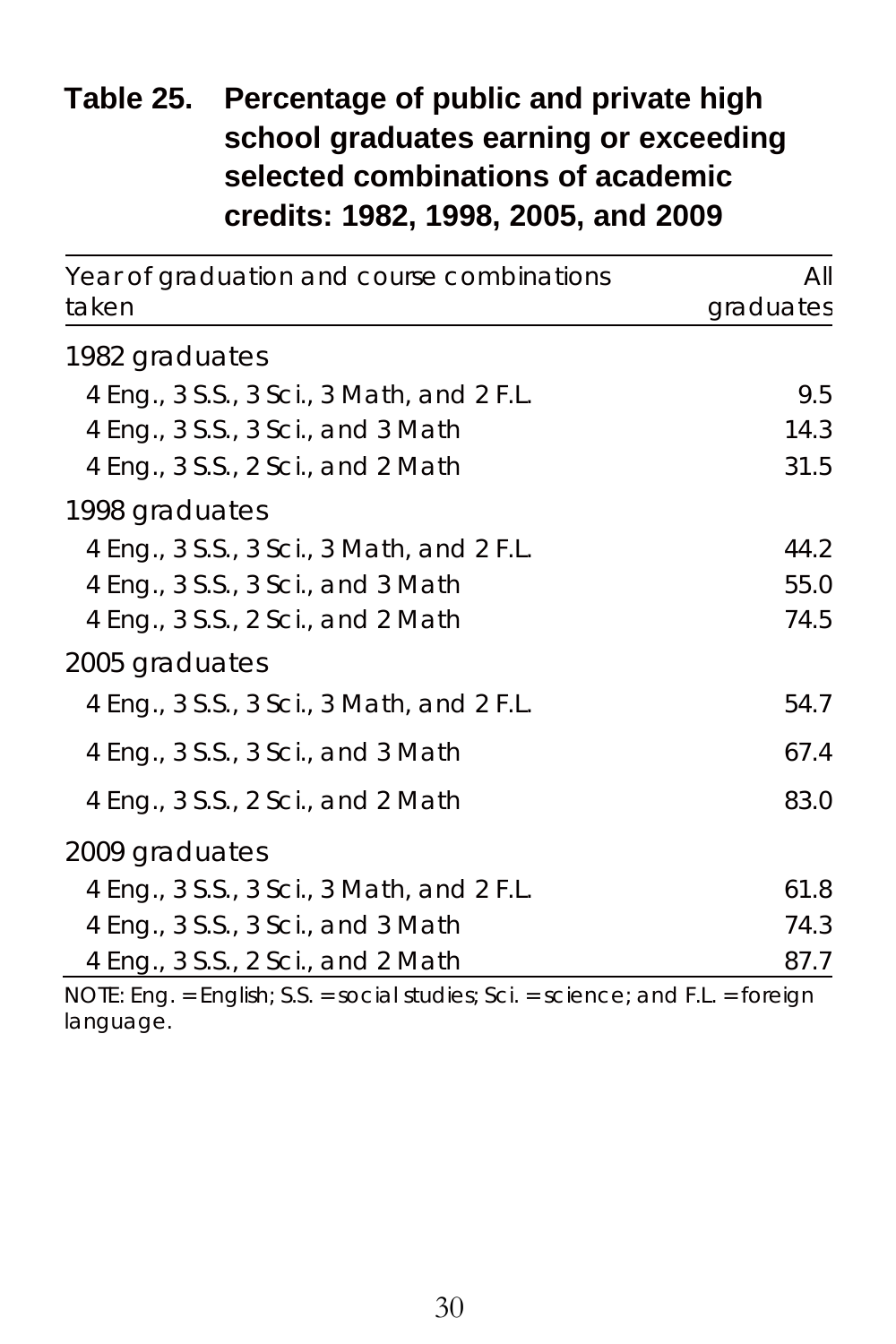#### **Graduates**

About 3,366,000 high school students are expected to graduate during the 2013–14 school year, including 3,070,000 public school graduates and 295,000 private school graduates. High school graduates include only recipients of diplomas, not recipients of equivalency credentials. The 2013–14 projection of high school graduates is lower than the record high projection of 3,452,000 graduates for 2011–12, but exceeds the high point during the baby boom era in 1975–76, when 3,142,000 students earned diplomas.

The averaged freshman graduation rate is an estimate of the percentage of students in the incoming freshman class who graduate 4 years later. In 2011–12, the averaged freshman graduation rate was 80.8 percent for public schools. The 2011–12 averaged freshman graduation rate was 8.2 percentage points higher than the rate in 2001–02 (72.6 percent).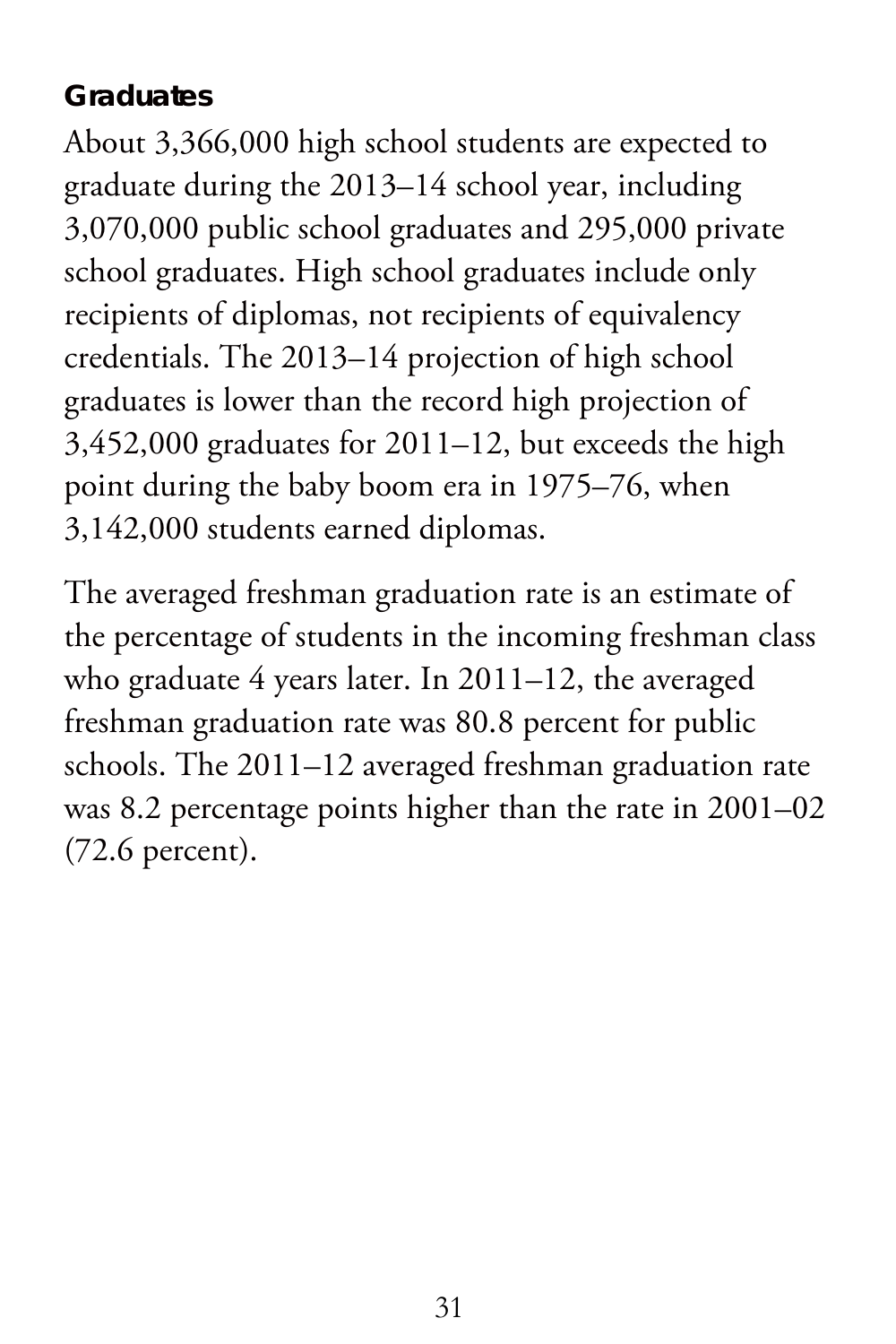|              | High school graduates,<br>in thousands |        |         | Averaged<br>freshman<br>graduation<br>rate for |  |
|--------------|----------------------------------------|--------|---------|------------------------------------------------|--|
| School year  | Total                                  | Public | Private | public schools<br>(percent)                    |  |
| 1975-76      | 3,142                                  | 2,837  | 305     | 74.9                                           |  |
| 1979-80      | 3,042                                  | 2,748  | 295     | 71.5                                           |  |
| 1989-901     | 2,574                                  | 2,320  | 254     | 73.6                                           |  |
| 1999-20001   | 2,833                                  | 2,554  | 279     | 71.7                                           |  |
| 2001-02      | 2,907                                  | 2,622  | 285     | 72.6                                           |  |
| 2002-03      | 3,016                                  | 2,720  | 296     | 73.9                                           |  |
| 2003-041     | 3,054                                  | 2,753  | 301     | 74.3                                           |  |
| 2004-05      | 3,106                                  | 2,799  | 307     | 74.7                                           |  |
| $2005 - 061$ | 3,123                                  | 2,816  | 307     | 73.4                                           |  |
| 2006-07      | 3,200                                  | 2,893  | 307     | 73.9                                           |  |
| 2007-081     | 3,312                                  | 3,001  | 311     | 74.7                                           |  |
| 2008-09      | 3,348                                  | 3,039  | 309     | 75.5                                           |  |
| 2009-101     | 3,340                                  | 3,128  | 312     | 78.2                                           |  |
| 2010-11      | 3,450                                  | 3,144  | 306     | 79.6                                           |  |
| $2011 - 121$ | 3,452                                  | 3,148  | 305     | 80.8                                           |  |
| 2012-132     | 3,409                                  | 3,110  | 298     |                                                |  |
| 2013-142     | 3,366                                  | 3,070  | 295     |                                                |  |

#### **Table 26. High school graduates, by control of school and averaged freshman graduation rate for public schools: Selected years, 1975–76 through 2013–14**

— Data not available.

1 Private high school data are estimated.

2 Projected.

NOTE: Graduates include diploma recipients only and exclude other completers. Some data have been revised from previously published figures.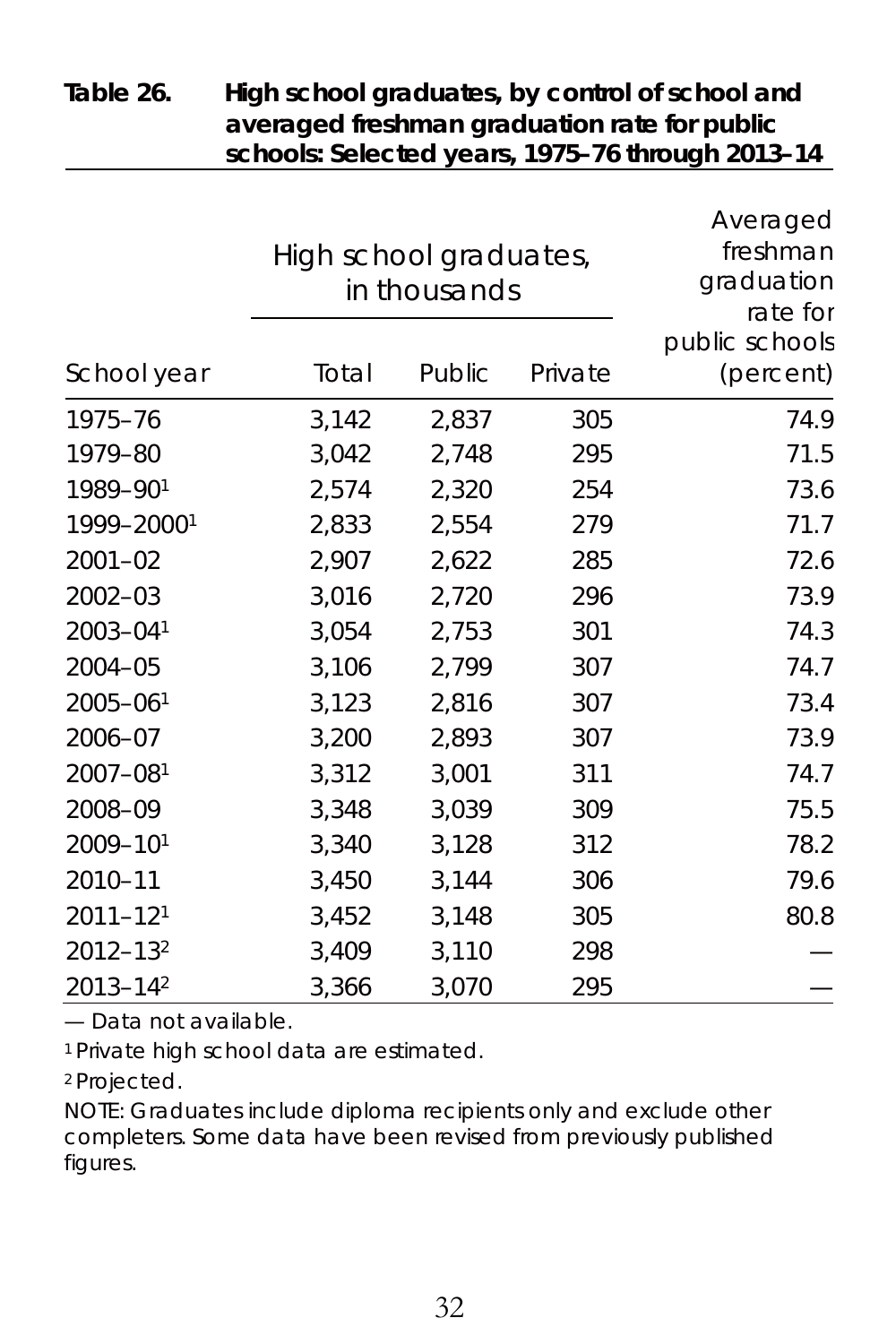### **Dropouts**

The dropout rate among 16- to 24-year-olds decreased from 10 to 7 percent between 2002 and 2012. Rates for Hispanics, Blacks, and Whites declined over this period. The dropout rate for Hispanics in 2012 (13 percent) was higher than the rates for Whites (4 percent) and Blacks (8 percent).

|                   | race/ethnicity: Selected years, 1980 through 2012 |       |       |          |
|-------------------|---------------------------------------------------|-------|-------|----------|
| Year              | All races <sup>1</sup>                            | White | Black | Hispanic |
| 1980              | 14.1                                              | 11.4  | 19.1  | 35.2     |
| 1985              | 12.6                                              | 10.4  | 15.2  | 27.6     |
| 1990              | 12.1                                              | 9.0   | 13.2  | 32.4     |
| 19952             | 12.0                                              | 8.6   | 12.1  | 30.0     |
| 2000 <sup>2</sup> | 10.9                                              | 6.9   | 13.1  | 27.8     |
| 2002 <sup>2</sup> | 10.5                                              | 6.5   | 11.3  | 25.7     |
| 2005 <sup>2</sup> | 9.4                                               | 6.0   | 10.4  | 22.4     |
| 2007 <sup>2</sup> | 8.7                                               | 5.3   | 8.4   | 21.4     |
| 20082             | 8.0                                               | 4.8   | 9.9   | 18.3     |
| 20092             | 8.1                                               | 5.2   | 9.3   | 17.6     |
| 2010 <sup>2</sup> | 7.4                                               | 5.1   | 8.0   | 15.1     |
| 20112             | 7.1                                               | 5.0   | 7.3   | 13.6     |
| 2012 <sup>2</sup> | 6.6                                               | 4.3   | 7.5   | 12.7     |

**Table 27. Percentage of high school dropouts (status dropouts) among persons 16 to 24 years old, by** 

1 Includes all other racial/ethnic groups not separately shown.

<sup>2</sup> Wording of questionnaire on educational attainment was changed in 1992.

NOTE: Status dropouts are persons not enrolled in school who neither completed high school nor received GED credentials. Race categories exclude persons of Hispanic ethnicity.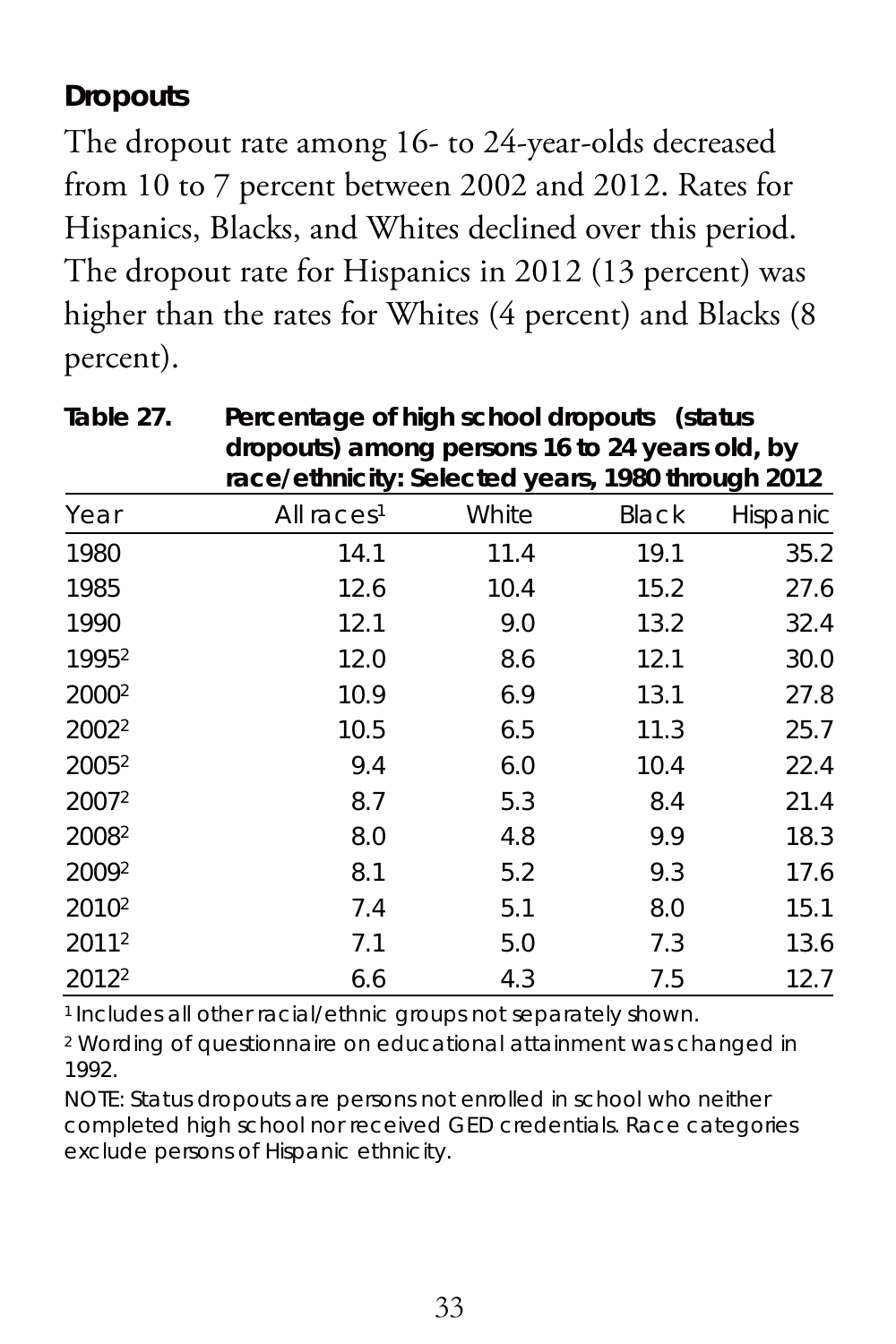#### **College Degrees**

Between 2001–02 and 2011–12, the number of people earning associate's degrees increased by 71 percent; the number earning bachelor's degrees, by 39 percent; the number earning master's degrees, by 55 percent; and the number earning doctor's degrees, by 42 percent. The number of associate's, master's, and doctor's degrees conferred to females increased by a higher percentage than the number conferred to males between 2001–02 and 2011–12 (see *Digest of Education Statistics, 2013,* table 318.10). Between 2001–02 and 2011–12, the number of bachelor's degrees awarded to males increased by 39 percent, while the number awarded to females increased by 38 percent.

In 2011–12, colleges and universities awarded 1,018,000 associate's degrees; 1,791,000 bachelor's degrees; 754,000 master's degrees; and 170,000 doctor's degrees. In 2011–12, females earned the majority of degrees at all degree levels.

Of the 1,791,000 bachelor's degrees conferred in 2011–12, the largest numbers of degrees were conferred in the fields of business (367,000), social sciences and history (179,000), health professions and related clinical sciences (163,000), psychology (109,000), and education (106,000) (see *Digest of Education Statistics, 2013,* tables 322.10, 323.10, and 324.10). At the master's degree level, the largest numbers of degrees were in the fields of business (192,000) and education (178,000). The fields with the largest number of degrees at the doctor's degree level were health professions and related programs (62,100), legal professions and studies (46,800), education (10,000), engineering and engineering technologies (8,900), biological and biomedical sciences (7,900), psychology (5,900), and physical sciences and science technologies (5,400).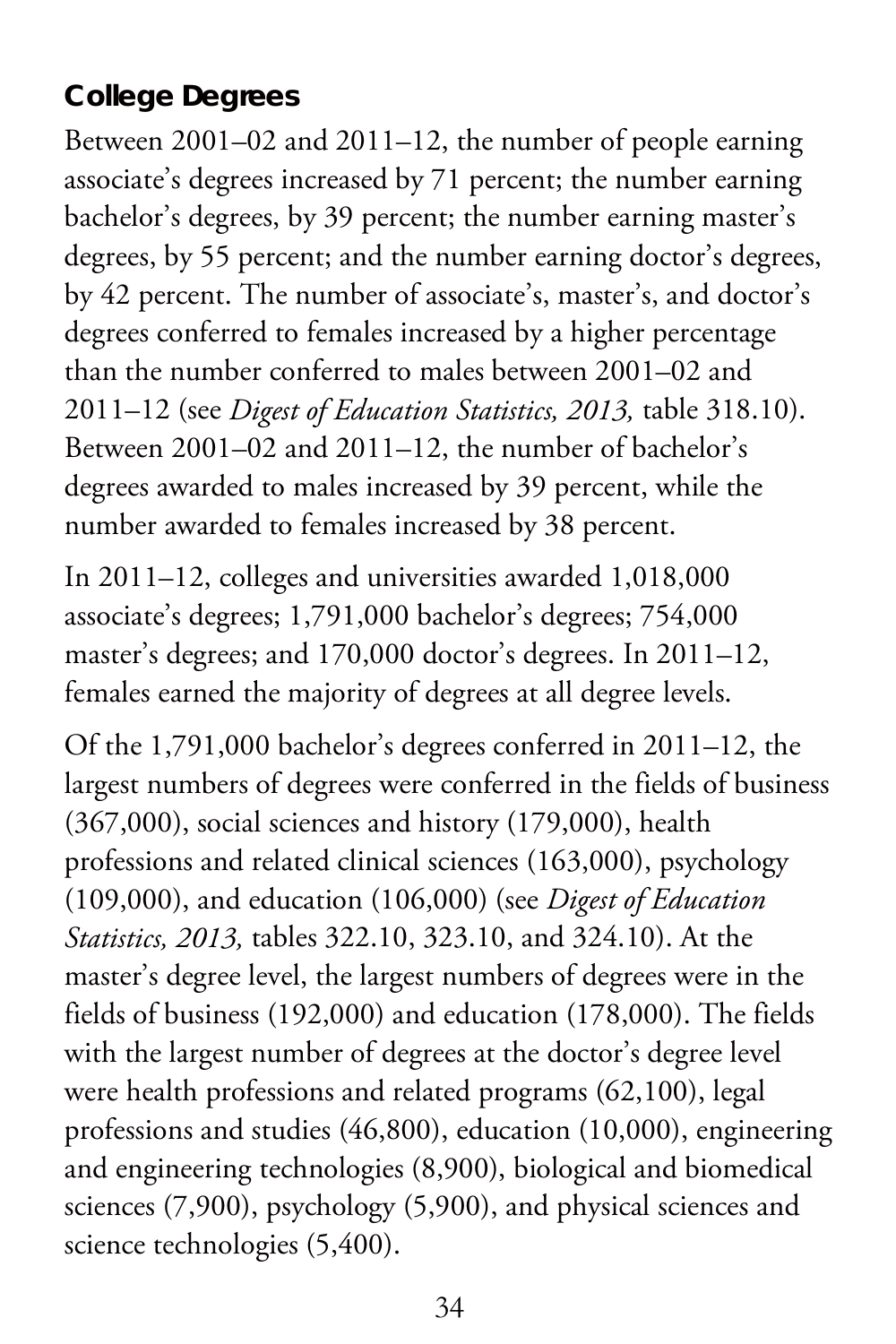| Selected years, 1979-80 through 2011-12 |             |            |                    |
|-----------------------------------------|-------------|------------|--------------------|
|                                         |             |            | Percent of         |
|                                         |             |            | bachelor's degrees |
|                                         | Associate's | Bachelor's | awarded            |
| Year                                    | degrees     | degrees    | to females         |
| 1979-80                                 | 400,910     | 929,417    | 49.0               |
| 1984-85                                 | 454,712     | 979,477    | 50.7               |
| 1989-90                                 | 455,102     | 1,051,344  | 53.2               |
| 1994-95                                 | 539,691     | 1,160,134  | 54.6               |
| 1996-97                                 | 571,226     | 1,172,879  | 55.6               |
| 1997-98                                 | 558,555     | 1.184.406  | 56.1               |
| 1998-99                                 | 564,984     | 1,202,239  | 56.8               |
| 1999-2000                               | 564,933     | 1,237,875  | 57.2               |
| 2000-01                                 | 578.865     | 1.244.171  | 57.3               |
| $2001 - 02$                             | 595,133     | 1,291,900  | 57.4               |
| $2002 - 03$                             | 634,016     | 1,348,811  | 57.5               |
| 2003-04                                 | 665,301     | 1,399,542  | 57.5               |
| 2004-05                                 | 696,660     | 1,439,264  | 57.4               |
| 2005-06                                 | 713,066     | 1,485,242  | 57.5               |
| 2006-07                                 | 728,114     | 1.524.092  | 57.4               |
| 2007-08                                 | 750,164     | 1,563,069  | 57.3               |
| 2008-09                                 | 787,325     | 1,601,368  | 57.2               |
| 2009-10                                 | 849,452     | 1,650,014  | 57.2               |
| 2010-11                                 | 942,327     | 1,715,913  | 57.2               |
| 2011-12                                 | 1,017,538   | 1,791,046  | 57.3               |

**Table 28. Associate's and bachelor's degrees conferred and percentage of bachelor's degrees awarded to females by degree-granting institutions:**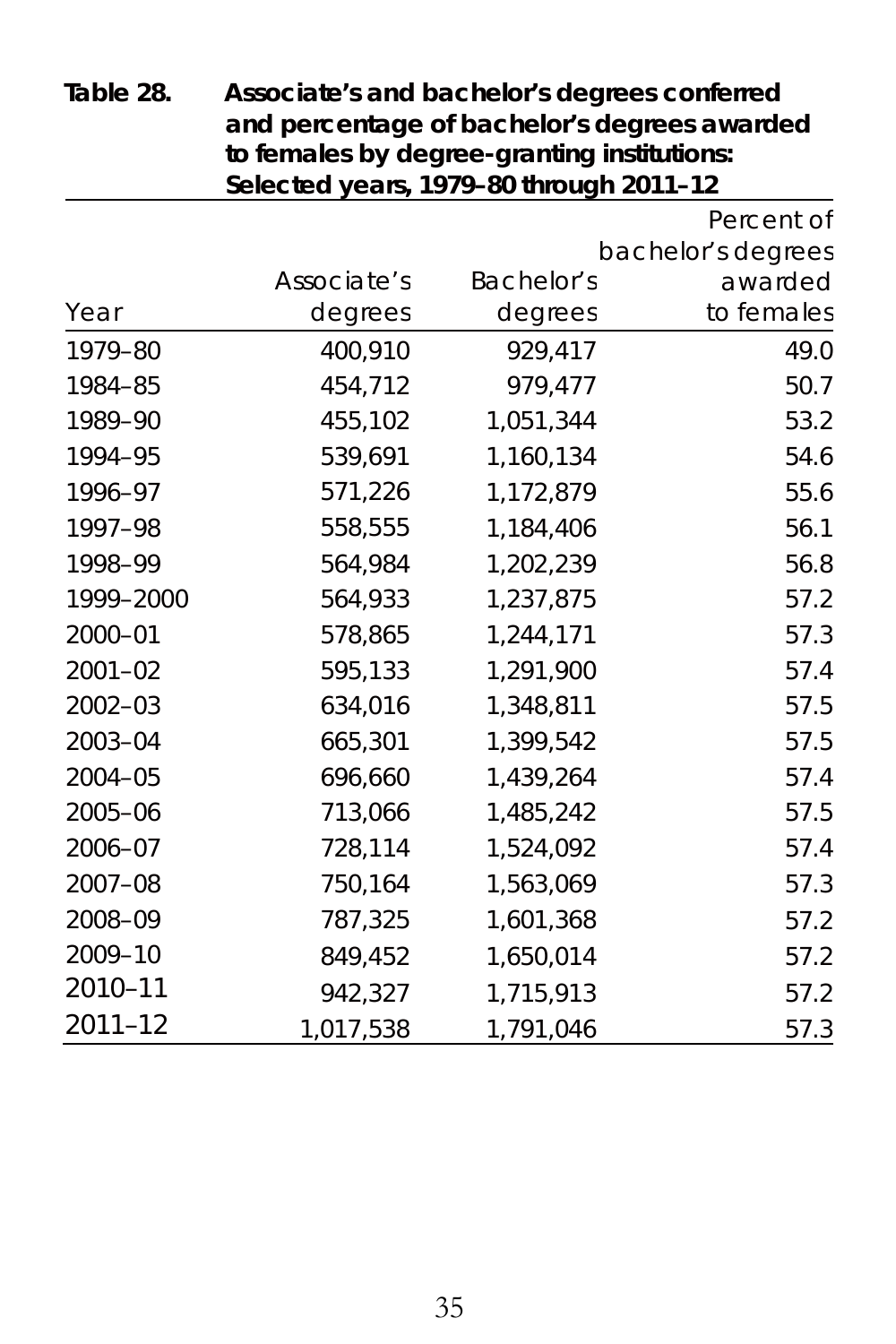| $\mathcal{L}$ acgree grammig momanons. Selected fears,<br>1979-80 through 2011-12 |          |                        |          |
|-----------------------------------------------------------------------------------|----------|------------------------|----------|
|                                                                                   |          | Percent of<br>master's |          |
|                                                                                   |          | degrees                |          |
|                                                                                   | Master's | awarded                | Doctor's |
| Year                                                                              | degrees  | to females             | degrees  |
| 1979-80                                                                           | 305,196  | 48.6                   | 95,631   |
| 1984-85                                                                           | 293,472  | 49.1                   | 100,785  |
| 1989-90                                                                           | 330,152  | 52.1                   | 103,508  |
| 1994-95                                                                           | 403,609  | 54.6                   | 114,266  |
| 1995-96                                                                           | 412,180  | 55.5                   | 115,507  |
| 1996-97                                                                           | 425,260  | 56.4                   | 118,747  |
| 1997-98                                                                           | 436,037  | 56.7                   | 118,735  |
| 1998-99                                                                           | 446,038  | 57.4                   | 116,700  |
| 1999-2000                                                                         | 463,185  | 57.7                   | 118,736  |
| 2000-01                                                                           | 473,502  | 58.2                   | 119,585  |
| $2001 - 02$                                                                       | 487,313  | 58.4                   | 119,663  |
| $2002 - 03$                                                                       | 518,699  | 58.5                   | 121,579  |
| 2003-04                                                                           | 564,272  | 58.7                   | 126,087  |
| 2004-05                                                                           | 580,151  | 59.1                   | 134,387  |
| 2005-06                                                                           | 599,731  | 59.7                   | 138,056  |
| 2006-07                                                                           | 610,597  | 60.3                   | 144,690  |
| 2007-08                                                                           | 630,666  | 60.3                   | 149,378  |
| 2008-09                                                                           | 662,079  | 60.2                   | 154,425  |
| 2009-10                                                                           | 693,025  | 60.3                   | 158,558  |
| 2010-11                                                                           | 730,635  | 60.1                   | 163,765  |
| $2011 - 12$                                                                       | 754,229  | 59.9                   | 170,062  |

**Table 29. Master's and doctor's degrees conferred and percent of master's degrees awarded to females by degree-granting institutions: Selected years,**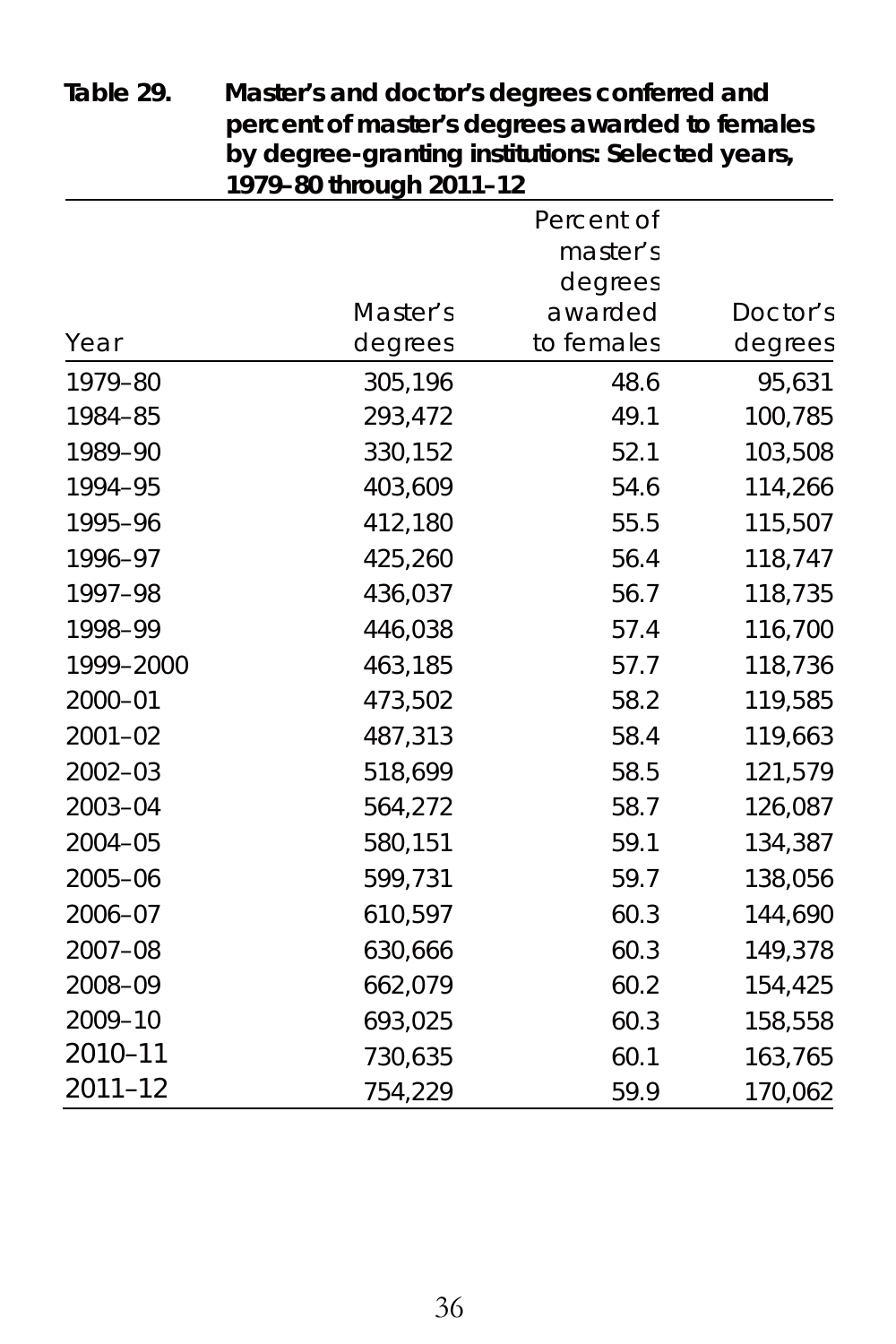### **Educational Attainment**

Americans are completing more years of education. The percentage of 25- to 29-year-olds who completed high school rose from 87 percent in 2003 to 90 percent in 2013. During the same time period, the percentage of young adults with a bachelor's or higher degree increased from 28 percent to 34 percent.

**Table 30. Percentage of persons 25 years and older who completed various years of school: Selected years, 1980 through 2013**

|      | 25 years old and older                 |                                   | 25- to 29-year-olds                    |                                   |
|------|----------------------------------------|-----------------------------------|----------------------------------------|-----------------------------------|
| Year | High school<br>completion<br>or higher | Bachelor's<br>or higher<br>degree | High school<br>completion<br>or higher | Bachelor's<br>or higher<br>degree |
| 1980 | 68.6                                   | 17.0                              | 85.4                                   | 22.5                              |
| 1985 | 73.9                                   | 19.4                              | 86.1                                   | 22.2                              |
| 1990 | 77.6                                   | 21.3                              | 85.7                                   | 23.2                              |
| 1995 | 81.7                                   | 23.0                              | 86.8                                   | 24.7                              |
| 2000 | 84.1                                   | 25.6                              | 88.1                                   | 29.1                              |
| 2003 | 84.6                                   | 27.2                              | 86.5                                   | 28.4                              |
| 2005 | 85.2                                   | 27.7                              | 86.2                                   | 28.8                              |
| 2008 | 86.6                                   | 29.4                              | 87.8                                   | 30.8                              |
| 2009 | 86.7                                   | 29.5                              | 88.6                                   | 30.6                              |
| 2010 | 87.1                                   | 29.9                              | 88.8                                   | 31.7                              |
| 2011 | 87.6                                   | 30.4                              | 89.0                                   | 32.2                              |
| 2012 | 87.6                                   | 30.9                              | 89.7                                   | 33.5                              |
| 2013 | 88.2                                   | 31.7                              | 89.9                                   | 33.6                              |

NOTE: High school completers include those earning a high school diploma or an equivalency credential such as a GED. The 25- to 29-yearold columns are a subset of the 25 years old and older group.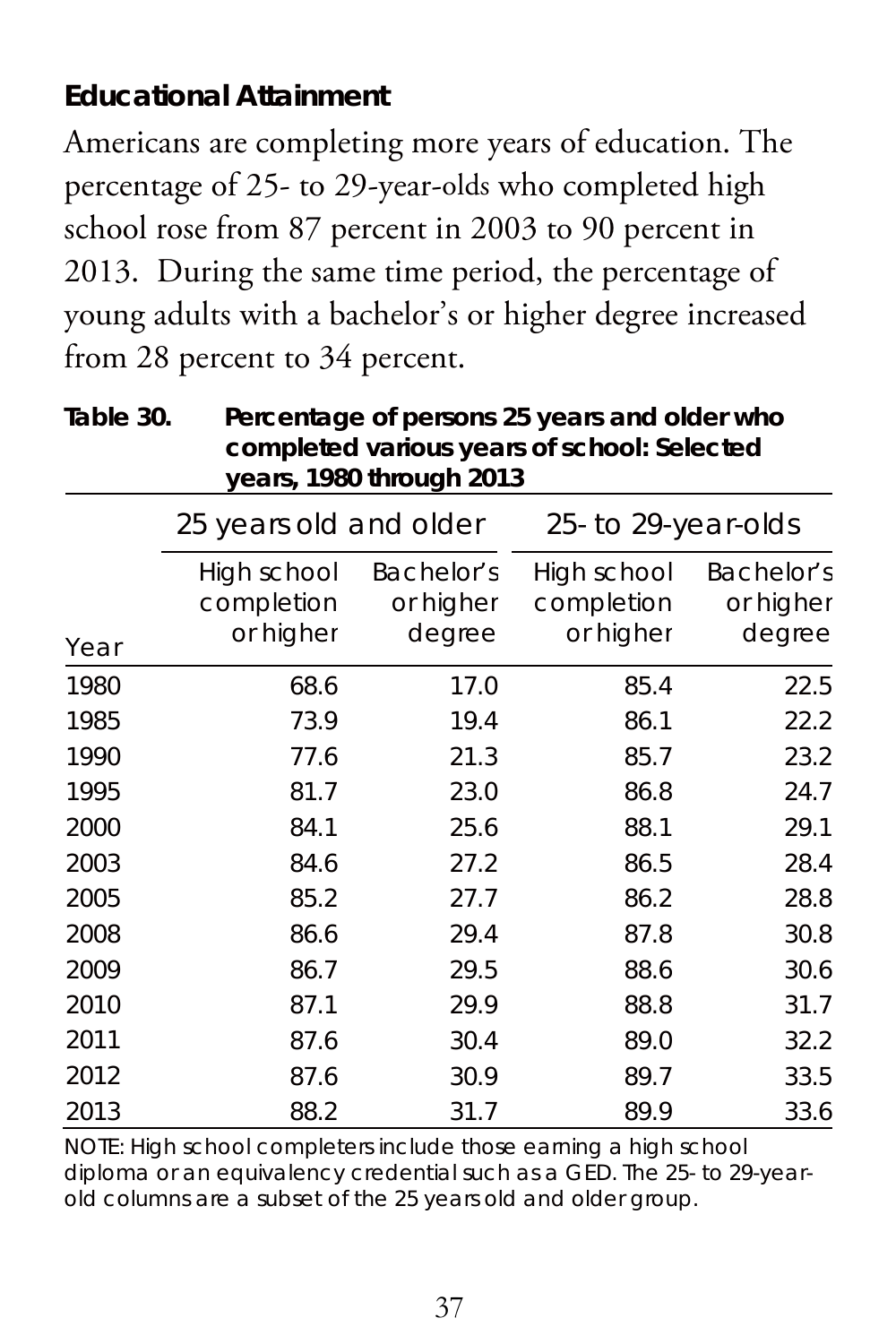# **Finance**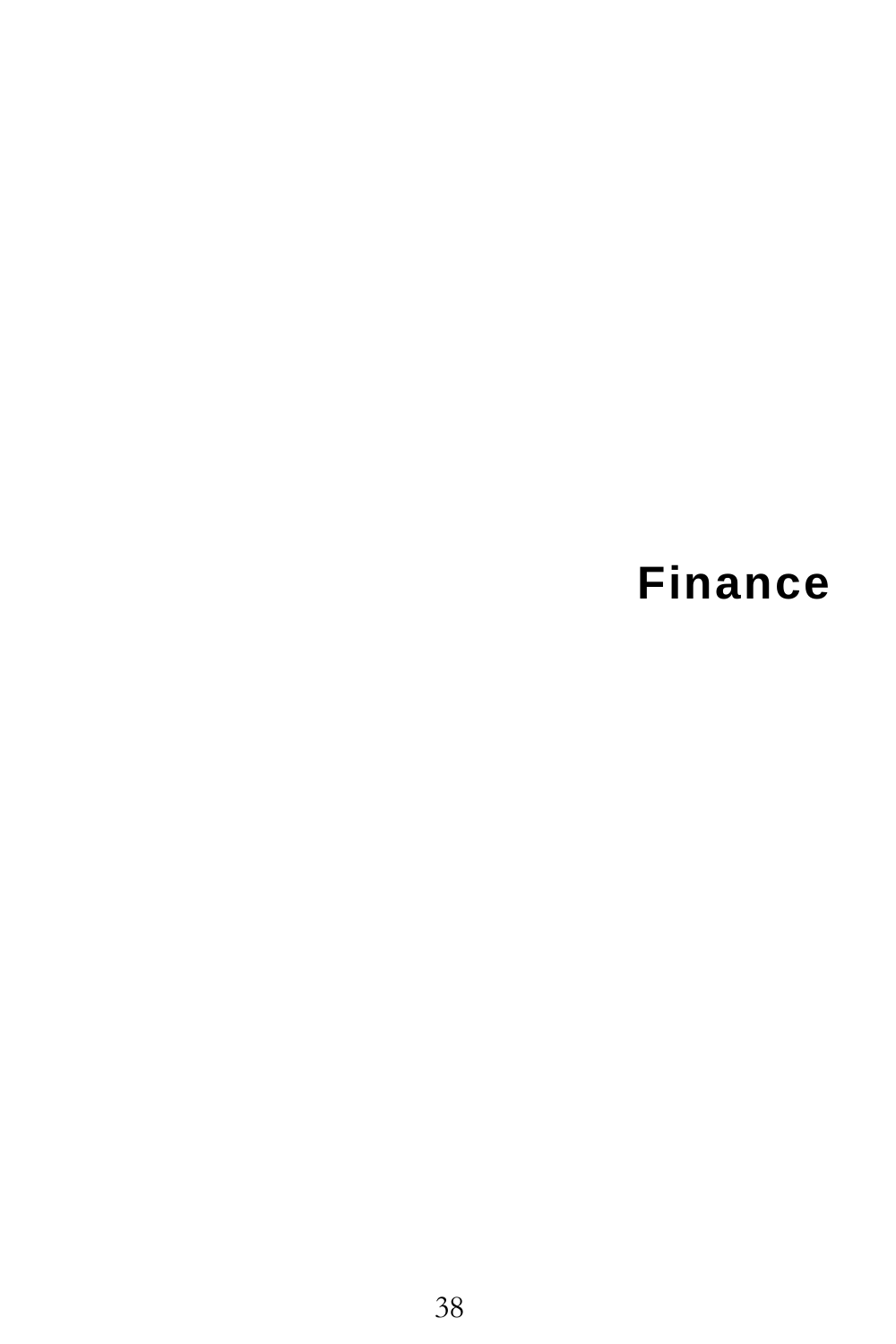## **Total Expenditures**

Expenditures for public and private education, from preprimary through graduate school, are projected at \$1,165 billion for 2012–13. The expenditures of elementary and secondary schools are expected to total \$669 billion for 2012–13, while colleges and universities will spend about \$496 billion (see *Digest of Education Statistics, 2013,* tables 106.10 and 106.20). After adjustment for inflation, total expenditures for all educational institutions rose by an estimated 15 percent between 2002–03 and 2012–13. Expenditures for elementary and secondary schools were 7 percent higher in 2012–13 than in 2002–03, while total expenditures for colleges and universities rose by 29 percent.

The total expenditures for education are estimated to amount to about 7.2 percent of the gross domestic product in 2012–13.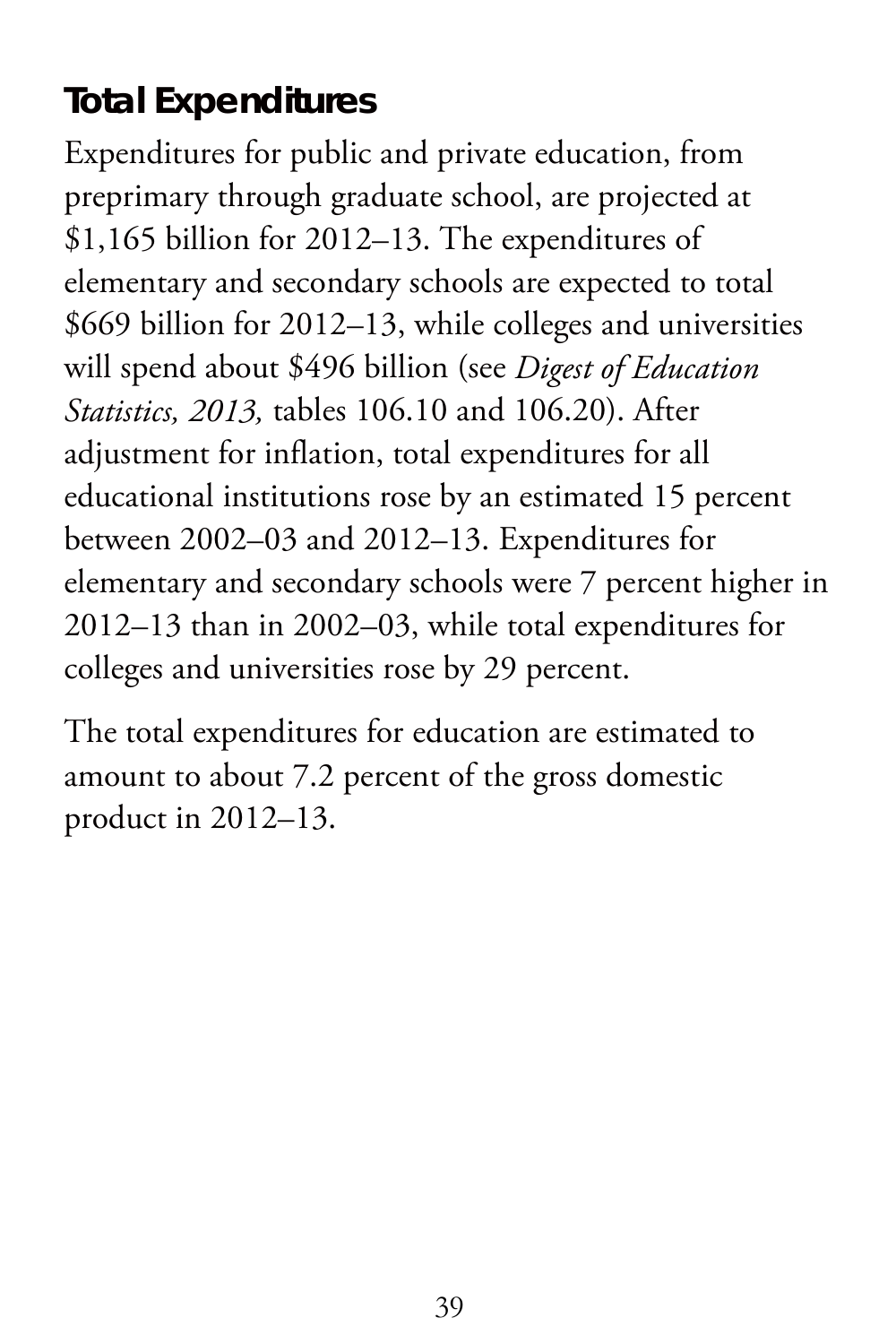|              | y <del>c</del> ais, 1700–01 uliuugii 2012–13 |                                       |                      |
|--------------|----------------------------------------------|---------------------------------------|----------------------|
|              |                                              | <b>Expenditures in</b><br>billions of | Percent of           |
|              | <b>Expenditures in</b>                       | constant                              |                      |
|              | billions of                                  | 2012-13                               | gross<br>domestic    |
| Year         | current dollars                              | dollars <sup>1</sup>                  | product <sup>2</sup> |
| 1980-81      | \$176                                        | \$471                                 | 6.2                  |
| 1985-86      | 259                                          | 551                                   | 6.0                  |
| 1990-91      | 395                                          | 683                                   | 6.6                  |
| 1995-96      | 509                                          | 761                                   | 6.6                  |
| 1999-2000    | 649                                          | 887                                   | 6.7                  |
| 2000-01      | 705                                          | 932                                   | 6.9                  |
| $2001 - 02$  | 753                                          | 977                                   | 7.1                  |
| 2002-03      | 796                                          | 1,011                                 | 7.2                  |
| 2003-04      | 830                                          | 1,032                                 | 7.2                  |
| 2004-05      | 876                                          | 1,057                                 | 7.1                  |
| 2005-06      | 925                                          | 1,076                                 | 7.1                  |
| 2006-07      | 984                                          | 1,115                                 | 7.1                  |
| 2007-08      | 1,055                                        | 1,153                                 | 7.3                  |
| 2008-09      | 1,090                                        | 1,174                                 | 7.4                  |
| 2009-10      | 1,101                                        | 1,175                                 | 7.6                  |
| 2010-11      | 1,123                                        | 1,176                                 | 7.5                  |
| 2011-123     | 1,140                                        | 1,159                                 | 7.3                  |
| $2012 - 133$ | 1,165                                        | 1,165                                 | 7.2                  |

**Table 31. Total expenditures of educational institutions and percentage of gross domestic product: Selected years, 1980–81 through 2012–13**

1 Constant 2012–13 dollars based on the Consumer Price Index, prepared by the Bureau of Labor Statistics, U.S. Department of Labor.

<sup>2</sup> Gross domestic product data from the Bureau of Economic Analysis, U.S. Department of Commerce.

<sup>3</sup> Projected.

NOTE: Includes expenditures for public and private education, from preprimary through graduate school. Some data have been revised from previously published figures.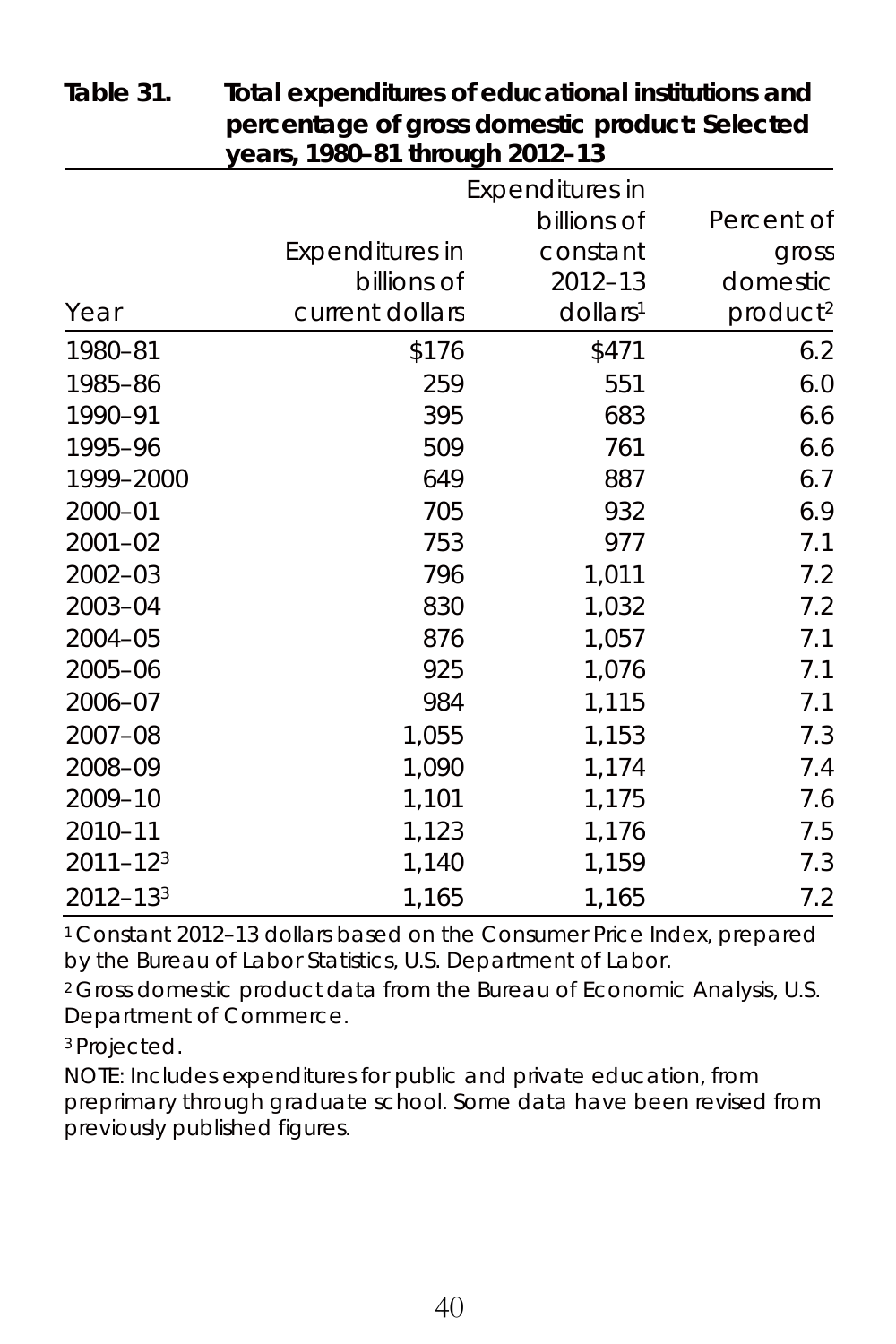## **Public Elementary and Secondary Schools Revenues**

The state share of revenues for public elementary and secondary schools generally grew from the 1930s through the mid-1980s, while the local share declined during the same time period (see *Digest of Education Statistics, 2013*, table 235.10). However, this pattern changed in the late 1980s, when the local share began to increase at the same time the state share decreased. Between 1986–87 and 1993–94, the state share declined from 49.7 percent to 45.2 percent, while the local share rose from 43.9 percent to 47.8 percent. Between 1993–94 and 2000–01, the state share rose again to 49.7 percent, the highest share since 1986–87, but declined every school year thereafter until 2005–06, when the state share was 46.5 percent.

Total revenues increased 19 percent between 2000–01 and 2010–11, after adjustment for inflation. Federal revenues increased 106 percent and local revenues increased 20 percent during this time period. Revenues from state sources were 6 percent higher in 2010–11 than in 2000– 01. The federal revenue per student was \$1,527 in 2010– 11, amounting to 12.5 percent of public school revenues.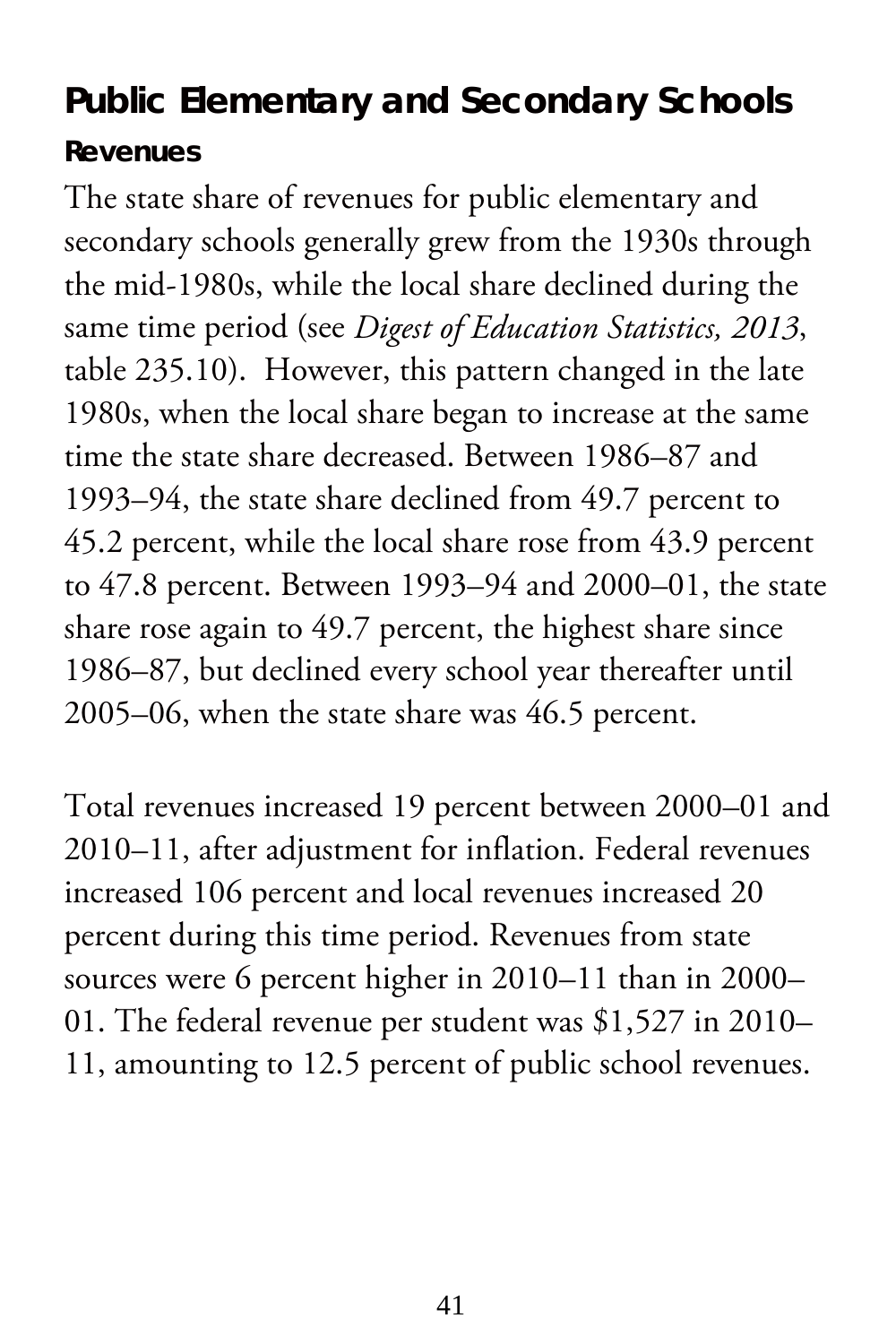|             | <u>idiida. Seleeled yedia, 1777–00 lillodgii 2010–11</u> |       |                    |
|-------------|----------------------------------------------------------|-------|--------------------|
| Year        | Federal                                                  | State | Local <sup>1</sup> |
| 1979-80     | 9.8                                                      | 46.8  | 43.4               |
| 1989-90     | 6.1                                                      | 47.1  | 46.8               |
| 1992-93     | 7.0                                                      | 45.8  | 47.2               |
| 1993-94     | 7.1                                                      | 45.2  | 47.8               |
| 1994-95     | 6.8                                                      | 46.8  | 46.4               |
| 1995-96     | 6.6                                                      | 47.5  | 45.9               |
| 1996-97     | 6.6                                                      | 48.0  | 45.4               |
| 1997-98     | 6.8                                                      | 48.4  | 44.8               |
| 1998-99     | 7.1                                                      | 48.7  | 44.2               |
| 1999-2000   | 7.3                                                      | 49.5  | 43.2               |
| 2000-01     | 7.3                                                      | 49.7  | 43.0               |
| $2001 - 02$ | 7.9                                                      | 49.2  | 42.9               |
| $2002 - 03$ | 8.5                                                      | 48.7  | 42.8               |
| 2003-04     | 9.1                                                      | 47.1  | 43.9               |
| 2004-05     | 9.2                                                      | 46.9  | 44.0               |
| 2005-06     | 9.1                                                      | 46.5  | 44.4               |
| 2006-07     | 8.5                                                      | 47.4  | 44.1               |
| 2007-08     | 8.2                                                      | 48.3  | 43.5               |
| 2008-09     | 9.6                                                      | 46.7  | 43.8               |
| 2009-10     | 12.7                                                     | 43.4  | 43.9               |
| 2010-11     | 12.5                                                     | 44.1  | 43.4               |

**Table 32. Percentage distribution of revenues for public elementary and secondary schools, by source of funds: Selected years, 1979–80 through 2010–11**

1 Includes revenues from nongovernmental local sources (2.0 percent in 2010–11).

NOTE: Beginning in 1980–81, revenues for state education agencies are excluded. Beginning in 1988–89, new survey procedures were implemented. Detail may not sum to totals because of rounding.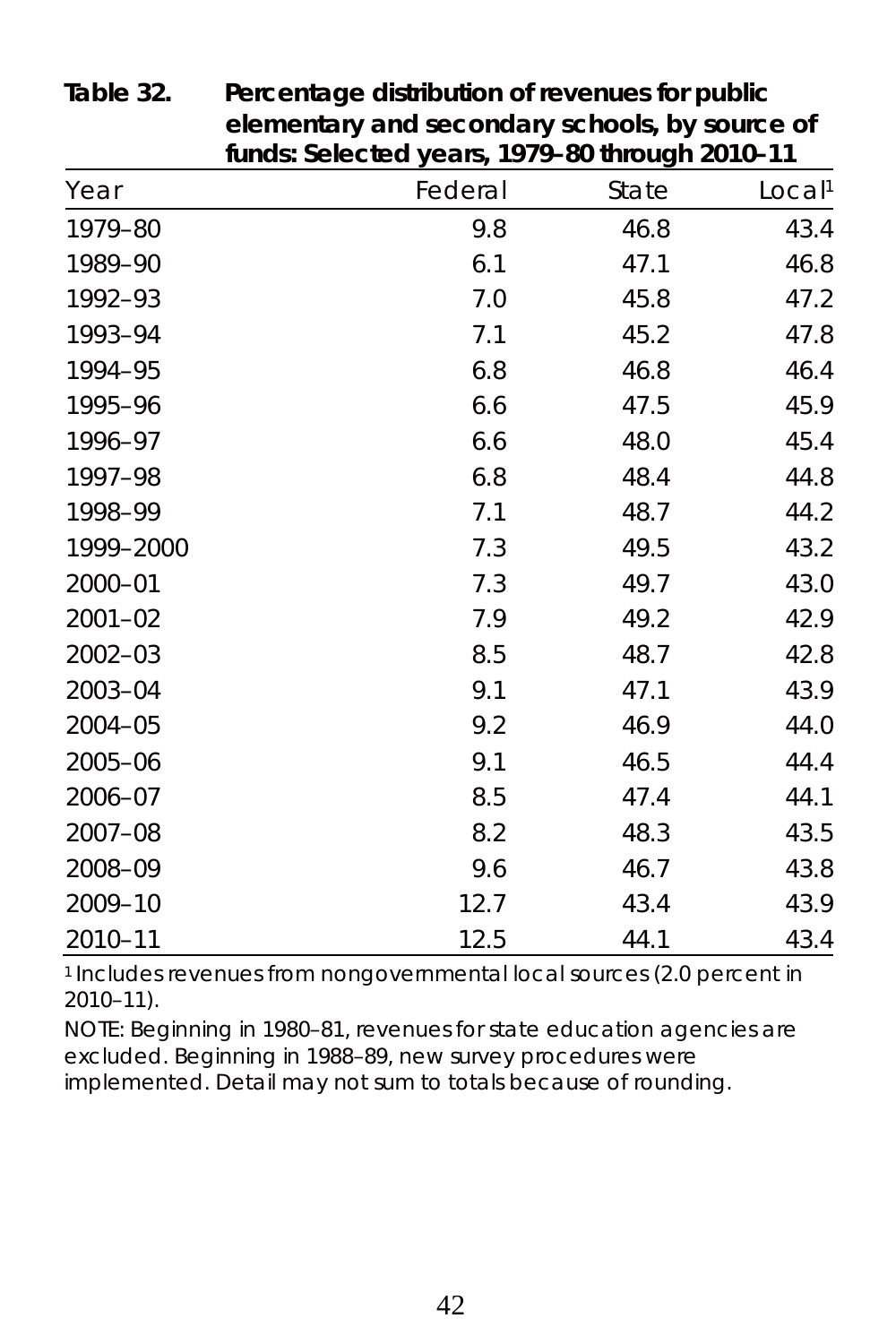#### **Expenditures**

After an increase of 37 percent during the 1980s, current expenditure per pupil in public schools fluctuated during the early 1990s. Between 2000–01 and 2010–11, current expenditure per pupil rose 14 percent after adjustment for inflation. In 2010–11, the current expenditure per pupil in fall enrollment was \$10,658.

**Table 33. Total and current expenditure per pupil in fall enrollment in public schools: Selected years, 1979–80 through 2010–11**

|           | Total expenditure <sup>1</sup> |                                                    |                            | Current expenditure                            |
|-----------|--------------------------------|----------------------------------------------------|----------------------------|------------------------------------------------|
| Year      | Unad-<br>justed<br>dollars     | Constant<br>$2012 - 13$<br>$d$ ollars <sup>2</sup> | Unad-<br>justed<br>dollars | Constant<br>2012-13<br>$d$ ollars <sup>2</sup> |
| 1979-80   | \$2,290                        | \$6,823                                            | \$2,088                    | \$6,224                                        |
| 1989-90   | 5,172                          | 9,423                                              | 4,643                      | 8,459                                          |
| 1994-95   | 6,206                          | 9,546                                              | 5,529                      | 8,504                                          |
| 1999-2000 | 8,030                          | 10,973                                             | 6,912                      | 9,446                                          |
| 2000-01   | 8,572                          | 11,326                                             | 7,380                      | 9,751                                          |
| 2003-04   | 9,625                          | 11,966                                             | 8,310                      | 10,332                                         |
| 2004-05   | 10,078                         | 12,164                                             | 8,711                      | 10,513                                         |
| 2005-06   | 10,603                         | 12,328                                             | 9,145                      | 10,632                                         |
| 2006-07   | 11,252                         | 12,752                                             | 9.679                      | 10,969                                         |
| 2007-08   | 11,965                         | 13,075                                             | 10,298                     | 11,254                                         |
| 2008-09   | 12,222                         | 13,173                                             | 10,540                     | 11,359                                         |
| 2009-10   | 12,133                         | 12,951                                             | 10,636                     | 11,353                                         |
| 2010-11   | 12,048                         | 12,608                                             | 10,658                     | 11,153                                         |

1 Includes current expenditures, capital outlay, and interest on school debt.

2 Constant 2012–13 dollars based on the Consumer Price Index, prepared by the Bureau of Labor Statistics, U.S. Department of Labor.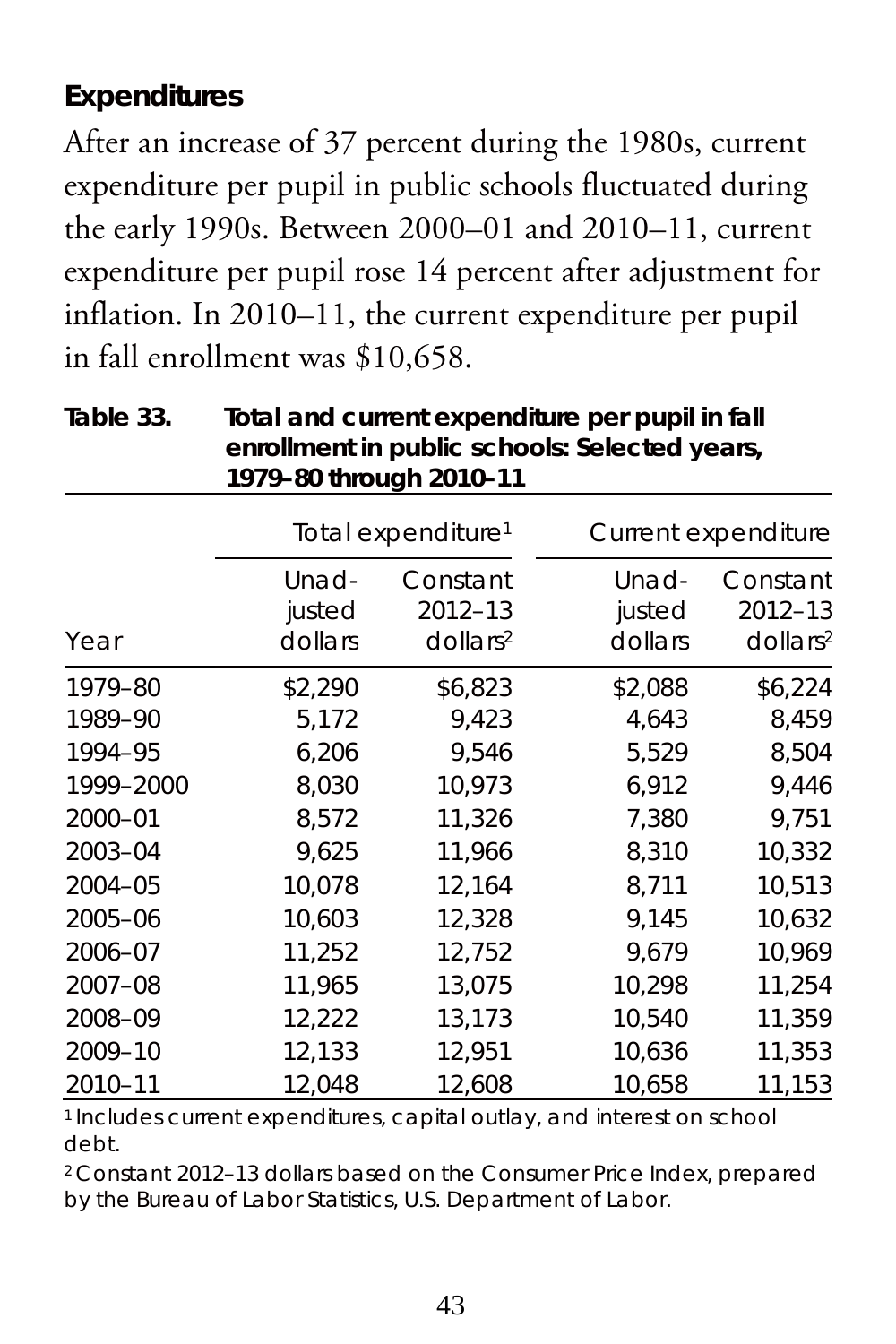## **Degree-Granting Institutions**

### **Revenues for Public Institutions**

In 2011–12, public institutions received 21 percent of their revenue from tuition and fees, 19 percent from state appropriations, and 9 percent from federal grants.

| <b>DY JUDICAL ZUIT-12</b>     |                              |                       |                                                                          |
|-------------------------------|------------------------------|-----------------------|--------------------------------------------------------------------------|
| Source                        | Reve-<br>nue, in<br>billions | age distri-<br>bution | Revenue<br>Percent- per full-time-<br>equivalent<br>student <sup>1</sup> |
| <b>Total revenues</b>         | \$317.3                      | 100.0                 | \$28,982                                                                 |
| Operating revenues            | 187.0                        | 58.9                  | 17,076                                                                   |
| Tuition and fees <sup>2</sup> | 65.4                         | 20.6                  | 5,972                                                                    |
| Grants and contracts          | 46.1                         | 14.5                  | 4,215                                                                    |
| Federal <sup>3</sup>          | 29.2                         | 9.2                   | 2,664                                                                    |
| State                         | 6.8                          | 2.2                   | 624                                                                      |
| Local                         | 10.1                         | 3.2                   | 927                                                                      |
| Other operating revenues      | 75.4                         | 23.8                  | 6,889                                                                    |
| Nonoperating revenues         | 114.7                        | 36.2                  | 10,480                                                                   |
| Federal appropriations        | 1.8                          | 0.6                   | 168                                                                      |
| State appropriations          | 58.8                         | 18.5                  | 5,370                                                                    |
| Local appropriations          | 10.2                         | 3.2                   | 933                                                                      |
| Other nonoperating            | 43.9                         | 13.8                  | 4,010                                                                    |
| Other revenues and additions  | 15.6                         | 4.9                   | 1,425                                                                    |

#### **Table 34. Revenues of public degree-granting institutions, by source: 2011–12**

<sup>1</sup> Full-time students plus the full-time-equivalent of the part-time students.

2 Net of allowances and discounts.

3 Excludes loans to students and parents.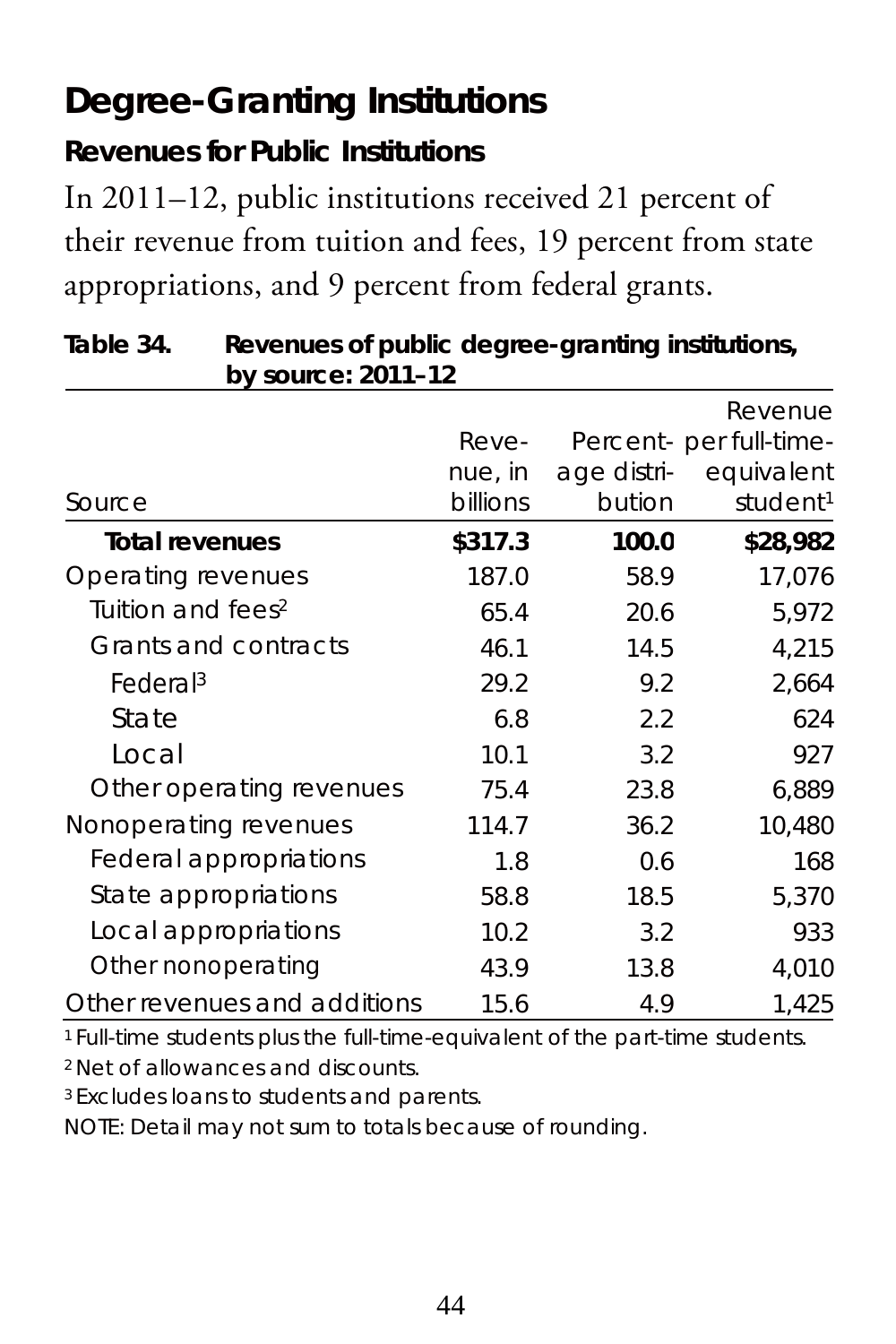#### **Revenues for Private Nonprofit Institutions**

The largest sources of revenue for private nonprofit institutions in 2011–12 were tuition and fees (39 percent, or \$19,013 per student), federal government (15 percent, or \$7,285 per student), hospitals (12 percent, or \$5,632 per student), and private gifts and contributions (11 percent, or \$5,181 per student).

| institutions, by source: 2011–12 |          |             |                      |
|----------------------------------|----------|-------------|----------------------|
|                                  |          |             | Revenue<br>per full- |
|                                  | Reve-    | Percent-    | time-                |
|                                  | nue, in  | age distri- | equivalent           |
| Source                           | billions | bution      | student <sup>1</sup> |
| Total                            | \$161.9  | 100.0       | \$48,835             |
| Tuition and fees                 | 63.0     | 38.9        | 19,013               |
| Federal government <sup>2</sup>  | 24.1     | 14.9        | 7,285                |
| State and local                  |          |             |                      |
| governments                      | 2.0      | 1.2         | 593                  |
| Private grants/contracts         | 4.4      | 2.7         | 1,341                |
| Private gifts/contributions      | 17.2     | 10.6        | 5,181                |
| Investment return                | 4.5      | 2.8         | 1.371                |
| <b>Educational activities</b>    | 5.1      | 3.1         | 1,533                |
| Auxiliary enterprises            | 15.5     | 9.6         | 4.676                |
| Hospitals                        | 18.7     | 11.5        | 5,632                |
| Other                            | 7.3      | 4.5         | 2,209                |

**Table 35. Revenues of private nonprofit degree-granting institutions, by source: 2011–12**

<sup>1</sup> Full-time students plus the full-time-equivalent of the part-time students.

<sup>2</sup> Includes independent operations.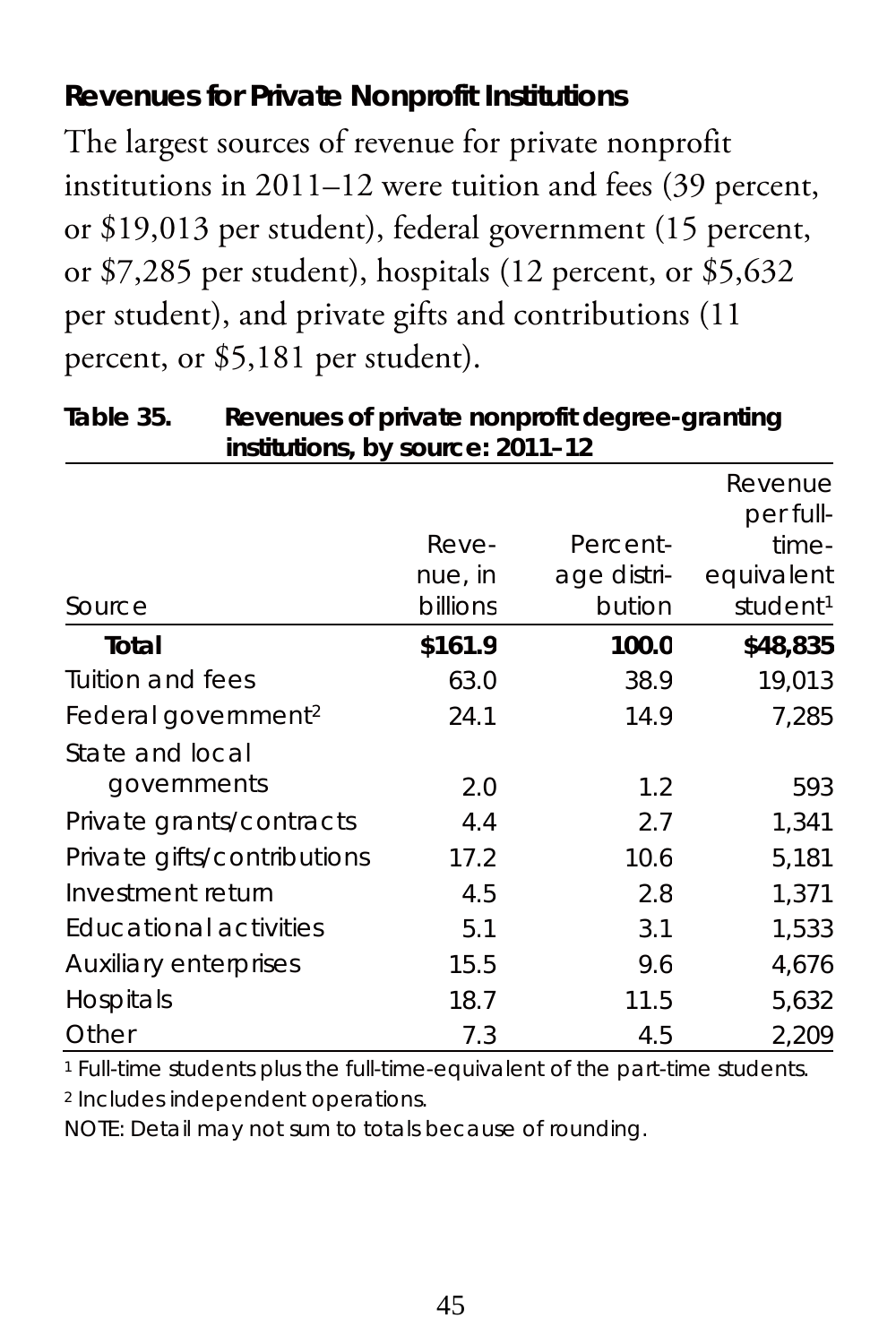#### **Revenues for Private For-Profit Institutions**

Private for-profit institutions received 89 percent of their revenues, or about \$14,927 per student, from student tuition and fees in 2011–12. The next largest sources in 2011–12 were federal government (6 percent), auxiliary enterprises (2 percent), and educational activities and other (1 percent from each source).

|                                | institutions, by source: 2011–12 |             |                      |  |
|--------------------------------|----------------------------------|-------------|----------------------|--|
|                                |                                  |             | Revenue<br>per full- |  |
|                                | Reve-                            | Percent-    | time-                |  |
|                                | nue, in                          | age distri- | equivalent           |  |
| Source                         | billions                         | bution      | student <sup>1</sup> |  |
| Total                          | \$26.92                          | 100.0       | \$16,721             |  |
| Tuition and fees               | 24.04                            | 89.3        | 14,927               |  |
| Federal government             | 1.53                             | 5.7         | 949                  |  |
| State and local<br>governments | 0.10                             | 0.4         | 64                   |  |
| Private gifts, grants,         |                                  |             |                      |  |
| and contracts                  | 0.01                             | #           | 6                    |  |
| Investment return              | 0.04                             | 0.1         | 23                   |  |
| Educational activities         | 0.35                             | 1.3         | 219                  |  |
| Auxiliary enterprises          | 0.51                             | 1.9         | 318                  |  |
| Other                          | 0.35                             | 1.3         | 216                  |  |

| Table 36. | Revenues of private for-profit degree-granting |
|-----------|------------------------------------------------|
|           | institutions, by source: 2011-12               |

#Rounds to zero.

<sup>1</sup> Full-time students plus the full-time-equivalent of the part-time students. NOTE: Detail may not sum to totals because of rounding.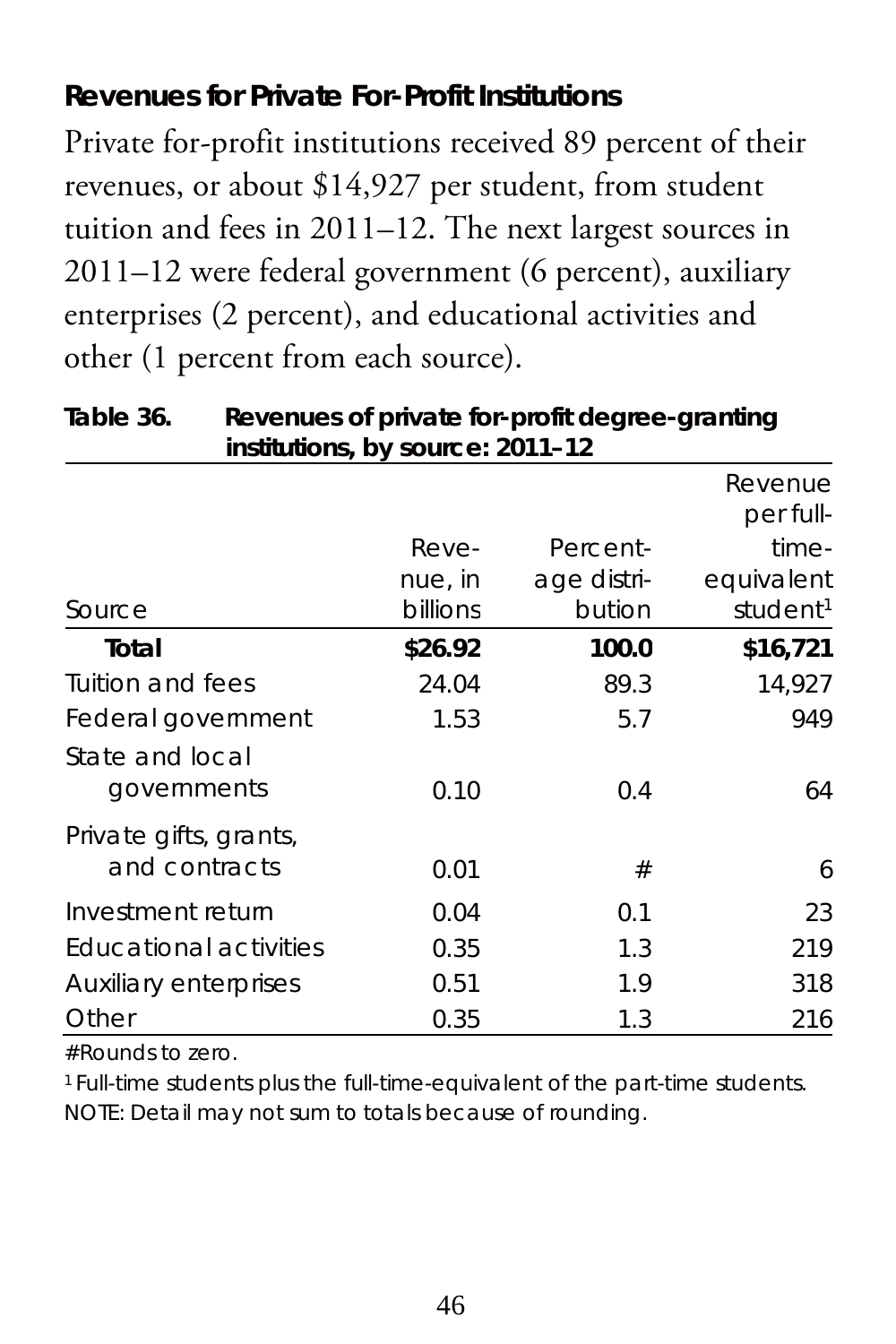### **Expenditures of Public Institutions**

Expenditures at public degree-granting institutions totaled \$306 billion in 2011–12, amounting to \$27,906 per fulltime-equivalent student. Instruction expenditures accounted for 26 percent of total expenditures.

| institutions, by purpose: 2011–12         |          |           |                      |
|-------------------------------------------|----------|-----------|----------------------|
|                                           |          |           | Expendi-             |
|                                           | Expen-   | Percent-  | tures per            |
|                                           | ditures. | age       | full-time-           |
|                                           | in       | distribu- | equivalent           |
| Purpose                                   | billions | tion      | student <sup>1</sup> |
| Total                                     | \$305.5  | 100.0     | \$27,906             |
| Instruction                               | 80.9     | 26.5      | 7,389                |
| Research                                  | 29.7     | 9.7       | 2,709                |
| Public service                            | 11.9     | 3.9       | 1,091                |
| Academic support                          | 20.3     | 6.6       | 1,854                |
| Student services                          | 14.2     | 4.6       | 1,293                |
| Institutional support                     | 24.2     | 7.9       | 2,206                |
| Operation and main-                       |          |           |                      |
| tenance of plant                          | 19.2     | 6.3       | 1,752                |
| Depreciation                              | 16.5     | 5.4       | 1,504                |
| Scholarships and fellowships <sup>2</sup> | 16.6     | 5.4       | 1,518                |
| Auxiliary enterprises                     | 22.2     | 7.3       | 2,027                |
| Hospitals                                 | 30.9     | 10.1      | 2,822                |
| Independent operations                    | 1.2      | 0.4       | 110                  |
| Interest                                  | 6.1      | 2.0       | 560                  |
| Other                                     | 11.7     | 3.8       | 1,070                |

#### **Table 37. Expenditures of public degree-granting institutions, by purpose: 2011–12**

1 Full-time students plus the full-time-equivalent of the part-time students. 2 Excludes discounts and allowances.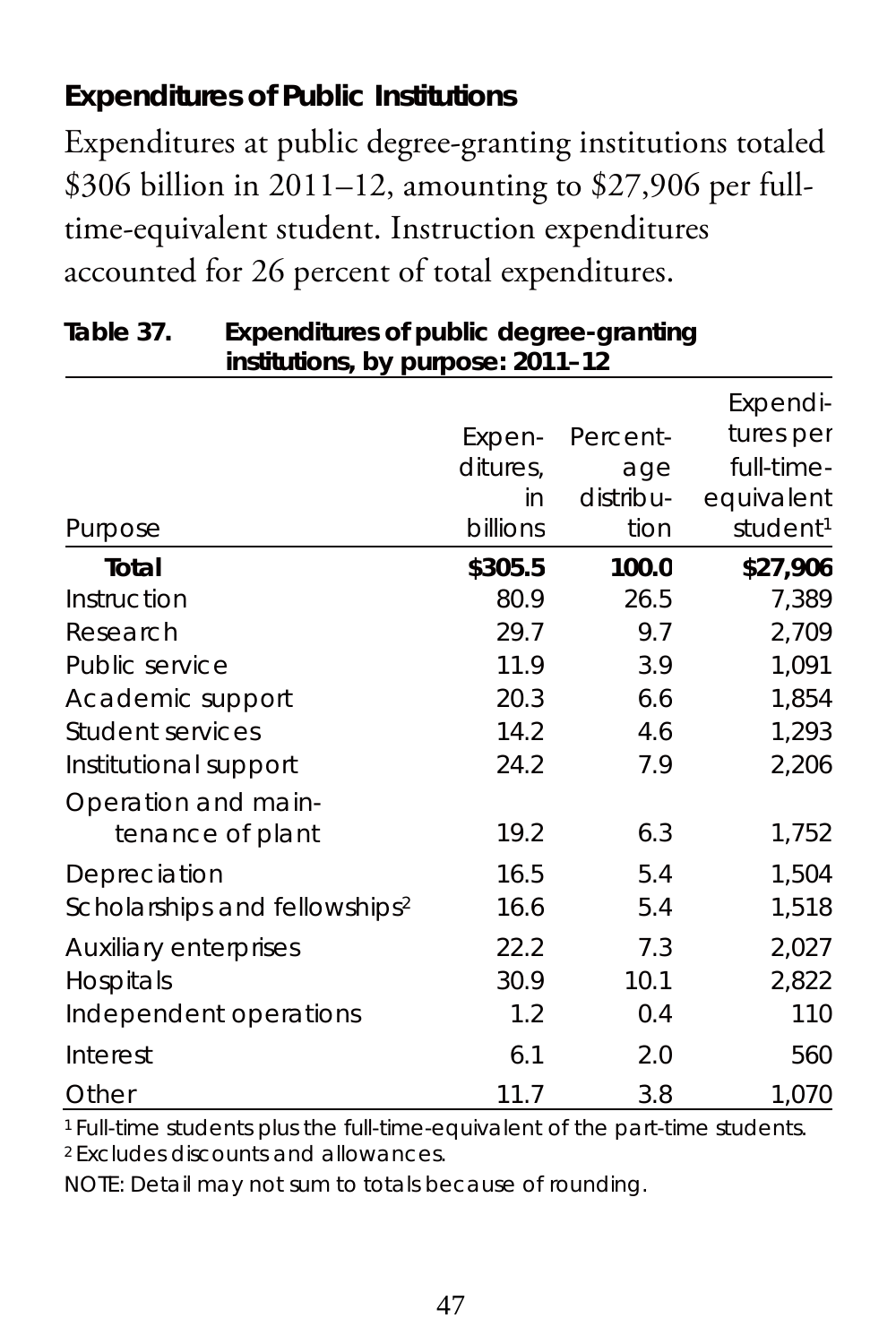### **Expenditures of Private Nonprofit Institutions**

Expenditures at private nonprofit degree-granting institutions totaled \$160 billion in 2011–12, amounting to \$48,233 per full-time-equivalent student. Nonprofit institutions' largest expenditure category was instruction, which accounted for 33 percent of their expenditures. The next largest expenditure was institutional support, which accounted for 13 percent.

| institutions, by purpose: 2011–12      |             |          |                      |
|----------------------------------------|-------------|----------|----------------------|
|                                        |             |          | Expendi-             |
|                                        |             | Percent- | tures per            |
|                                        | Expen-      | age      | full-time-           |
|                                        | ditures, in | distri-  | equivalent           |
| Purpose                                | billions    | bution   | student <sup>1</sup> |
| Total                                  | \$159.9     | 100.0    | \$48,233             |
| Instruction                            | 52.2        | 32.7     | 15,753               |
| Research                               | 17.4        | 10.9     | 5,259                |
| Public service                         | 2.3         | 1.5      | 704                  |
| Academic support                       | 14.2        | 8.9      | 4,280                |
| Student services                       | 12.9        | 8.1      | 3,886                |
| Institutional support                  | 21.2        | 13.2     | 6,382                |
| Auxiliary enterprises                  | 14.9        | 9.3      | 4,510                |
| Net grant aid to students <sup>2</sup> | 0.8         | 0.5      | 255                  |
| Hospitals                              | 15.5        | 9.7      | 4,671                |
| Independent operations                 | 5.5         | 3.4      | 1,644                |
| Other                                  | 2.9         | 1.8      | 889                  |

**Table 38. Expenditures of private nonprofit degree-granting institutions, by purpose: 2011–12**

1 Full-time students plus the full-time-equivalent of the part-time students.

<sup>2</sup> Excludes tuition and fee allowances and agency transactions, such as Pell grants.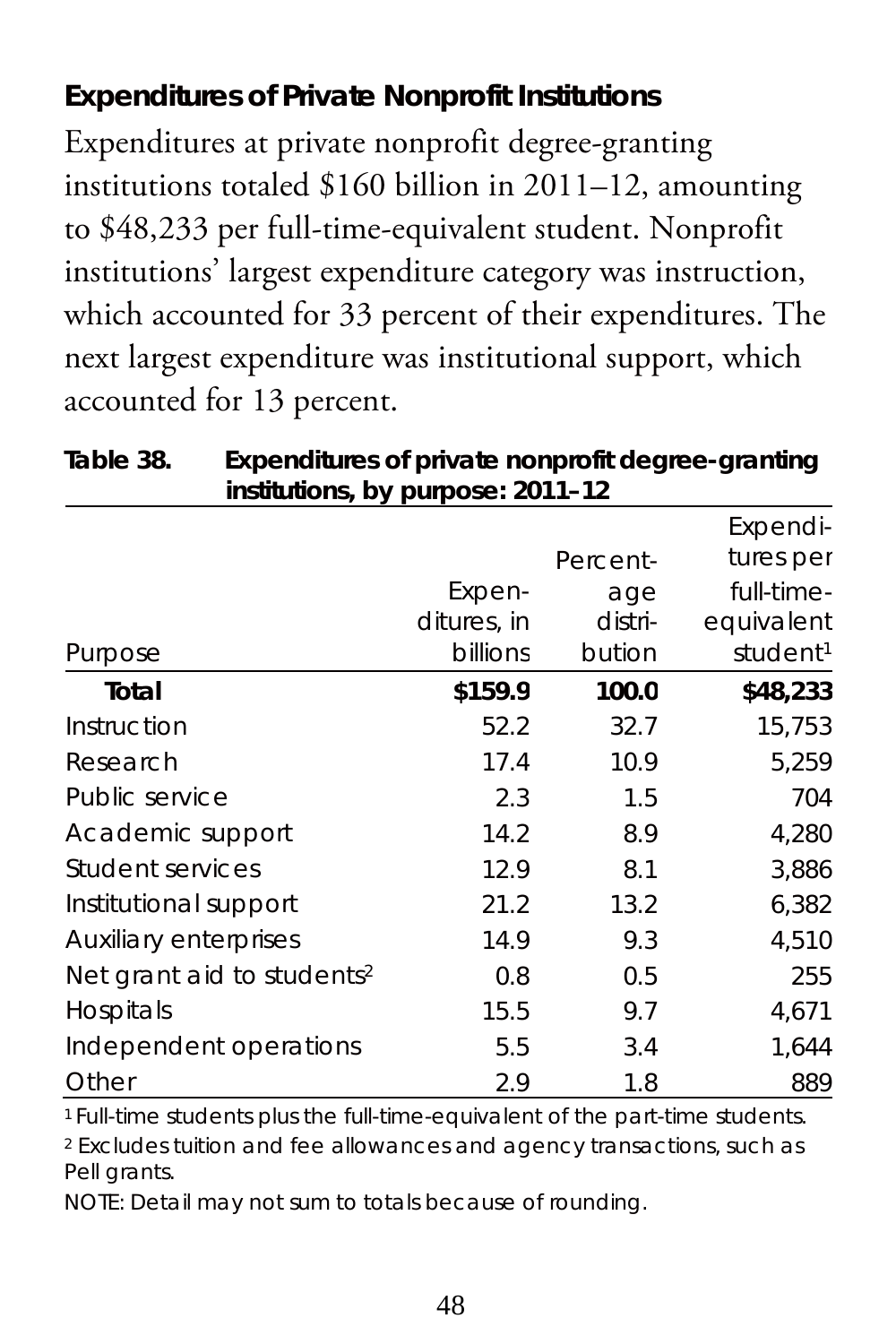#### **Expenditures of Private For-Profit Institutions**

Expenditures at private for-profit 4-year and 2-year degreegranting institutions totaled \$23 billion in 2011–12, amounting to \$14,307 per full-time-equivalent student. Private for-profit institutions' largest expenditure category was student services, academic and institutional support, which accounted for 67 percent of their expenditures in 2011–12. The next largest category was instruction, which accounted for 24 percent of their expenditures.

| Purpose                                   | m<br>Expendi-<br>tures, in<br>billions | Percent-<br>age distri-<br>bution | <b>Expenditures</b><br>per full-time-<br>equivalent<br>student <sup>1</sup> |
|-------------------------------------------|----------------------------------------|-----------------------------------|-----------------------------------------------------------------------------|
|                                           |                                        |                                   |                                                                             |
| Total                                     | \$23.04                                | 100.0                             | \$14,307                                                                    |
| Instruction                               | 5.61                                   | 24.4                              | 3.484                                                                       |
| Research and public<br>service            | 0.04                                   | 0.2                               | 26                                                                          |
| Student services.<br>academic and         |                                        |                                   |                                                                             |
| institutional support                     | 15.34                                  | 66.6                              | 9.527                                                                       |
| Auxiliary enterprises<br>Net grant aid to | 0.49                                   | 2.1                               | 304                                                                         |
| students <sup>2</sup>                     | 0.05                                   | 0.2                               | 34                                                                          |
| Other                                     | 1.50                                   | 6.5                               | 932                                                                         |

| Table 39. | Expenditures of private for-profit degree-granting |
|-----------|----------------------------------------------------|
|           | institutions, by purpose: 2011-12                  |

1 Full-time students plus the full-time-equivalent of the part-time students. 2 Excludes tuition and fee allowances and agency transactions, such as student awards made from contributed funds or grant funds.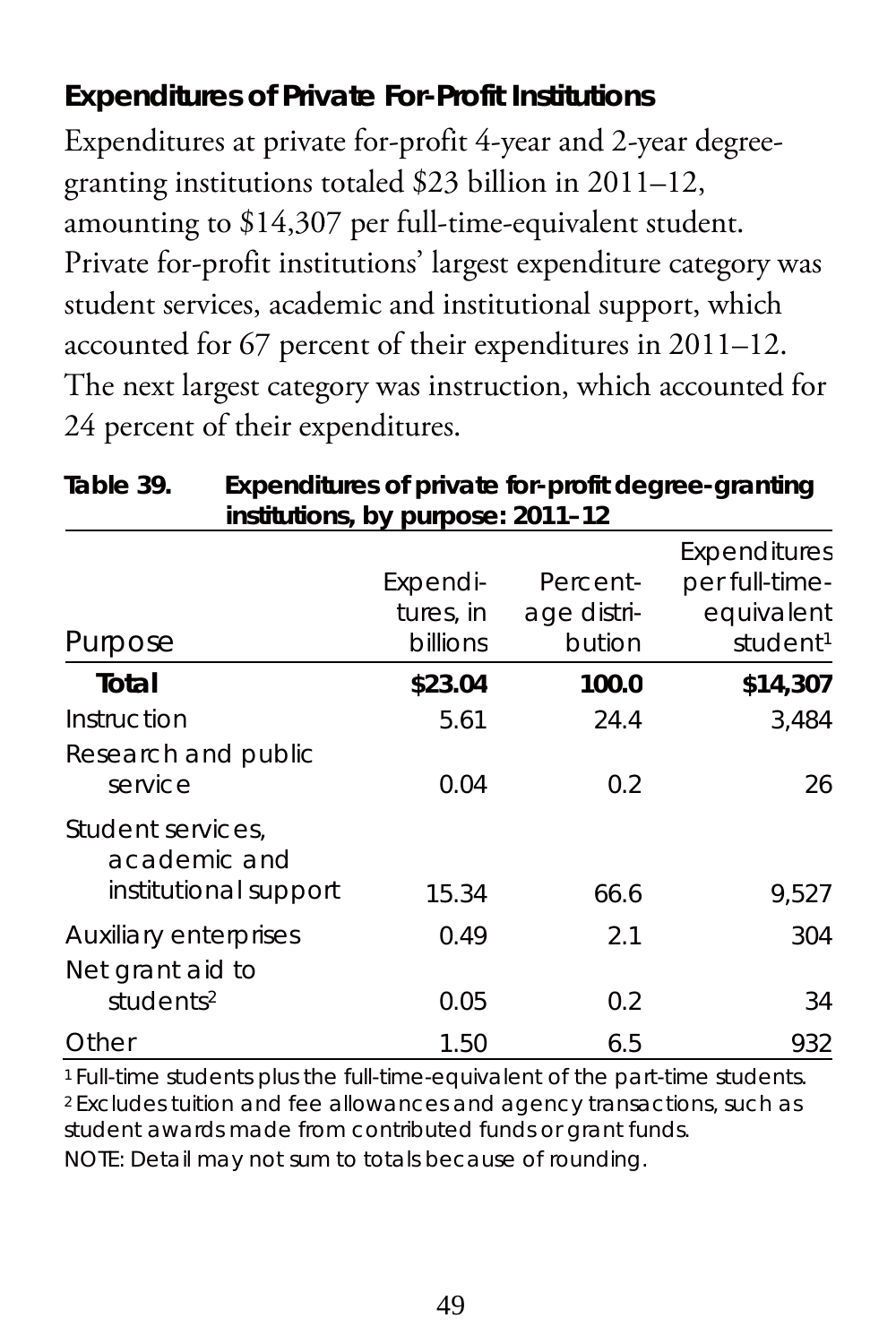#### **College Costs**

For the 2012–13 academic year, average annual undergraduate charges for tuition, room, and board were \$17,474 at public 4-year institutions and \$35,074 at private 4-year institutions.

 **Table 40. Average undergraduate tuition, room, and board charges, by level and control of institution: 1992–93, 2002–03, and 2012–13 [In constant 2012–131 dollars]**

| Year and                  |                     | Total tuition, room, and board<br>charges |         |  |
|---------------------------|---------------------|-------------------------------------------|---------|--|
| control of<br>institution | All<br>institutions | 4-year                                    | 2-year  |  |
| All                       |                     |                                           |         |  |
| 1992-93                   | \$12,097            | \$14,216                                  | \$6,830 |  |
| $2002 - 03$               | 15,262              | 18,344                                    | 7,943   |  |
| $2012 - 13$               | 20.234              | 23.872                                    | 9.574   |  |
| Public                    |                     |                                           |         |  |
| 1992-93                   | 8,731               | 9,772                                     | 6,166   |  |
| $2002 - 03$               | 10,800              | 12,434                                    | 7,116   |  |
| $2012 - 13$               | 15.022              | 17.474                                    | 8,928   |  |
| Private                   |                     |                                           |         |  |
| 1992-93                   | 23,754              | 24,364                                    | 16,076  |  |
| $2002 - 03$               | 29.652              | 30,220                                    | 22,554  |  |
| $2012 - 13$               | 34.483              | 35.074                                    | 23.328  |  |

1 Constant 2012–13 dollars based on the Consumer Price Index, prepared by the Bureau of Labor Statistics, U.S. Department of Labor.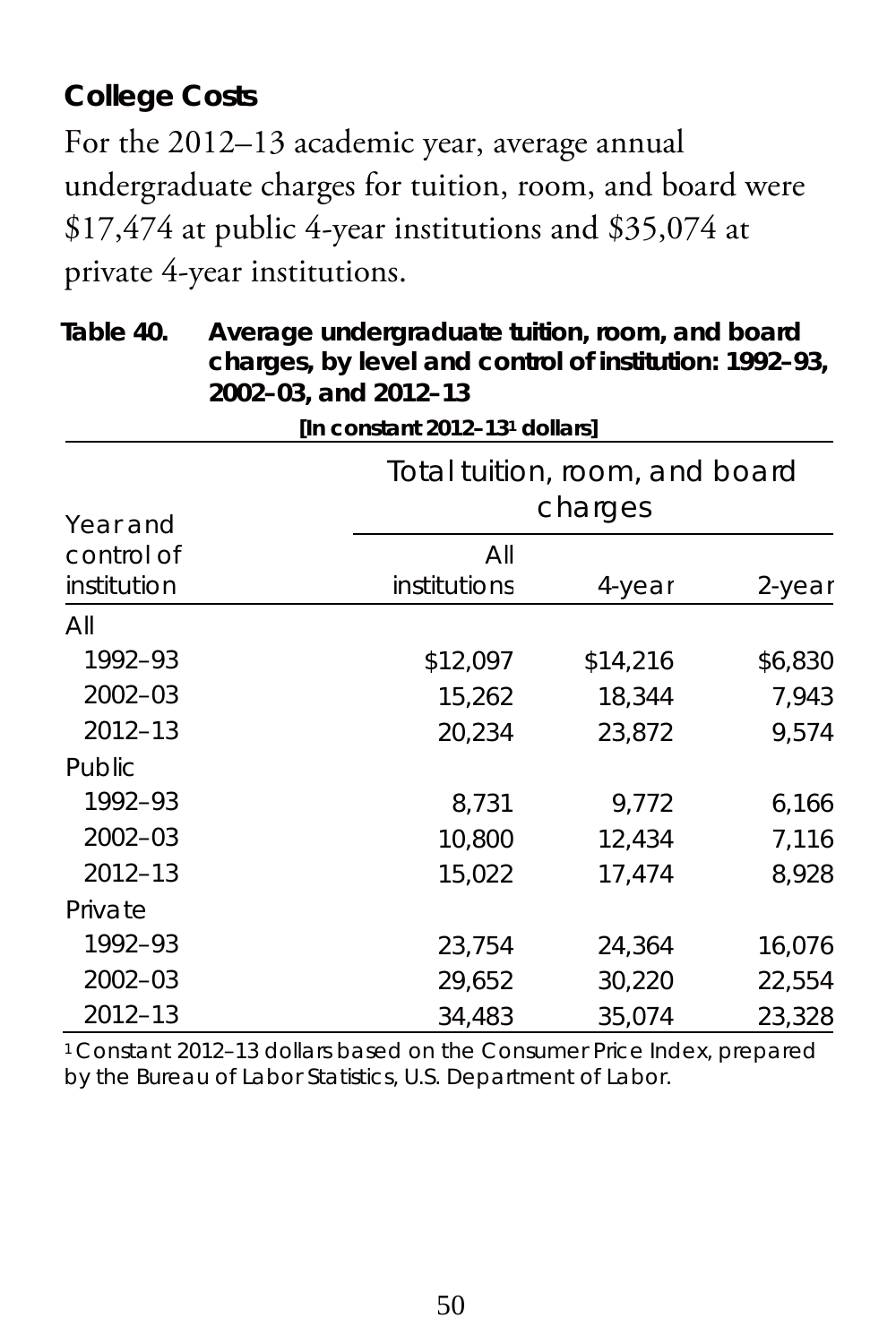#### **Financial Aid for Students**

About 84 percent of all full-time undergraduates who attended for the full academic year (full-year) received some form of financial aid in 2011–12. A higher percentage of students at private institutions received aid than did students at public institutions. About 92 percent of full-time undergraduates at private nonprofit institutions and 95 percent at private for-profit institutions received aid, compared with 80 percent at public institutions. Full-time students obtained aid through a variety of programs: 73 percent received some sort of federal aid, 24 percent received state aid, 34 percent received institutional aid, and 28 percent received aid from other sources (see *Digest of Education Statistics, 2013,* table 331.50). Private nonprofit institutions provided institutional aid to 74 percent of their full-time undergraduates. For all full-time, full-year undergraduates, the average student aid package from all sources (including grants, loans, work-study, and other) totaled \$15,510 in 2011–12 (see *Digest of Education Statistics, 2013,* table 331.40).

In 2011–12, some 86 percent of all full-time, full-year graduate students received at least one form of financial aid. About 62 percent of graduate students received loans, 26 percent received fellowship grants, 21 percent received assistantships, 10 percent received tuition waivers, and 10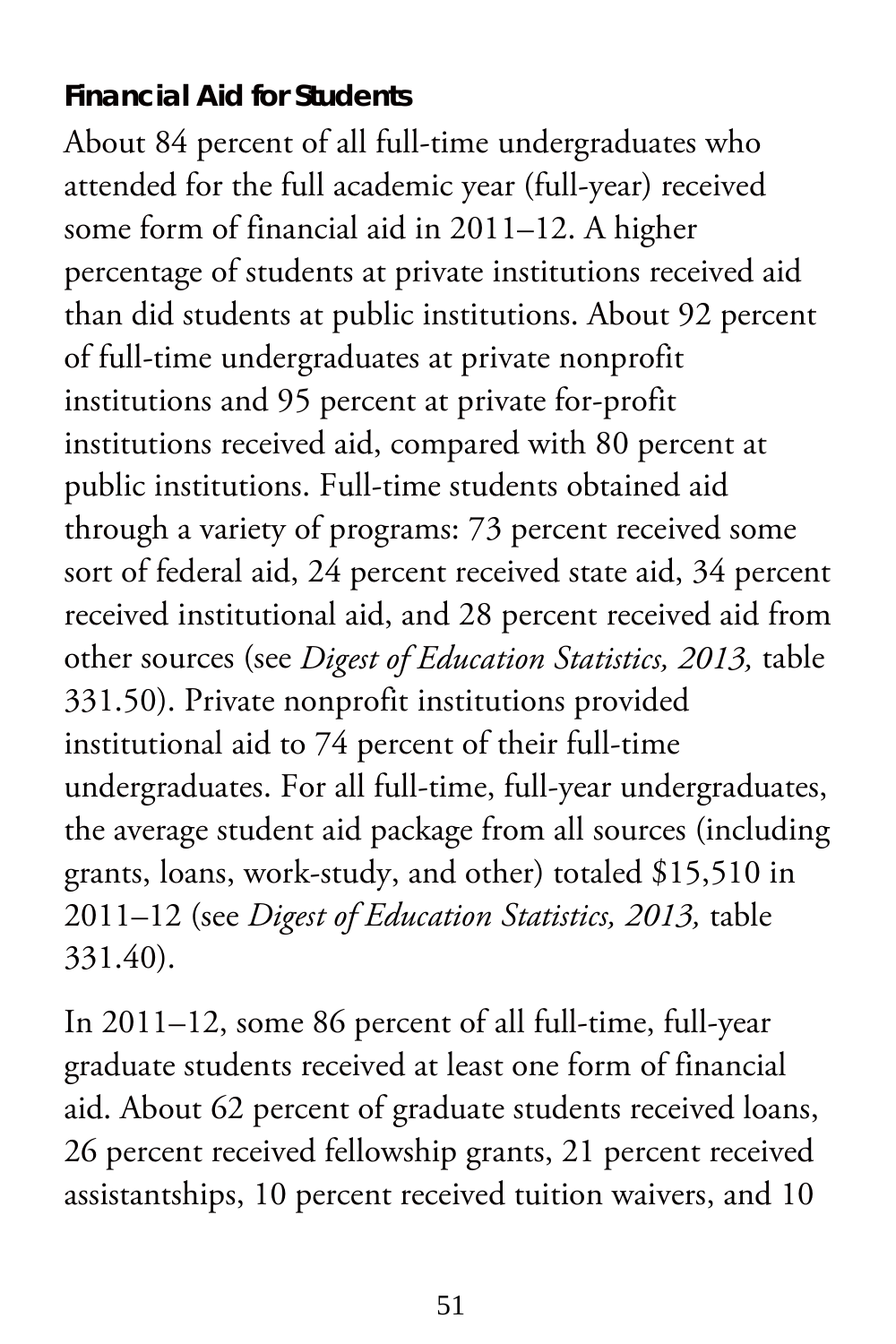percent received support through their employers (see *Digest of Education Statistics, 2013,* table 332.30).

**Table 41. Percentage of full-time, full-year undergraduate and graduate students receiving financial aid, by type of aid, level of student, and level and control of institution: 2011–12**

|                                  | Aid from |        |       |
|----------------------------------|----------|--------|-------|
| Level of student and level and   | any      |        |       |
| control of institution           | source   | Grants | Loans |
| All undergraduate students       | 84.4     | 72.4   | 56.7  |
| Public                           | 80.4     | 67.3   | 48.5  |
| 4-year doctoral-granting         | 83.9     | 67.8   | 61.6  |
| Other 4-year institutions        | 83.5     | 69.2   | 55.5  |
| 2-year institutions              | 74.5     | 65.7   | 27.5  |
| Less than 2-year institutions    | 71.6     | 68.6   | 20.5  |
| Private, nonprofit               | 91.6     | 85.4   | 68.4  |
| 4-year doctoral-granting         | 90.4     | 84.2   | 66.7  |
| Other 4-year institutions        | 93.1     | 87.2   | 70.7  |
| Less than 4-year institutions    | 90.2     | 77.8   | 61.2  |
| Private, for-profit institutions | 94.8     | 78.6   | 84.1  |
| All graduate students            | 86.1     |        | 61.6  |
| Master's degree students         | 82.6     |        | 62.6  |
| Public institutions              | 83.8     |        | 57.5  |
| Private institutions             | 81.8     |        | 66.4  |
| Doctor's degree students         | 93.4     |        | 25.4  |
| Public institutions              | 94.1     |        | 22.2  |
| Private institutions             | 92.5     |        | 29.5  |
| First-professional students      | 90.7     |        | 84.2  |
| Public institutions              | 91.1     |        | 83.9  |
| Private institutions             | 90.4     |        | 84.4  |

— Not available.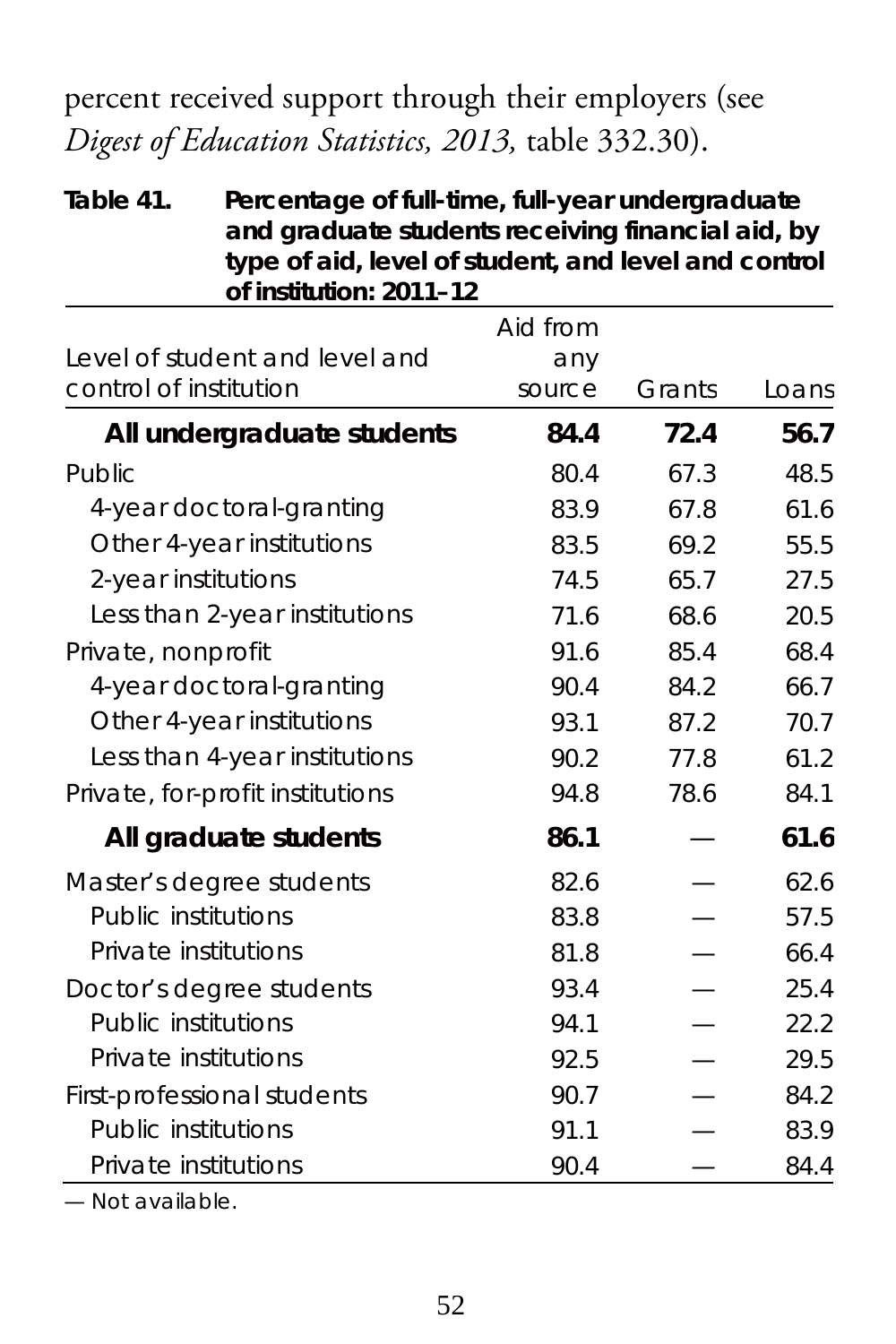#### **Federal Funding**

Federal on-budget support for education increased 389 percent from fiscal year (FY) 1965 to FY 2011, after adjustment for inflation. (On-budget support excludes education funds that are generated by federal subsidies, such as Federal Family Education Loans and the Federal Direct Student Loans.) Increases occurred between 1965 and 1975. After a decrease of less than 1 percent between 1975 and 1980, federal funding for education declined approximately 16 percent between 1980 and 1985, when adjusted for inflation. Thereafter, federal on-budget funding for education generally increased, showing a rise of 142 percent from 1985 to 2011, after adjustment for inflation.

For FY 2012, estimates show federal program funds for elementary and secondary education at \$79.0 billion, for postsecondary education at \$69.9 billion, and for other programs at \$9.6 billion (see *Digest of Education Statistics, 2012*, table 419).

In FY 2011, an estimated \$93.8 billion (about 51 percent of the \$185.2 billion spent by the federal government on education) came from the U.S. Department of Education (see *Digest of Education Statistics, 2012*, table 420). The other agencies with the largest amounts of education funding included the U.S. Department of Health and Human Services (\$29.3 billion), the U.S. Department of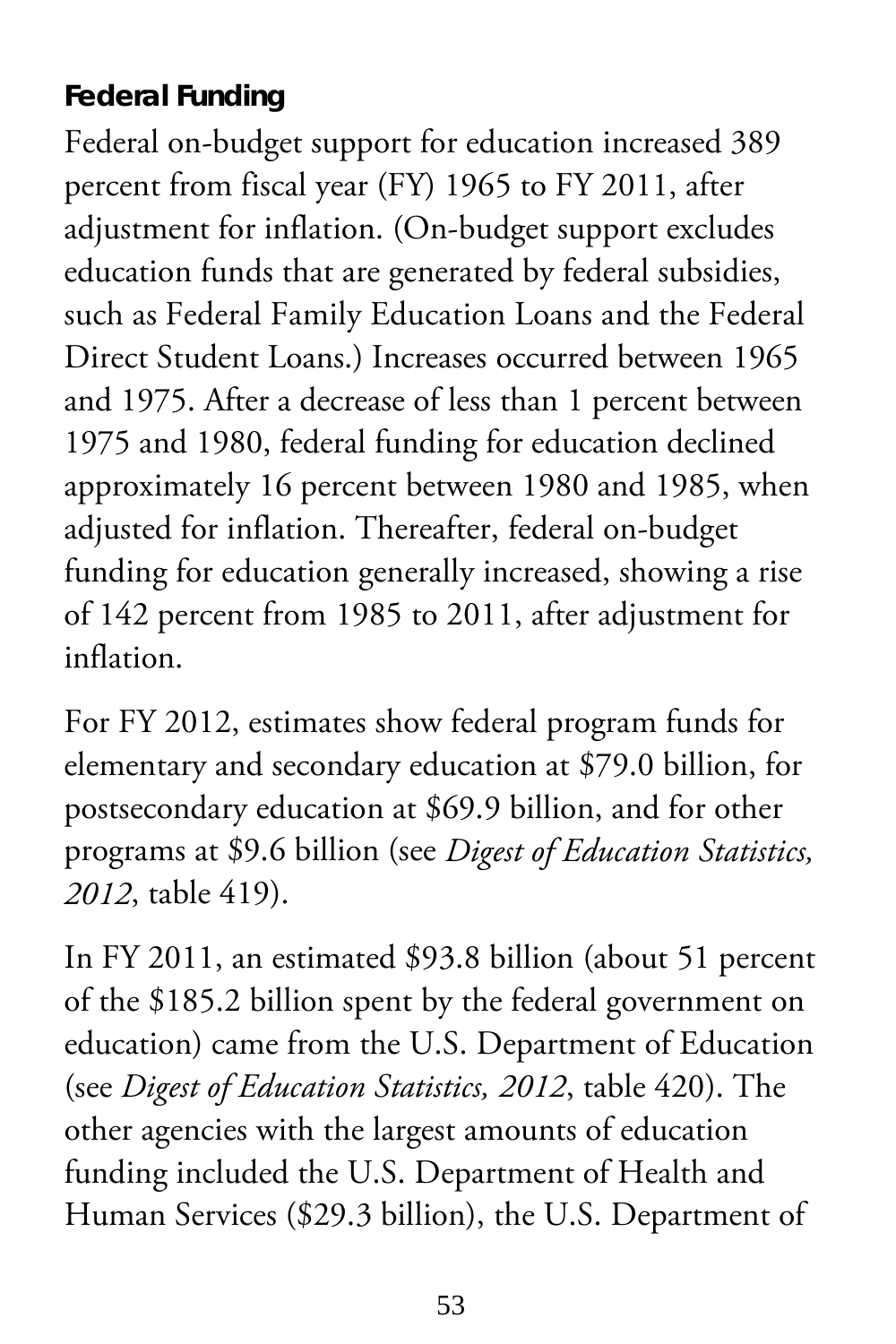Agriculture (\$20.4 billion), and the U.S. Department of Defense (\$6.8 billion).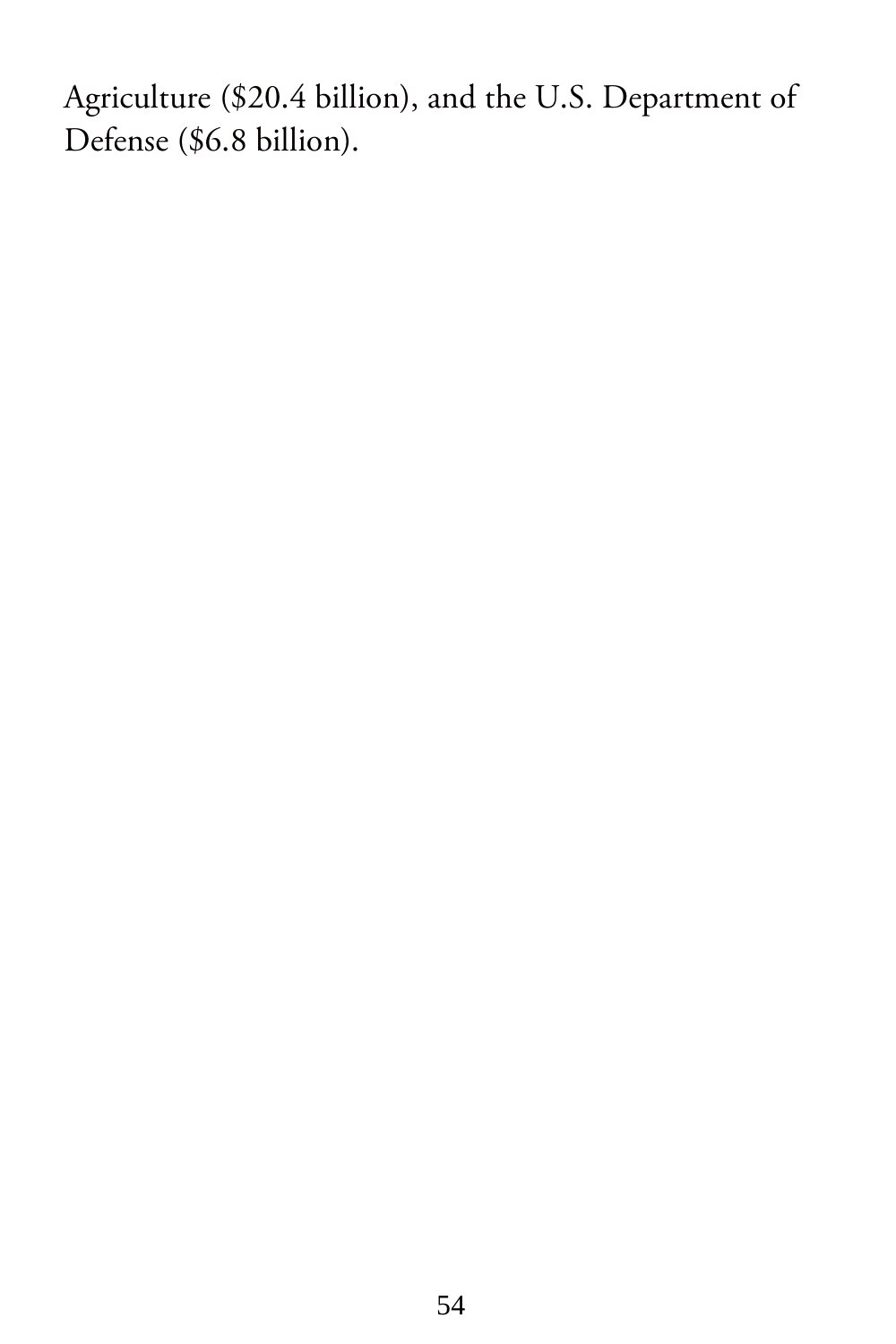|      | [In billions of dollars] |                         |
|------|--------------------------|-------------------------|
|      | Total on-budget support  |                         |
|      | Unadjusted               | Constant 2012           |
| Year | dollars                  | $d$ ollars <sup>1</sup> |
| 1965 | \$5.3                    | \$38.9                  |
| 1970 | 12.5                     | 74.3                    |
| 1975 | 23.3                     | 95.2                    |
| 1980 | 34.5                     | 94.4                    |
| 1985 | 39.0                     | 78.6                    |
| 1990 | 51.6                     | 89.1                    |
| 1995 | 71.6                     | 105.9                   |
| 1996 | 71.3                     | 102.9                   |
| 1997 | 73.7                     | 104.2                   |
| 1998 | 76.9                     | 107.7                   |
| 1999 | 82.9                     | 114.4                   |
| 2000 | 85.9                     | 115.8                   |
| 2001 | 94.8                     | 124.6                   |
| 2002 | 109.2                    | 141.2                   |
| 2003 | 124.4                    | 156.7                   |
| 2004 | 132.4                    | 162.2                   |
| 2005 | 146.2                    | 172.7                   |
| 2006 | 166.5                    | 190.0                   |
| 2007 | 145.7                    | 161.8                   |
| 2008 | 145.0                    | 155.3                   |
| 2009 | 260.7                    | 277.9                   |
| 2010 | 183.3                    | 193.1                   |
| 2011 | 185.2                    | 189.9                   |

#### **Table 42. Federal on-budget funds for education: Selected fiscal years 1965 through 2011**

1 Data adjusted by the federal funds composite deflator prepared by the data source.

**NOTE: Some data have been revised from previously published figures.**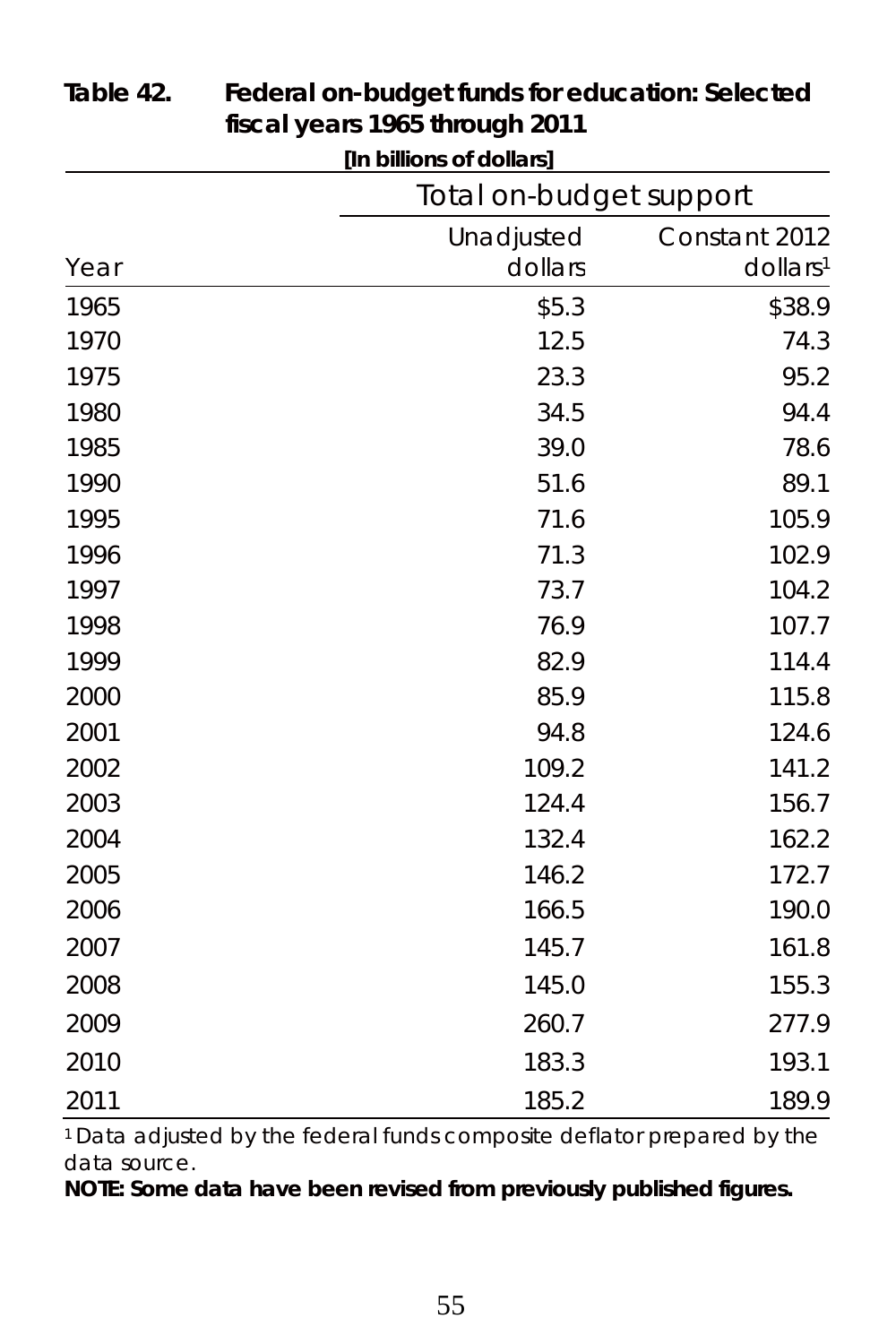## **Source Information**

The following reports and surveys from the National Center for Education Statistics, Institute of Education Sciences, U.S. Department of Education (except where noted otherwise) were used as sources for this document.

- Table 1: *Digest of Education Statistics, 2013* (table 105.30), Common Core of Data (CCD), "State Nonfiscal Survey of Public Elementary and Secondary Education," 1985– 86 through 2011–12; National Elementary and Secondary Enrollment Projection Model, 1972 through 2023.
- Table 2: *Digest of Education Statistics, 2013* (table 105.30), *Private Schools in American Education;* Private School Universe Survey (PSS), 1989–90 through 2011–12; National Elementary and Secondary Enrollment Projection Model, 1972 through 2023*.*
- Table 3: *Digest of Education Statistics, 2013* (table 105.30), National Elementary and Secondary Enrollment Projection Model, 1972 through 2023*.*
- Table 4: *Digest of Education Statistics, 2013* (table 202.10), U.S. Department of Commerce, Census Bureau, Current Population Survey (CPS), October 1990 through October 2012.
- Table 5: *Digest of Education Statistics, 2013* (table 103.20), U.S. Department of Commerce, Census Bureau, Current Population Survey (CPS), October 1990 through October 2012.
- Table 6: *Digest of Education Statistics, 2003* (table 42), *Digest of Education Statistics, 2013* (table 203.50), Common Core of Data (CCD), "State Nonfiscal Survey of Public Elementary/Secondary Education," 1991–92, 2001–02, and 2011–12.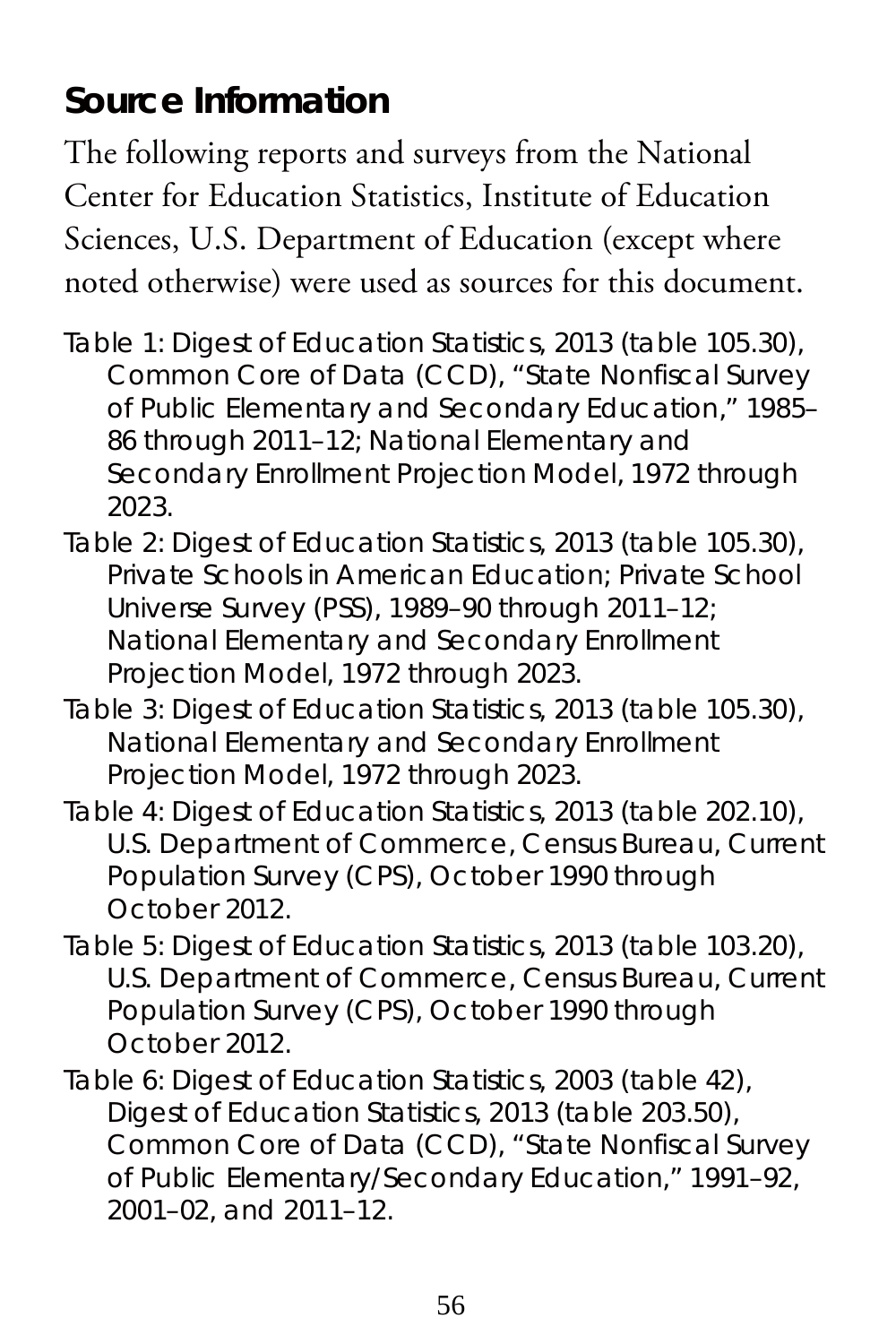- Table 7: *Digest of Education Statistics, 2013* (table 204.30), *Statistics of Public Elementary and Secondary School Systems,* 1977–78 and 1980–81; Common Core of Data (CCD), "State Nonfiscal Survey of Public Elementary/Secondary Education," 1990–91 through 2011–12*.* U.S. Department of Education, Office of Special Education and Rehabilitative Services, *Annual Report to Congress on the Implementation of The Individuals with Disabilities Education Act,* selected years, 1977 through 1996; and Individuals with Disabilities Education Act (IDEA) database, retrieved March 21, 2013, fro[m http://tadnet.public.tadnet.org/pages/712.](http://tadnet.public.tadnet.org/pages/712)
- Table 8: *Digest of Education Statistics, 2013* (table 303.30), Integrated Postsecondary Education Data System (IPEDS), "Fall Enrollment Survey" (IPEDS-EF:90), and Spring 2001, Spring 2011, and Spring 2013, Enrollment component.
- Table 9: *Digest of Education Statistics, 2013* (table 303.25), Integrated Postsecondary Education Data System (IPEDS), "Fall Enrollment Survey" (IPEDS-EF:90), and Spring 2001, Spring 2011, and Spring 2013, Enrollment component.
- Table 10: *Digest of Education Statistics, 2013* (table 103.20), U.S. Department of Commerce, Census Bureau, Current Population Survey (CPS), October 1985 through October 2012.
- Table 11: *Digest of Education Statistics, 2013* (table 303.40), Integrated Postsecondary Education Data System (IPEDS), "Fall Enrollment Survey" (IPEDS-EF:90), Spring 2001 and Spring 2013, Enrollment component; and Enrollment in Degree-Granting Institutions Projection Model, 1972 through 2023*.* U.S. Department of Commerce, Census Bureau, Current Population Survey (CPS), October, 1990, 2000, and 2012.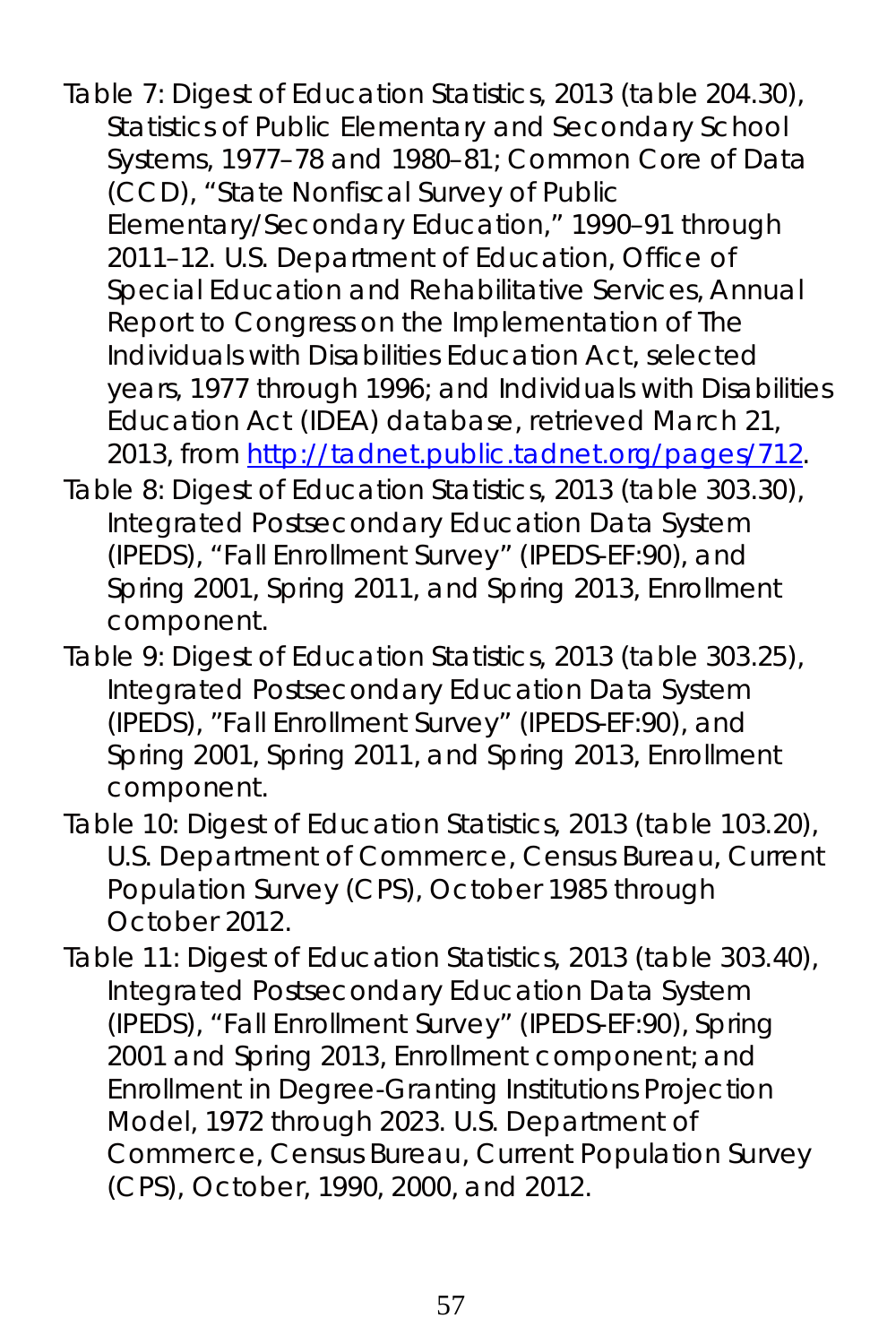- Table 12: *Digest of Education Statistics, 2013* (table 306.10), Integrated Postsecondary Education Data System (IPEDS), "Fall Enrollment Survey" (IPEDS-EF:90), Spring 2001, Spring 2011, and Spring 2013, Enrollment component.
- Table 13: *Digest of Education Statistics, 2013* (table 303.70), Integrated Postsecondary Education Data System (IPEDS), "Fall Enrollment Survey" (IPEDS-EF:90–99), and Spring 2001 through Spring 2013, Enrollment component.
- Table 14: *Digest of Education Statistics, 2013* (table 303.80), Integrated Postsecondary Education Data System (IPEDS), "Fall Enrollment Survey" (IPEDS-EF:90–99), and Spring 2001 through Spring 2013, Enrollment component.
- Table 15: *Digest of Education Statistics, 2013* (table 208.20), Common Core of Data (CCD), "State Nonfiscal Survey of Public Elementary/Secondary Education," 1990–91 through 2011–12; Private School Universe Survey (PSS), 1989–90 through 2011–12.
- Table 16: *Digest of Education Statistics, 2013* (table 211.20), Schools and Staffing Survey (SASS), "Public School Teacher Data File," 1990–91, 1999–2000, 2003–04, 2007– 08, and 2011–12; and "Charter School Teacher Data File," 1999-2000. U.S. Department of Labor, Bureau of Labor Statistics, Consumer Price Index.
- Table 17: *Digest of Education Statistics, 2013* (table 209.20), Schools and Staffing Survey (SASS), "Public School Teacher Data File," 2011–12.
- Table 18: *Digest of Education Statistics, 2013* (table 209.20), Schools and Staffing Survey (SASS), "Private School Teacher Data File," 2011–12.
- Table 19: *Digest of Education Statistics, 2013* (table 314.30), Integrated Postsecondary Education Data System (IPEDS), Winter 2011–12, Human Resources component, Fall Staff section.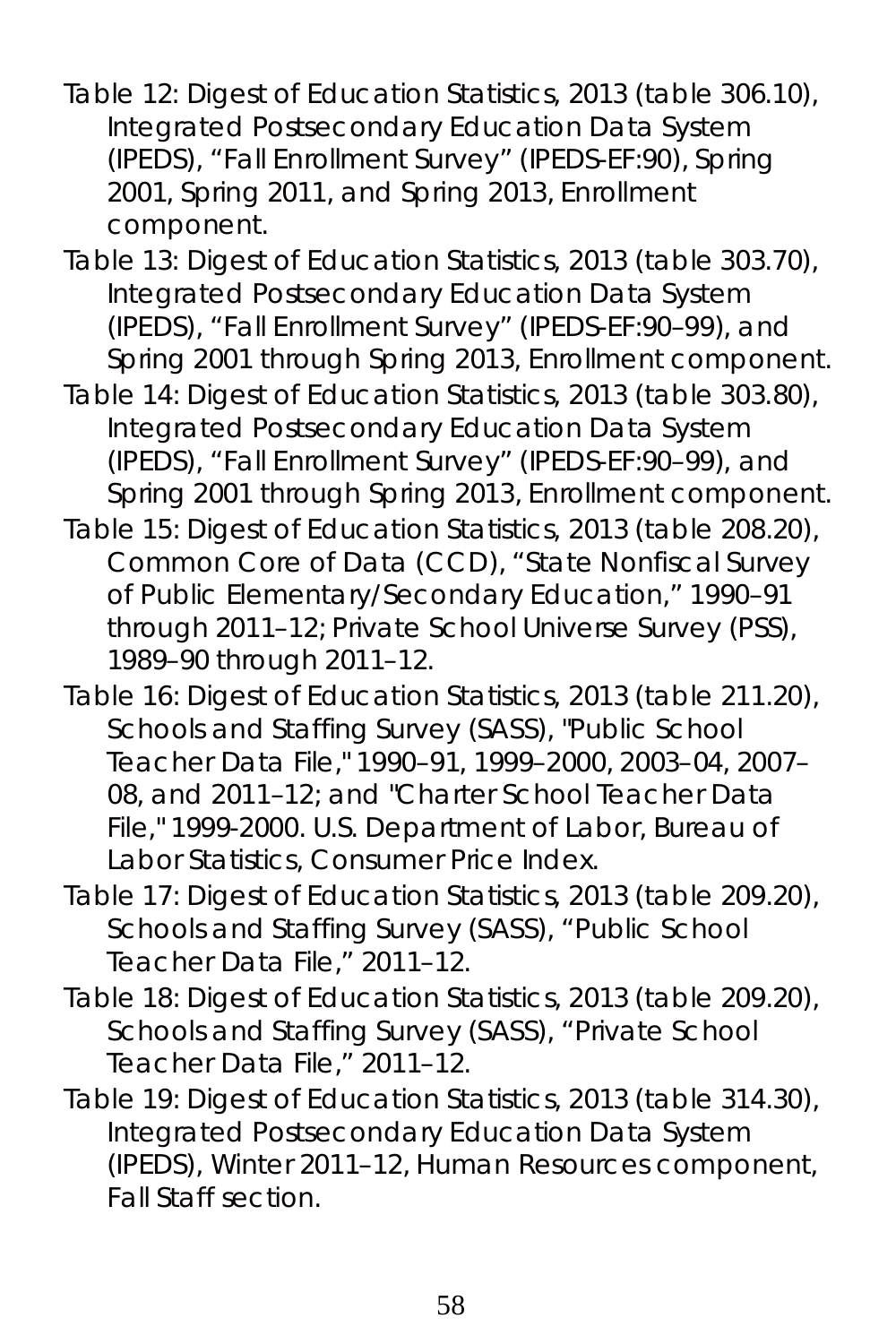- Tables 20 and 21: *Digest of Education Statistics, 2013* (table 316.10), Integrated Postsecondary Education Data System (IPEDS),"Salaries, Tenure, and Fringe Benefits of Full-Time Instructional Faculty Survey" (IPEDS-SA:90–99), and Winter 2002–03 through Winter 2012–13, Human Resources component, Salaries section. U.S. Department of Labor, Bureau of Labor Statistics, Consumer Price Index.
- Table 22: *Digest of Education Statistics, 2013* (table 221.10), National Assessment of Educational Progress (NAEP), 1992, 2011, and 2013 Reading Assessments, retrieved April 4, 2014, from the Main NAEP Data Explorer [\(http://nces.ed.gov/nationsreportcard/naepdata/\)](http://nces.ed.gov/nationsreportcard/naepdata/).
- Table 23: *Digest of Education Statistics, 2013* (table 222.10), National Assessment of Educational Progress (NAEP), 1990, 2011, and 2013 Mathematics Assessments, retrieved April 4, 2014 , from the Main NAEP Data Explorer [\(http://nces.ed.gov/nationsreportcard/](http://nces.ed.gov/nationsreportcard/naepdata/) [naepdata/\)](http://nces.ed.gov/nationsreportcard/naepdata/).
- Table 24: *Digest of Education Statistics, 2010* (table 223.10), National Assessment of Educational Progress (NAEP), 2009 and 2011 Science Assessments.
- Table 25: *Digest of Education Statistics, 2013* (table 225.50), High School and Beyond Longitudinal Study of 1980 Sophomores (HS&B-So:80/82),"High School Transcript Study"; and 1998, 2005, and 2009 High School Transcript Study (HSTS).
- Table 26: *Digest of Education Statistics, 2013* (table 219.10), *Statistics of Public Elementary and Secondary School Systems,* 1976–77 and 1979–80; *Statistics of Nonpublic Elementary and Secondary Schools,* 1976 through 1980; Common Core of Data (CCD), "State Nonfiscal Survey of Public Elementary/Secondary Education," 1984–85 through 2009–10; "State Dropout and Completion Data File," 2005–06 through 2011–12; Private School Universe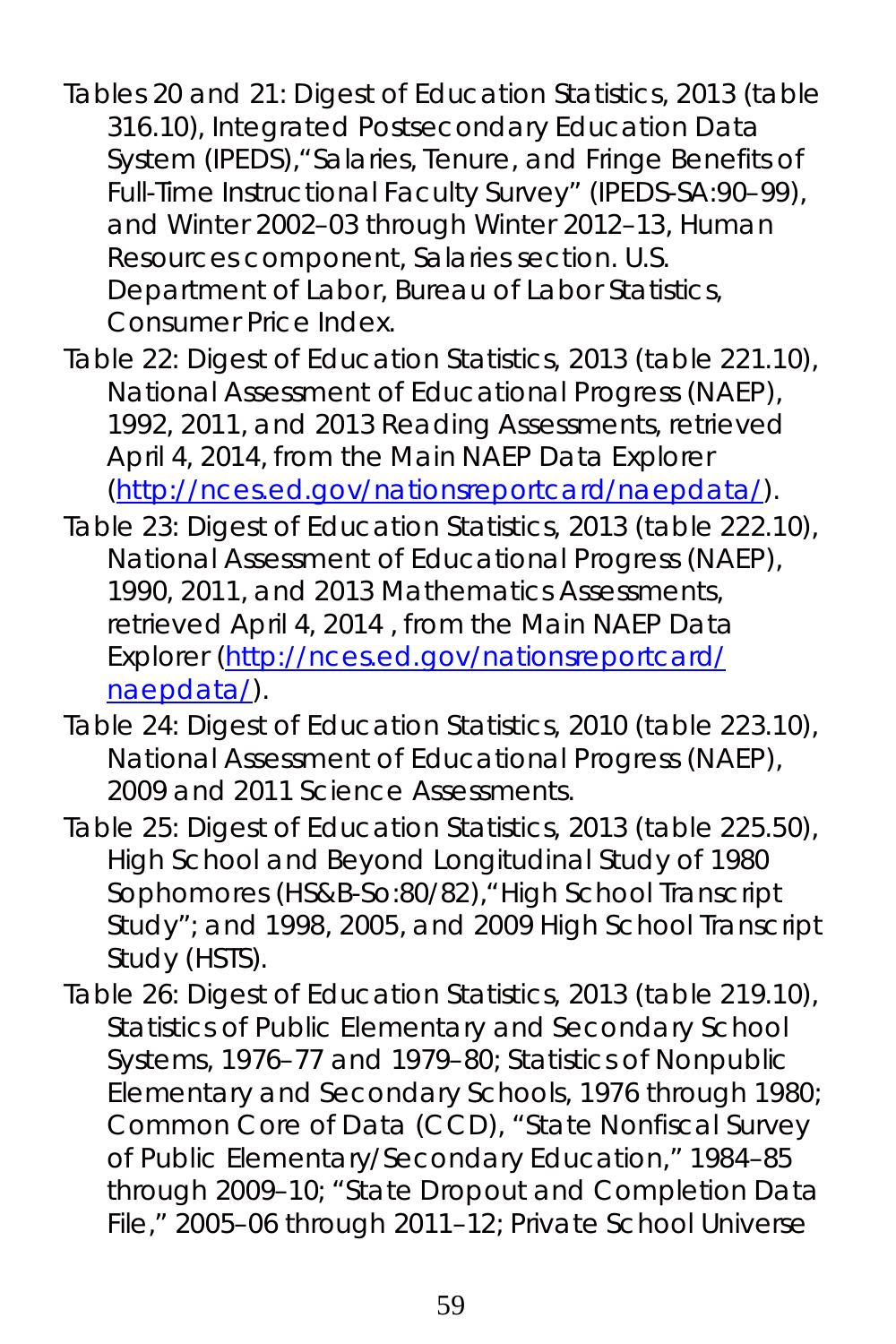Survey (PSS), 1989 through 2011; and National High School Graduates Projection Model, 1972–73 through 2023–24.

- Table 27: *Digest of Education Statistics, 2013* (table 219.70), U.S. Department of Commerce, Census Bureau, Current Population Survey (CPS), October 1975 through October 2013.
- Tables 28 and 29: *Digest of Education Statistics, 2013* (table 318.10), Higher Education General Information Survey (HEGIS), "Degrees and Other Formal Awards Conferred" surveys, 1979–80 and 1984–85; and Integrated Postsecondary Education Data System (IPEDS), "Completions Survey" (IPEDS-C:90–98), and Fall 2000 through Fall 2012, Completions component.
- Table 30: *Digest of Education Statistics, 2013* (table 104.10 and 104.20), U.S. Department of Commerce, Census Bureau, Current Population Survey (CPS), March 1980 through March 2013.
- Table 31: *Digest of Education Statistics, 2013* (table 106.10), *Revenues and Expenditures for Public Elementary and Secondary Education,* 1980–81 and 1985–86; Common Core of Data (CCD), "National Public Education Financial Survey," 1990–91 through 2010–11; Higher Education General Information Survey (HEGIS), *Financial Statistics of Institutions of Higher Education,* 1980–81 and 1985–86; Integrated Postsecondary Education Data System (IPEDS), "Finance Survey" (IPEDS-F:FY91–99), and Spring 2002 through Spring 2013. U.S. Department of Commerce, Bureau of Economic Analysis, National Income and Product Accounts Tables, retrieved February 5, 2014, from

[http://www.bea.gov/iTable/index\\_nipa.cfm.](http://www.bea.gov/iTable/index_nipa.cfm)

Table 32: *Digest of Education Statistics, 2013* (table 235.10), *Revenues and Expenditures for Public Elementary and Secondary Education,* 1970–71 through 1985–86;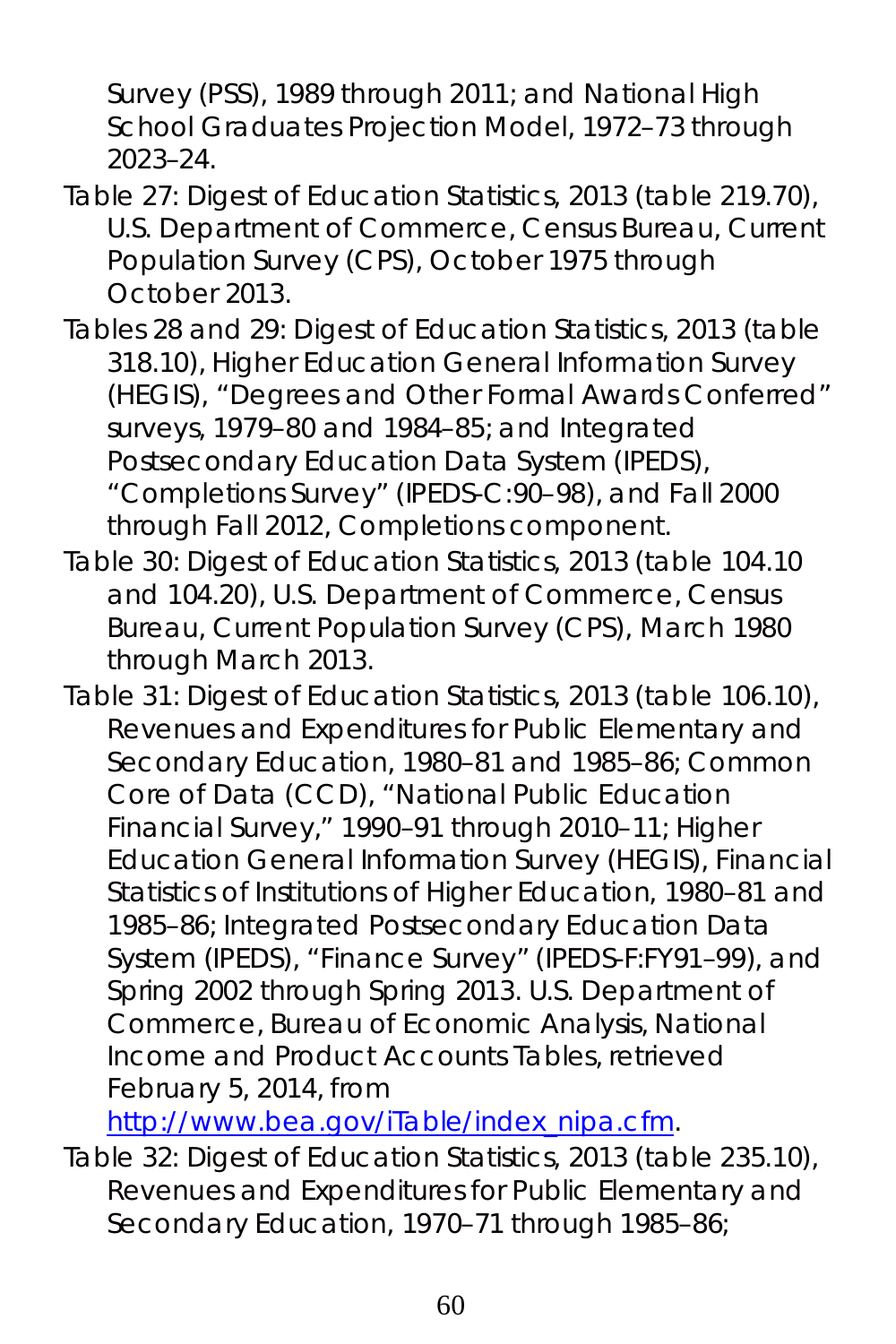Common Core of Data (CCD), "National Public Education Financial Survey," 1986–87 through 2010–11.

- Table 33: *Digest of Education Statistics, 2013* (table 236.55), *Revenues and Expenditures for Public Elementary and Secondary Education,* 1970–71 through 1985–86; Common Core of Data (CCD), "National Public Education Financial Survey," 1986–87 through 2010–11.
- Table 34: *Digest of Education Statistics, 2013* (table 333.10), Integrated Postsecondary Education Data System (IPEDS), Spring 2012, Enrollment component and Spring 2013, Finance component.
- Table 35: *Digest of Education Statistics, 2013* (table 333.50), Integrated Postsecondary Education Data System (IPEDS), Spring 2012, Enrollment component and Spring 2013, Finance component.
- Table 36: *Digest of Education Statistics, 2013* (table 333.60), Integrated Postsecondary Education Data System (IPEDS), Spring 2012, Enrollment component and Spring 2013, Finance component.
- Table 37: *Digest of Education Statistics, 2013* (table 334.10), Integrated Postsecondary Education Data System (IPEDS), Spring 2012, Enrollment component and Spring 2013, Finance component.
- Table 38: *Digest of Education Statistics, 2013* (table 334.40), Integrated Postsecondary Education Data System (IPEDS), Spring 2012, Enrollment component and Spring 2013, Finance component.
- Table 39: *Digest of Education Statistics, 2013* (table 334.60), Integrated Postsecondary Education Data System (IPEDS), Spring 2012, Enrollment component and Spring 2013, Finance component.
- Table 40: *Digest of Education Statistics, 2013* (table 330.10), Integrated Postsecondary Education Data System (IPEDS), "Fall Enrollment Survey" (IPEDS-EF:92), "Institutional Characteristics Survey" (IPEDS-IC:92), Spring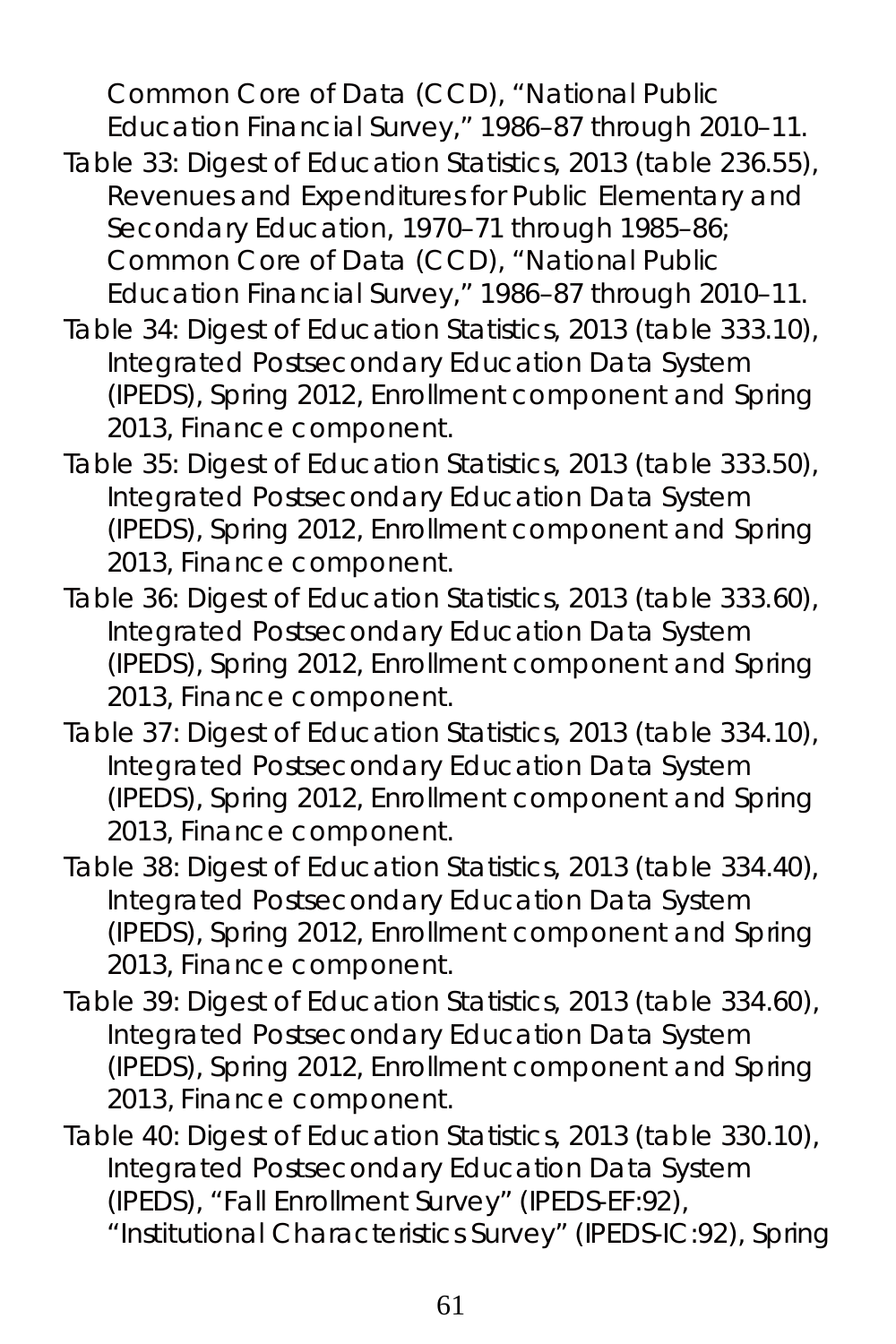2003 and Spring 2013, Enrollment component, and Fall 2002 and Fall 2012, Institutional Characteristics component. U.S. Department of Labor, Bureau of Labor Statistics, Consumer Price Index.

- Table 41: *Digest of Education Statistics, 2013* (tables 331.60 and 332.30), 2011–12 National Postsecondary Student Aid Study (NPSAS:12).
- Table 42: *Digest of Education Statistics, 2012* (table 419), U.S. Department of Education, Budget Service. U.S. Department of Education, National Center for Education Statistics, unpublished tabulations. U.S. Office of Management and Budget, *Budget of the U.S. Government, Appendix,* fiscal years 1967 through 2014. National Science Foundation, *Federal Funds for Research and Development,* fiscal years 1967 through 2011.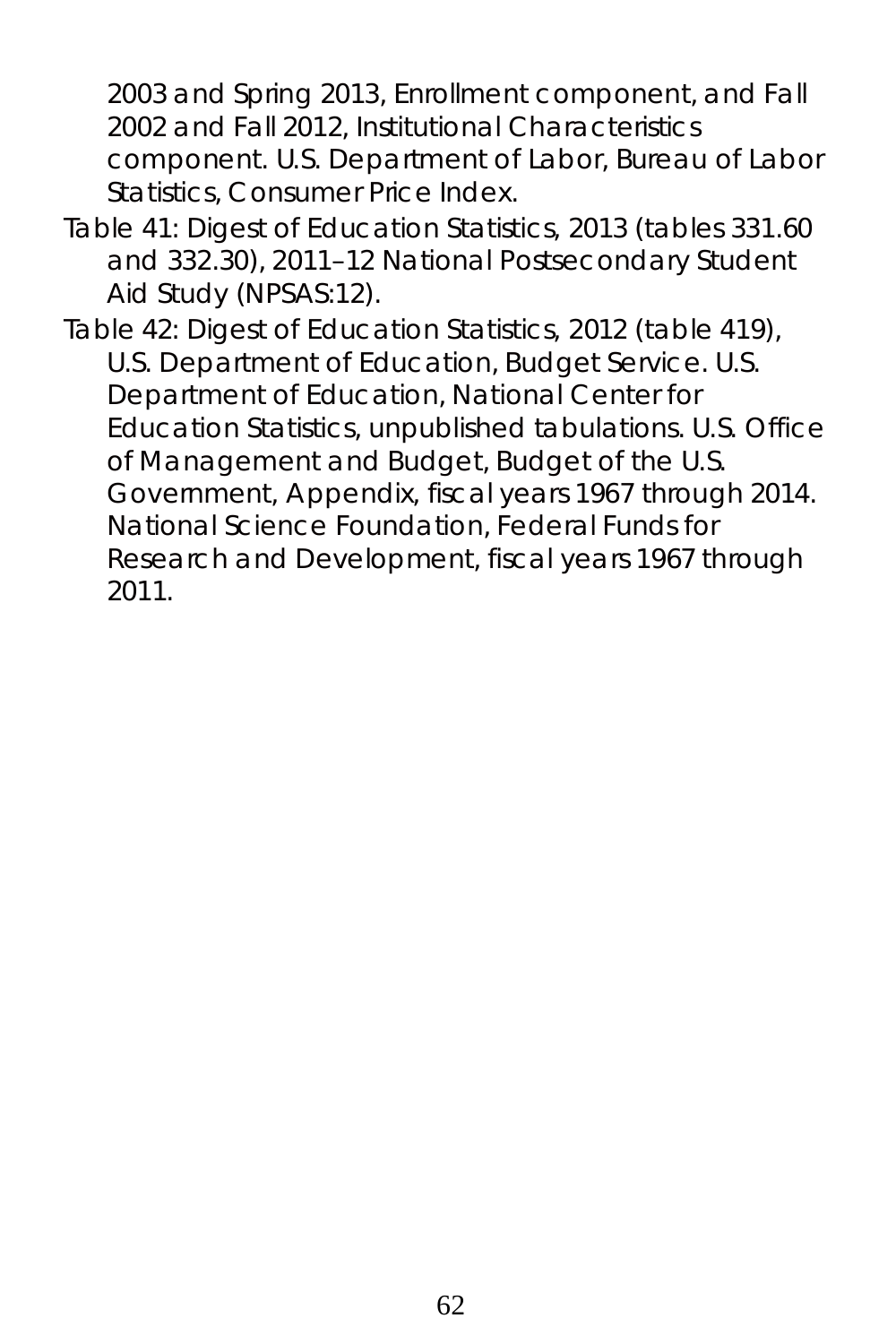## **NCES Website Tools**

## http://nces.ed.gov

The NCES website serves as your gateway to a rich source of data. A variety of information access tools help you find the education data you need, quickly and easily.

You can...

(1) access thousands of publications and data products:

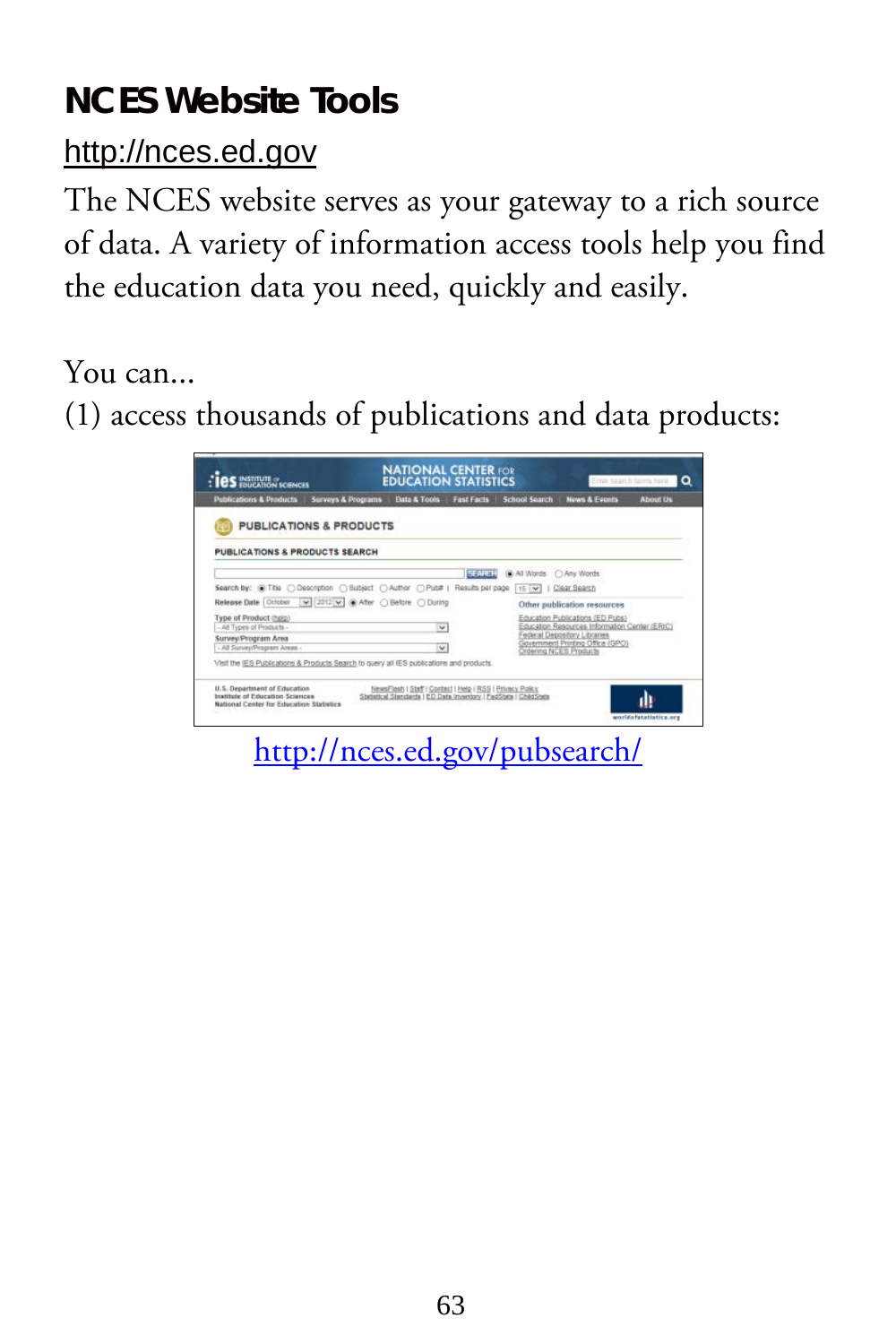(2) learn about the more than 40 NCES programs and surveys, including those shown below:



## (3) build your own tables using raw data from NCES surveys:



<http://nces.ed.gov/datatools/>